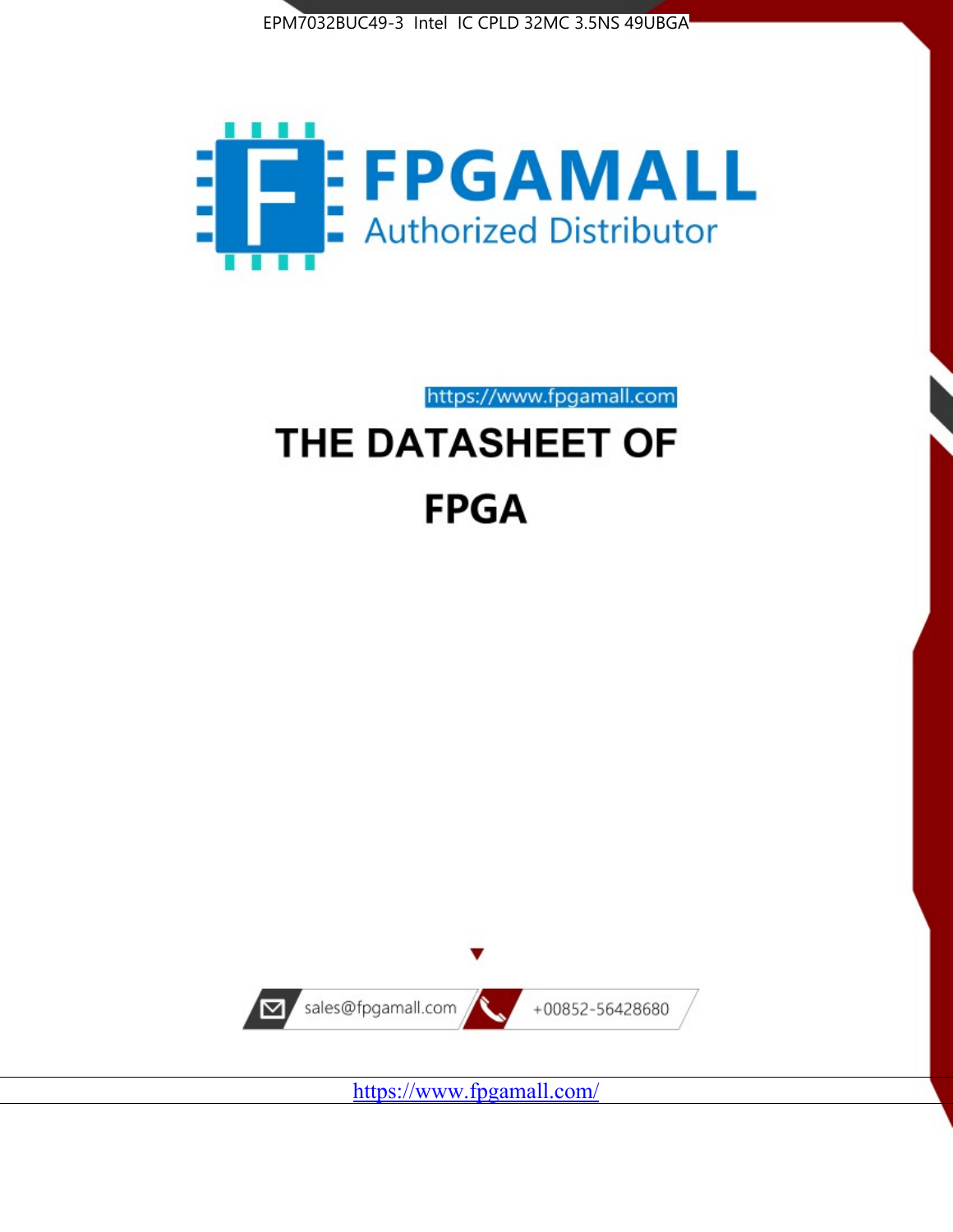

# **MAX 7000B**

### **Programmable Logic Device**

**September 2005, ver. 3.5 Data Sheet** Construction of the Construction of the Construction of the Data Sheet

- **Features...** High-performance 2.5-V CMOS EEPROM-based programmable logic devices (PLDs) built on second-generation Multiple Array MatriX (MAX®) architecture (see Table 1)
	- Pin-compatible with the popular 5.0-V MAX 7000S and 3.3-V MAX 7000A device families
	- High-density PLDs ranging from 600 to 10,000 usable gates
	- 3.5-ns pin-to-pin logic delays with counter frequencies in excess of 303.0 MHz
	- Advanced 2.5-V in-system programmability (ISP)
	- Programs through the built-in IEEE Std. 1149.1 Joint Test Action Group (JTAG) interface with advanced pin-locking capability
	- Enhanced ISP algorithm for faster programming
	- ISP\_Done bit to ensure complete programming
	- Pull-up resistor on I/O pins during in-system programming
	- ISP circuitry compliant with IEEE Std. 1532

For information on in-system programmable 5.0-V MAX 7000S or 3.3-V MAX 7000A devices, see the *MAX 7000 Programmable Logic Device Family Data Sheet* or the *MAX 7000A Programmable Logic Device Family Data Sheet*.

| <b>Table 1. MAX 7000B Device Features</b> |                 |                 |                 |                 |                 |  |  |  |  |
|-------------------------------------------|-----------------|-----------------|-----------------|-----------------|-----------------|--|--|--|--|
| <b>Feature</b>                            | <b>EPM7032B</b> | <b>EPM7064B</b> | <b>EPM7128B</b> | <b>EPM7256B</b> | <b>EPM7512B</b> |  |  |  |  |
| Usable gates                              | 600             | 1,250           | 2,500           | 5,000           | 10,000          |  |  |  |  |
| <b>Macrocells</b>                         | 32              | 64              | 128             | 256             | 512             |  |  |  |  |
| Logic array blocks                        | 2               | 4               | 8               | 16              | 32              |  |  |  |  |
| Maximum user I/O                          | 36              | 68              | 100             | 164             | 212             |  |  |  |  |
| pins                                      |                 |                 |                 |                 |                 |  |  |  |  |
| $t_{PD}$ (ns)                             | 3.5             | 3.5             | 4.0             | 5.0             | 5.5             |  |  |  |  |
| $t_{\text{SU}}$ (ns)                      | 2.1             | 2.1             | 2.5             | 3.3             | 3.6             |  |  |  |  |
| $t_{\text{FSU}}$ (ns)                     | 1.0             | 1.0             | 1.0             | 1.0             | 1.0             |  |  |  |  |
| $t_{CO1}$ (ns)                            | 2.4             | 2.4             | 2.8             | 3.3             | 3.7             |  |  |  |  |
| f <sub>CNT</sub> (MHz)                    | 303.0           | 303.0           | 243.9           | 188.7           | 163.9           |  |  |  |  |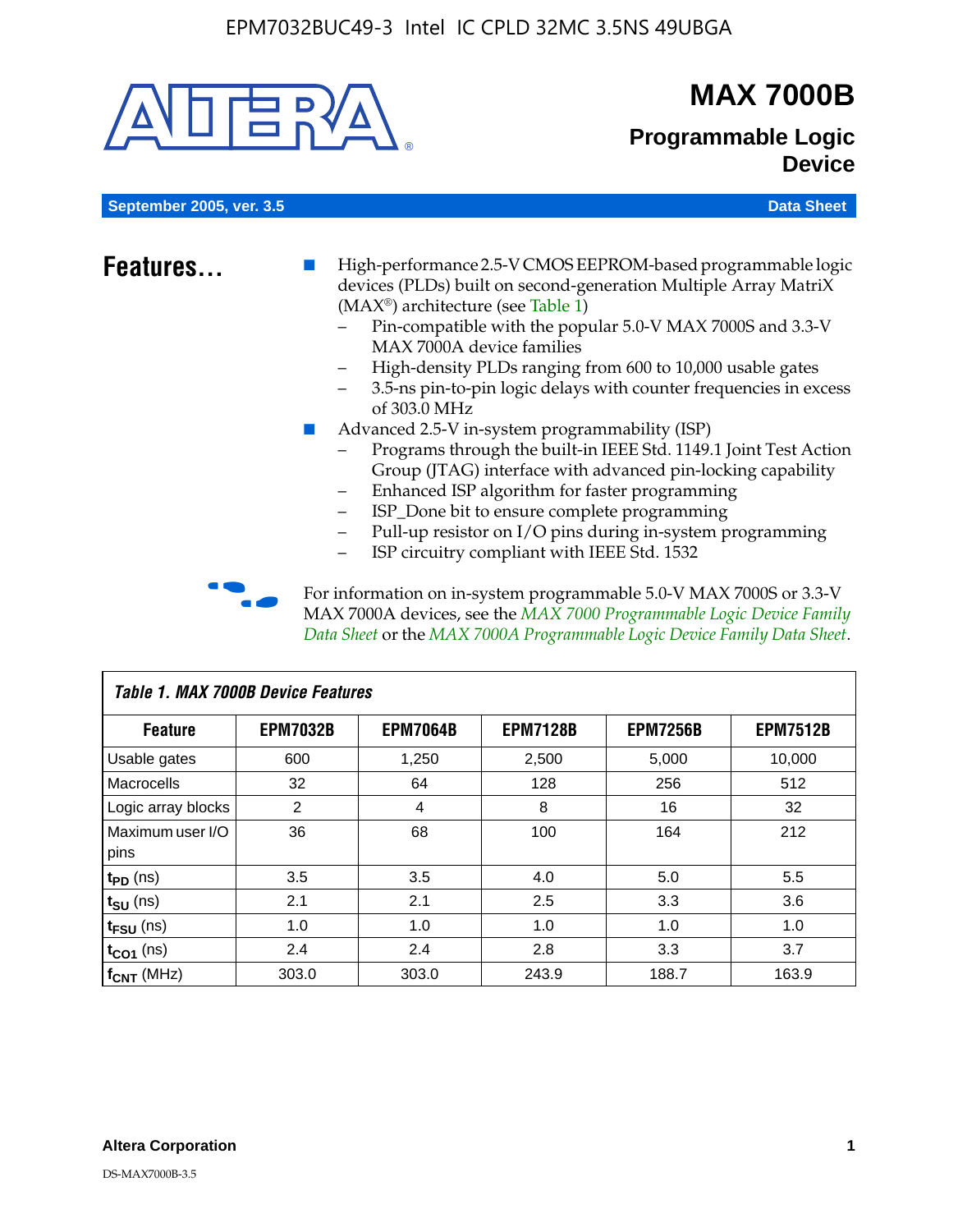| while I/O pins are compatible with 3.3-V, 2.5-V, and 1.8-V logic<br>levels<br>Programmable power-saving mode for 50% or greater power<br>-<br>reduction in each macrocell                                                                                                                                                                       |
|-------------------------------------------------------------------------------------------------------------------------------------------------------------------------------------------------------------------------------------------------------------------------------------------------------------------------------------------------|
| Fast input setup times provided by a dedicated path from I/O<br>-<br>pin to macrocell registers<br>Support for advanced I/O standards, including SSTL-2 and<br>SSTL-3, and GTL+<br>Bus-hold option on I/O pins<br>-                                                                                                                             |
| PCI compatible<br>-<br>Bus-friendly architecture including programmable slew-rate<br>-<br>control<br>Open-drain output option<br>-<br>Programmable security bit for protection of proprietary designs<br>-<br>Built-in boundary-scan test circuitry compliant with                                                                              |
| IEEE Std. 1149.1<br>Supports hot-socketing operation<br>-<br>Programmable ground pins<br>Advanced architecture features<br><b>COL</b><br>Programmable interconnect array (PIA) continuous routing                                                                                                                                               |
| structure for fast, predictable performance<br>Configurable expander product-term distribution, allowing up<br>-<br>to 32 product terms per macrocell<br>Programmable macrocell registers with individual clear, preset,<br>-<br>clock, and clock enable controls<br>Two global clock signals with optional inversion<br>-                      |
| Programmable power-up states for macrocell registers<br>6 to 10 pin- or logic-driven output enable signals<br>Advanced package options<br>ш<br>Pin counts ranging from 44 to 256 in a variety of thin quad flat<br>pack (TQFP), plastic quad flat pack (PQFP), ball-grid array<br>(BGA), space-saving FineLine BGA <sup>TM</sup> , 0.8-mm Ultra |
| FineLine BGA, and plastic J-lead chip carrier (PLCC) packages<br>Pin-compatibility with other MAX 7000B devices in the same<br>package<br>Advanced software support<br>ш<br>Software design support and automatic place-and-route<br>provided by Altera's MAX+PLUS® II development system for                                                   |
|                                                                                                                                                                                                                                                                                                                                                 |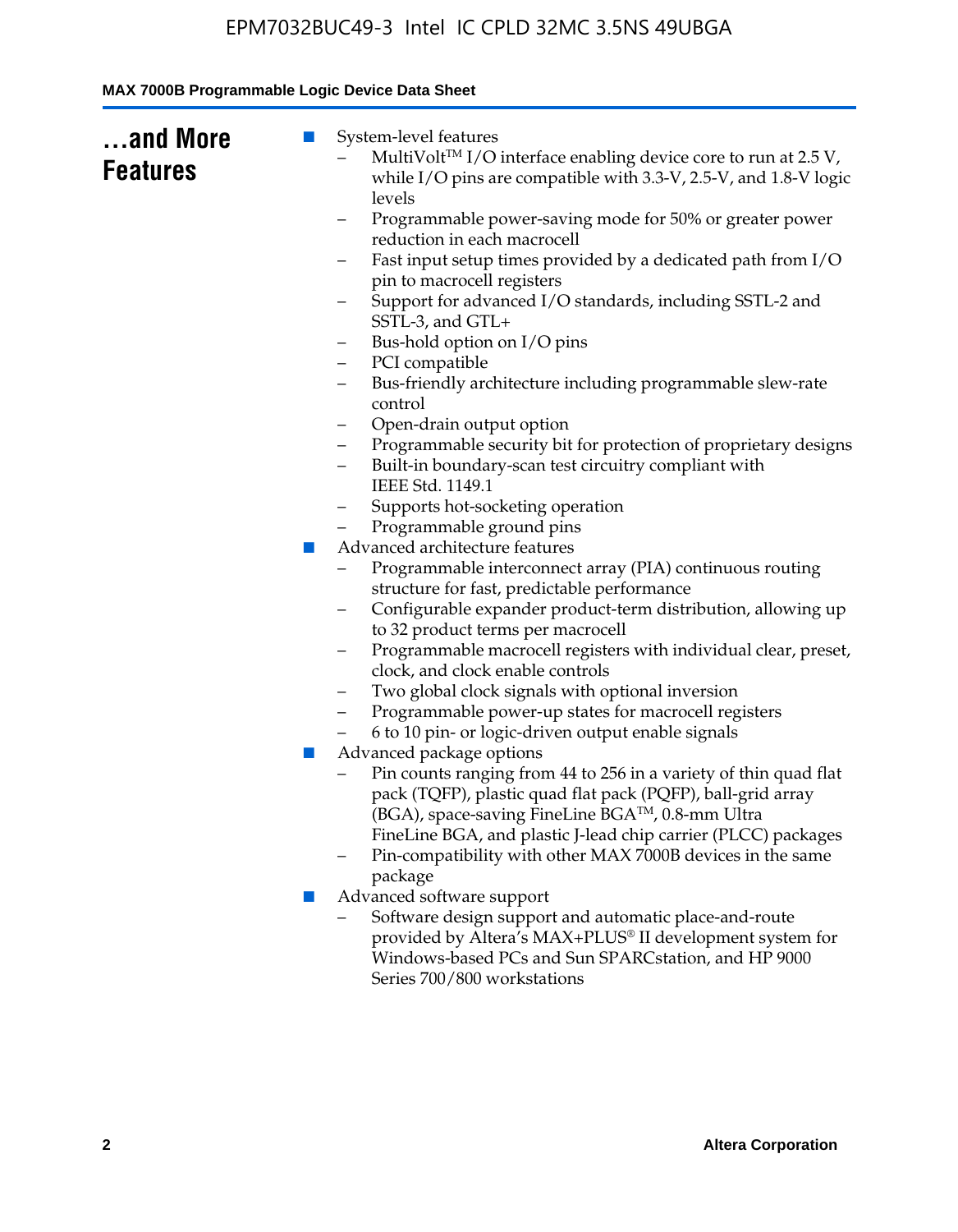#### **MAX 7000B Programmable Logic Device Data Sheet**

- Additional design entry and simulation support provided by EDIF 2 0 0 and 3 0 0 netlist files, library of parameterized modules (LPMs), Verilog HDL, VHDL, and other interfaces to popular EDA tools from manufacturers such as Cadence, Exemplar Logic, Mentor Graphics, OrCAD, Synopsys, Synplicity, and VeriBest
- Programming support with Altera's Master Programming Unit  $(MPU)$ , MasterBlaster<sup>TM</sup> serial/universal serial bus (USB) communications cable, and ByteBlasterMVTM parallel port download cable, as well as programming hardware from thirdparty manufacturers and any JamTM STAPL File (**.jam**), Jam Byte-Code File (**.jbc**), or Serial Vector Format File (**.svf**)-capable incircuit tester

# **General Description**

MAX 7000B devices are high-density, high-performance devices based on Altera's second-generation MAX architecture. Fabricated with advanced CMOS technology, the EEPROM-based MAX 7000B devices operate with a 2.5-V supply voltage and provide 600 to 10,000 usable gates, ISP, pin-to-pin delays as fast as 3.5 ns, and counter speeds up to 303.0 MHz. See Table 2.

| Table 2. MAX 7000B Speed Grades<br>Note $(1)$ |    |                    |    |    |     |  |  |  |
|-----------------------------------------------|----|--------------------|----|----|-----|--|--|--|
| <b>Device</b>                                 |    | <b>Speed Grade</b> |    |    |     |  |  |  |
|                                               | -3 | -4                 | -5 | -7 | -10 |  |  |  |
| <b>EPM7032B</b>                               |    |                    |    |    |     |  |  |  |
| <b>EPM7064B</b>                               |    |                    |    |    |     |  |  |  |
| <b>EPM7128B</b>                               |    |                    |    |    |     |  |  |  |
| <b>EPM7256B</b>                               |    |                    |    |    |     |  |  |  |
| <b>EPM7512B</b>                               |    |                    |    |    |     |  |  |  |

#### *Notes:*

(1) Contact Altera Marketing for up-to-date information on available device speed grades.

The MAX 7000B architecture supports 100% TTL emulation and highdensity integration of SSI, MSI, and LSI logic functions. It easily integrates multiple devices ranging from PALs, GALs, and 22V10s to MACH and pLSI devices. MAX 7000B devices are available in a wide range of packages, including PLCC, BGA, FineLine BGA, 0.8-mm Ultra FineLine BGA, PQFP, TQFP, and TQFP packages. See Table 3.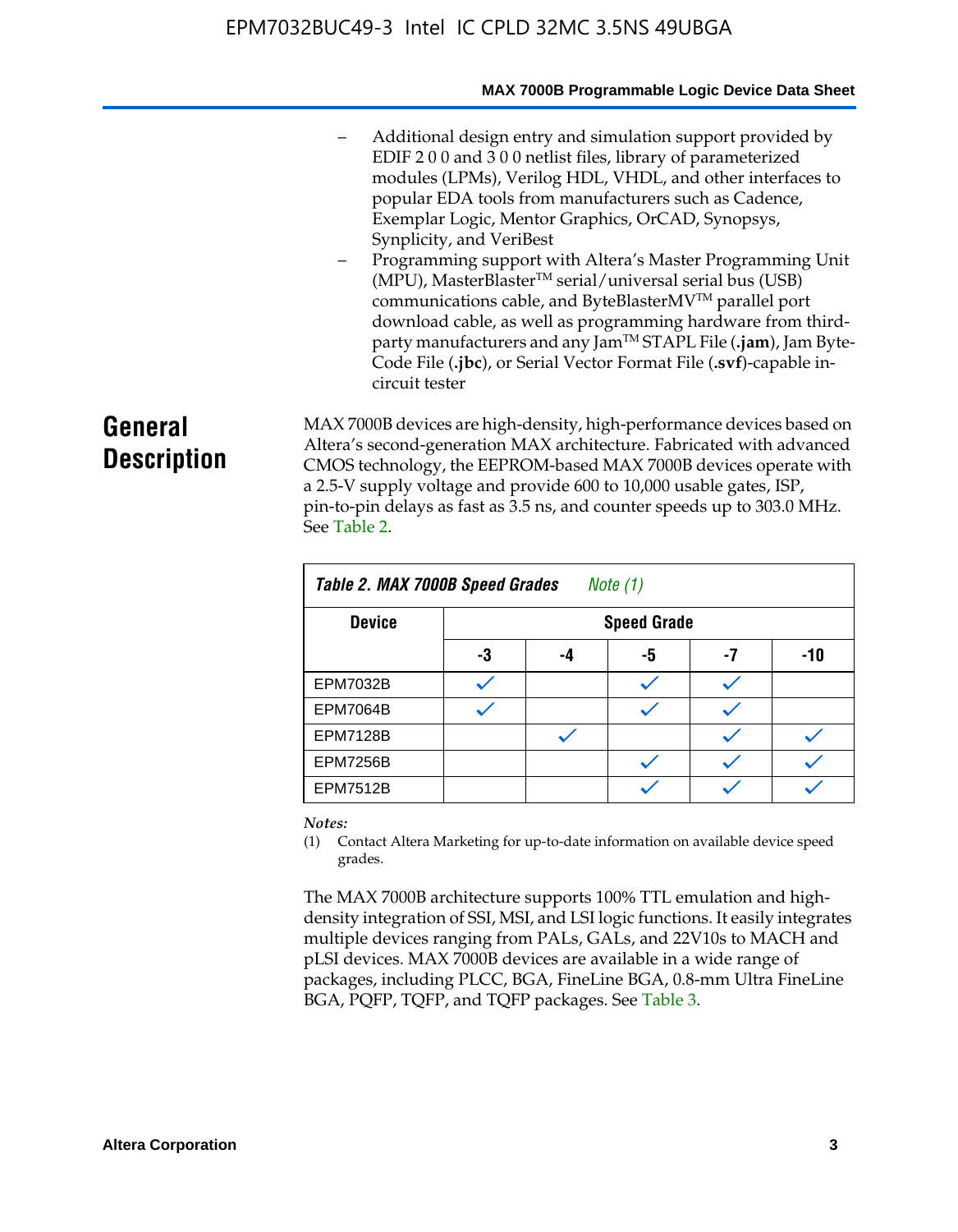#### **MAX 7000B Programmable Logic Device Data Sheet**

| Table 3. MAX 7000B Maximum User I/O Pins<br>Note (1) |                       |                       |                              |                                                        |                               |                                             |                               |                                                             |                               |                    |                                      |
|------------------------------------------------------|-----------------------|-----------------------|------------------------------|--------------------------------------------------------|-------------------------------|---------------------------------------------|-------------------------------|-------------------------------------------------------------|-------------------------------|--------------------|--------------------------------------|
| <b>Device</b>                                        | 44-Pin<br><b>PLCC</b> | 44-Pin<br><b>TOFP</b> | 48-Pin<br><b>TOFP</b><br>(2) | 49-Pin<br>0.8-mm<br>Ultra<br><b>FineLine</b><br>BGA(3) | $100 -$<br>Pin<br><b>TQFP</b> | <b>100-Pin</b><br><b>FineLine</b><br>BGA(4) | $144 -$<br>Pin<br><b>TOFP</b> | 169-Pin<br>$0.8 - mm$<br>Ultra<br><b>FineLine</b><br>BGA(3) | $208 -$<br>Pin<br><b>POFP</b> | 256-<br>Pin<br>BGA | 256-Pin<br><b>FineLine</b><br>BGA(4) |
| <b>EPM7032B</b>                                      | 36                    | 36                    | 36                           | 36                                                     |                               |                                             |                               |                                                             |                               |                    |                                      |
| <b>EPM7064B</b>                                      | 36                    | 36                    | 40                           | 41                                                     | 68                            | 68                                          |                               |                                                             |                               |                    |                                      |
| <b>EPM7128B</b>                                      |                       |                       |                              | 41                                                     | 84                            | 84                                          | 100                           | 100                                                         |                               |                    | 100                                  |
| <b>EPM7256B</b>                                      |                       |                       |                              |                                                        | 84                            |                                             | 120                           | 141                                                         | 164                           |                    | 164                                  |
| <b>EPM7512B</b>                                      |                       |                       |                              |                                                        |                               |                                             | 120                           | 141                                                         | 176                           | 212                | 212                                  |

*Notes:*

(1) When the IEEE Std. 1149.1 (JTAG) interface is used for in-system programming or boundary-scan testing, four I/O pins become JTAG pins.

(2) Contact Altera for up-to-date information on available device package options.

(3) All 0.8-mm Ultra FineLine BGA packages are footprint-compatible via the SameFrame<sup>TM</sup> pin-out feature. Therefore, designers can design a board to support a variety of devices, providing a flexible migration path across densities and pin counts. Device migration is fully supported by Altera development tools. See "SameFrame Pin-Outs" on page 14 for more details.

(4) All FineLine BGA packages are footprint-compatible via the SameFrame pin-out feature. Therefore, designers can design a board to support a variety of devices, providing a flexible migration path across densities and pin counts. Device migration is fully supported by Altera development tools. See "SameFrame Pin-Outs" on page 14 for more details.

> MAX 7000B devices use CMOS EEPROM cells to implement logic functions. The user-configurable MAX 7000B architecture accommodates a variety of independent combinatorial and sequential logic functions. The devices can be reprogrammed for quick and efficient iterations during design development and debug cycles, and can be programmed and erased up to 100 times.

> MAX 7000B devices contain 32 to 512 macrocells that are combined into groups of 16 macrocells, called logic array blocks (LABs). Each macrocell has a programmable-AND/fixed-OR array and a configurable register with independently programmable clock, clock enable, clear, and preset functions. To build complex logic functions, each macrocell can be supplemented with both shareable expander product terms and highspeed parallel expander product terms to provide up to 32 product terms per macrocell.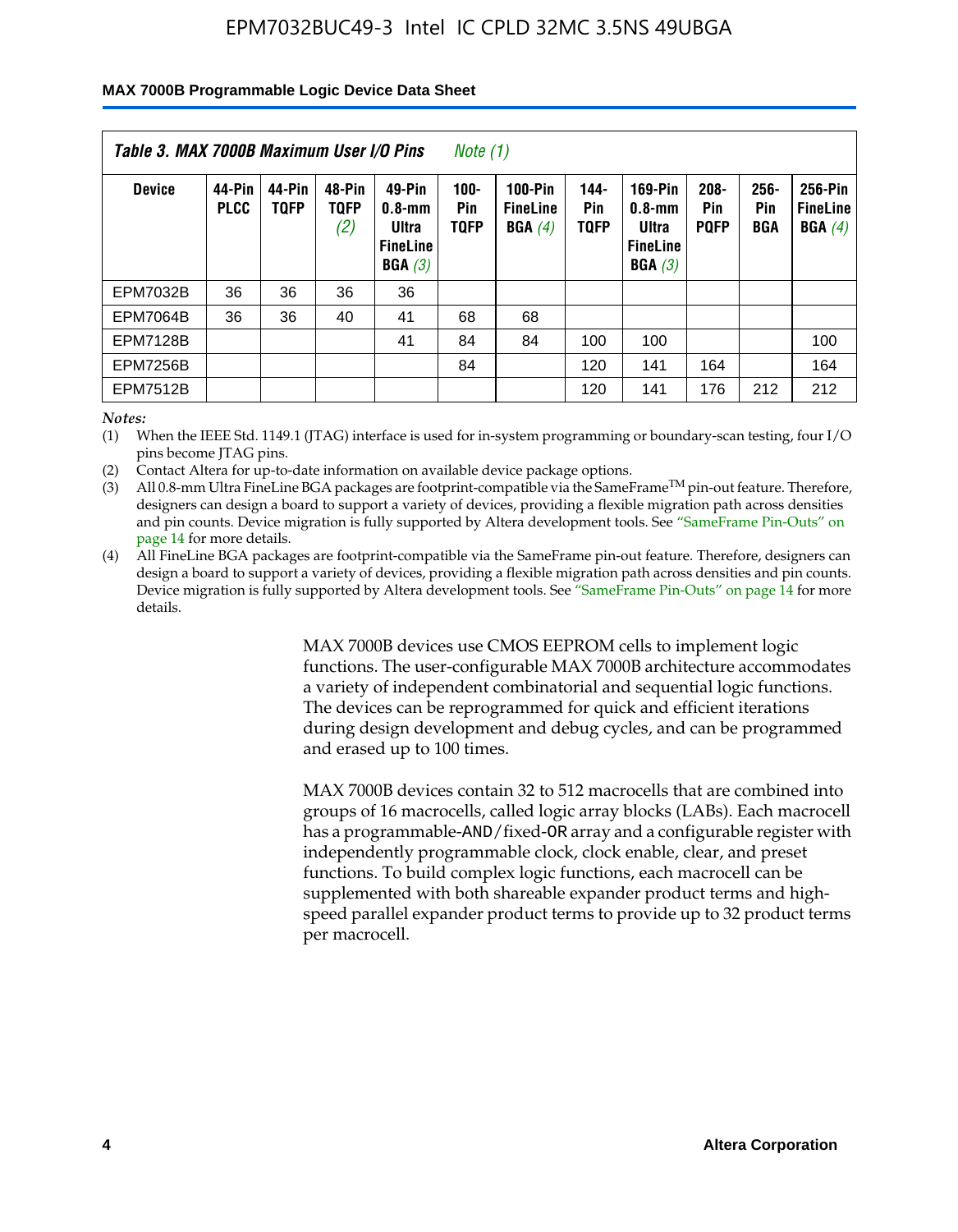#### **MAX 7000B Programmable Logic Device Data Sheet**

MAX 7000B devices provide programmable speed/power optimization. Speed-critical portions of a design can run at high speed/full power, while the remaining portions run at reduced speed/low power. This speed/power optimization feature enables the designer to configure one or more macrocells to operate up to 50% lower power while adding only a nominal timing delay. MAX 7000B devices also provide an option that reduces the slew rate of the output buffers, minimizing noise transients when non-speed-critical signals are switching. The output drivers of all MAX 7000B devices can be set for 3.3 V, 2.5 V, or 1.8 V and all input pins are 3.3-V, 2.5-V, and 1.8-V tolerant, allowing MAX 7000B devices to be used in mixed-voltage systems.

MAX 7000B devices are supported by Altera development systems, which are integrated packages that offer schematic, text—including VHDL, Verilog HDL, and the Altera Hardware Description Language (AHDL) and waveform design entry, compilation and logic synthesis, simulation and timing analysis, and device programming. Altera software provides EDIF 2 0 0 and 3 0 0, LPM, VHDL, Verilog HDL, and other interfaces for additional design entry and simulation support from other industrystandard PC- and UNIX-workstation-based EDA tools. Altera software runs on Windows-based PCs, as well as Sun SPARCstation, and HP 9000 Series 700/800 workstations.



**For more information on development tools, see the** *MAX+PLUS II Programmable Logic Development System & Software Data Sheet* and the *Quartus Programmable Logic Development System & Software Data Sheet*.

# **Functional Description**

- LABs
- Macrocells
- Expander product terms (shareable and parallel)

The MAX 7000B architecture includes the following elements:

- PIA
- I/O control blocks

The MAX 7000B architecture includes four dedicated inputs that can be used as general-purpose inputs or as high-speed, global control signals (clock, clear, and two output enable signals) for each macrocell and I/O pin. Figure 1 shows the architecture of MAX 7000B devices.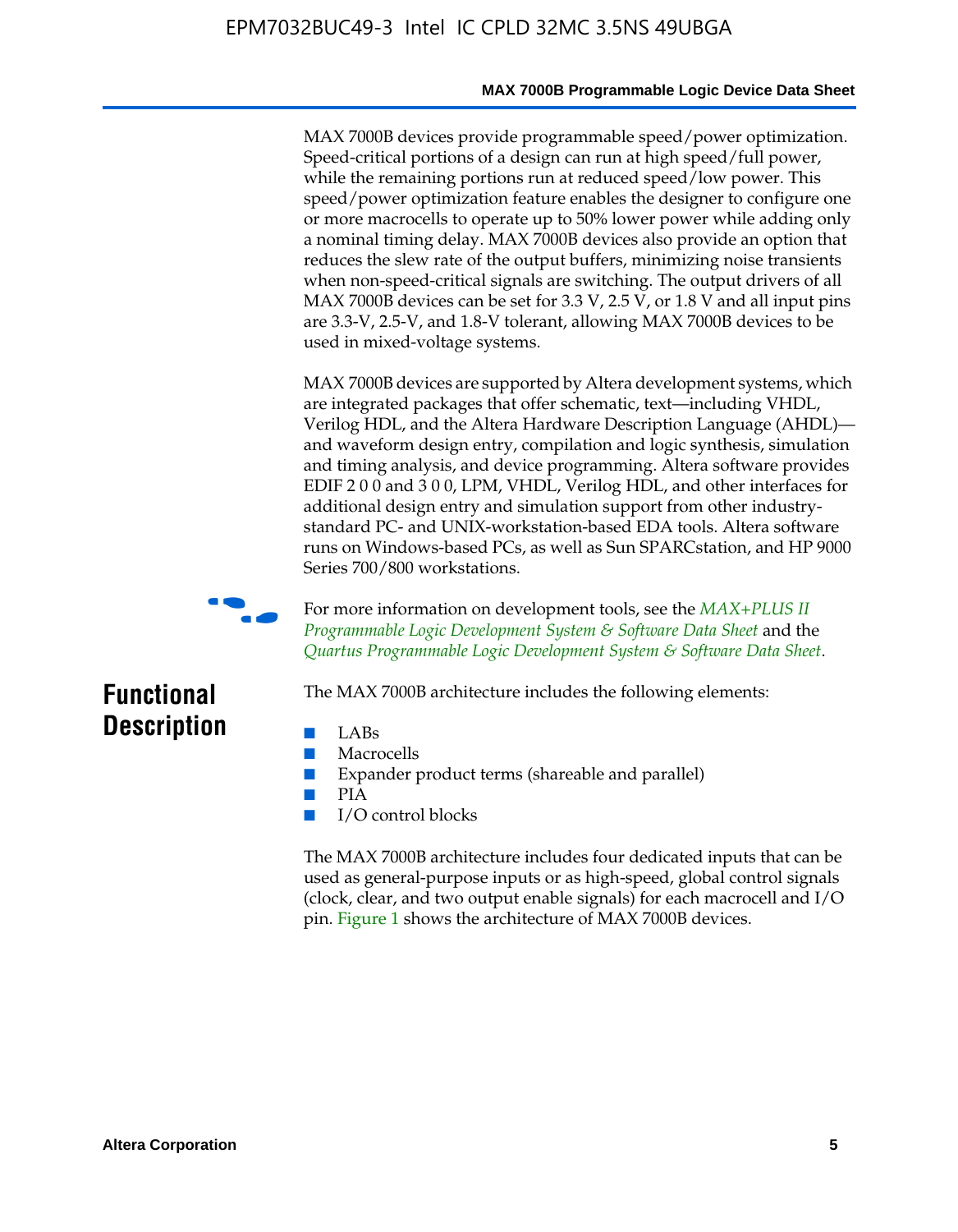#### **MAX 7000B Programmable Logic Device Data Sheet**





*Note:*

(1) EPM7032B, EPM7064B, EPM7128B, and EPM7256B devices have six output enables. EPM7512B devices have ten output enables.

### **Logic Array Blocks**

The MAX 7000B device architecture is based on the linking of high-performance LABs. LABs consist of 16 macrocell arrays, as shown in Figure 1. Multiple LABs are linked together via the PIA, a global bus that is fed by all dedicated input pins, I/O pins, and macrocells.

Each LAB is fed by the following signals:

- 36 signals from the PIA that are used for general logic inputs
- Global controls that are used for secondary register functions
- Direct input paths from I/O pins to the registers that are used for fast setup times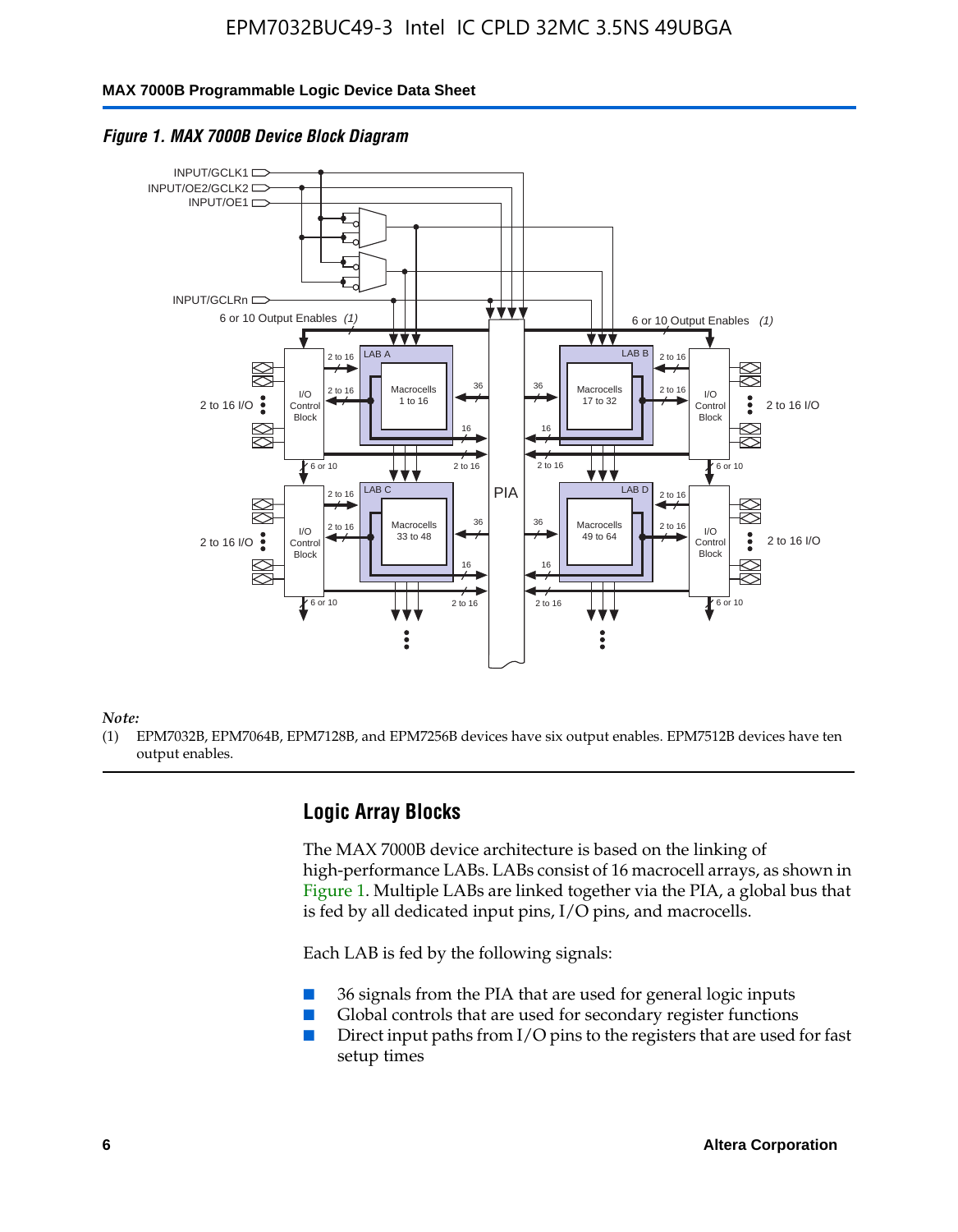### **Macrocells**

The MAX 7000B macrocell can be individually configured for either sequential or combinatorial logic operation. The macrocell consists of three functional blocks: the logic array, the product-term select matrix, and the programmable register. Figure 2 shows the MAX 7000B macrocell.





Combinatorial logic is implemented in the logic array, which provides five product terms per macrocell. The product-term select matrix allocates these product terms for use as either primary logic inputs (to the OR and XOR gates) to implement combinatorial functions, or as secondary inputs to the macrocell's register preset, clock, and clock enable control functions.

Two kinds of expander product terms ("expanders") are available to supplement macrocell logic resources:

- Shareable expanders, which are inverted product terms that are fed back into the logic array
- Parallel expanders, which are product terms borrowed from adjacent macrocells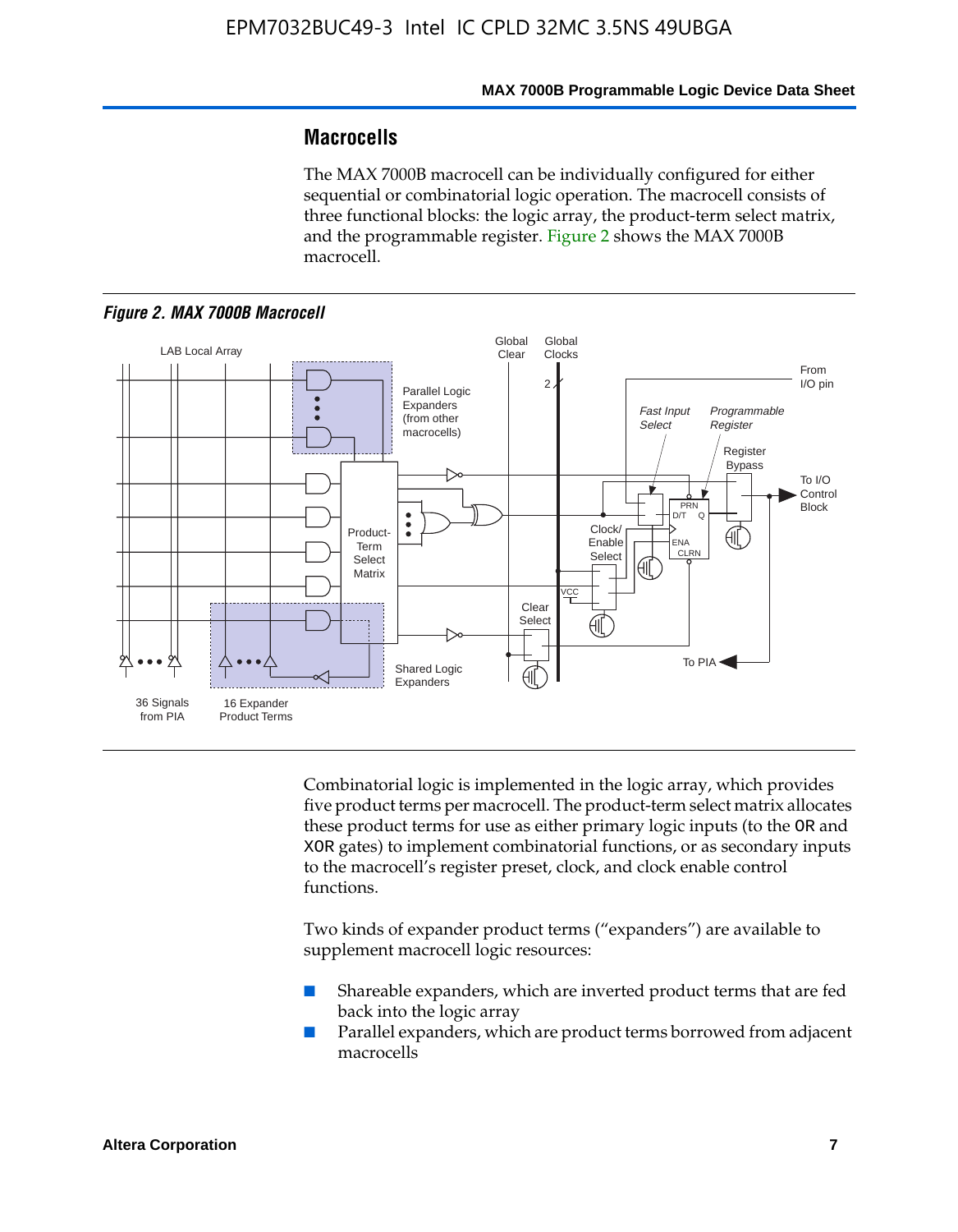#### **MAX 7000B Programmable Logic Device Data Sheet**

The Altera development system automatically optimizes product-term allocation according to the logic requirements of the design.

For registered functions, each macrocell flipflop can be individually programmed to implement D, T, JK, or SR operation with programmable clock control. The flipflop can be bypassed for combinatorial operation. During design entry, the designer specifies the desired flipflop type; the MAX+PLUS II software then selects the most efficient flipflop operation for each registered function to optimize resource utilization.

Each programmable register can be clocked in three different modes:

- Global clock signal. This mode achieves the fastest clock-to-output performance.
- Global clock signal enabled by an active-high clock enable. A clock enable is generated by a product term. This mode provides an enable on each flipflop while still achieving the fast clock-to-output performance of the global clock.
- Array clock implemented with a product term. In this mode, the flipflop can be clocked by signals from buried macrocells or I/O pins.

Two global clock signals are available in MAX 7000B devices. As shown in Figure 1, these global clock signals can be the true or the complement of either of the global clock pins, GCLK1 or GCLK2.

Each register also supports asynchronous preset and clear functions. As shown in Figure 2, the product-term select matrix allocates product terms to control these operations. Although the product-term-driven preset and clear from the register are active high, active-low control can be obtained by inverting the signal within the logic array. In addition, each register clear function can be individually driven by the active-low dedicated global clear pin (GCLRn). Upon power-up, each register in a MAX 7000B device may be set to either a high or low state. This power-up state is specified at design entry.

All MAX 7000B I/O pins have a fast input path to a macrocell register. This dedicated path allows a signal to bypass the PIA and combinatorial logic and be clocked to an input D flipflop with an extremely fast input setup time. The input path from the I/O pin to the register has a programmable delay element that can be selected to either guarantee zero hold time or to get the fastest possible set-up time (as fast as 1.0 ns).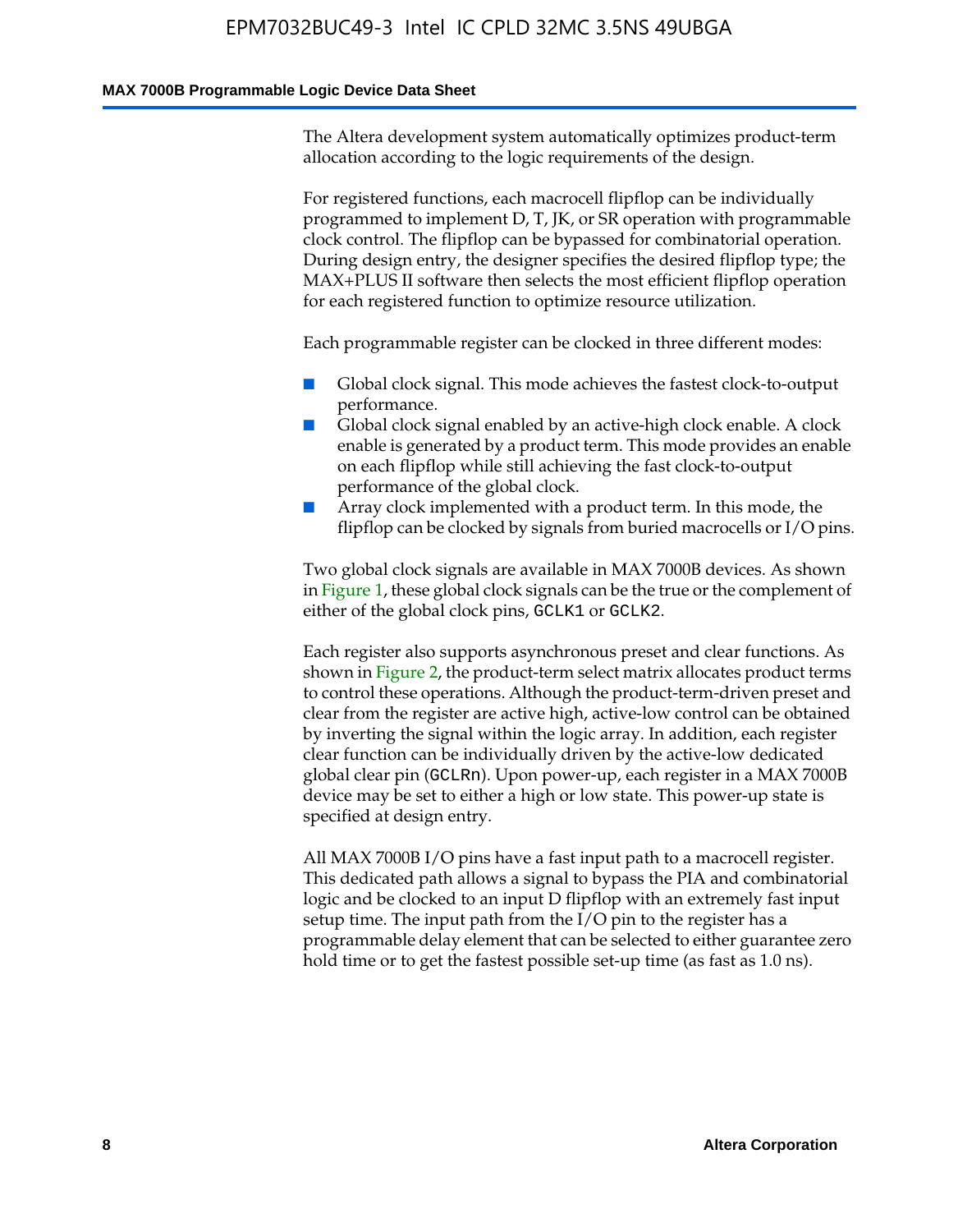### **Expander Product Terms**

Although most logic functions can be implemented with the five product terms available in each macrocell, more complex logic functions require additional product terms. Another macrocell can be used to supply the required logic resources. However, the MAX 7000B architecture also offers both shareable and parallel expander product terms ("expanders") that provide additional product terms directly to any macrocell in the same LAB. These expanders help ensure that logic is synthesized with the fewest possible logic resources to obtain the fastest possible speed.

#### *Shareable Expanders*

Each LAB has 16 shareable expanders that can be viewed as a pool of uncommitted single product terms (one from each macrocell) with inverted outputs that feed back into the logic array. Each shareable expander can be used and shared by any or all macrocells in the LAB to build complex logic functions. A small delay ( $t_{SEXP}$ ) is incurred when shareable expanders are used. Figure 3 shows how shareable expanders can feed multiple macrocells.

#### *Figure 3. MAX 7000B Shareable Expanders*



#### *Shareable expanders can be shared by any or all macrocells in an LAB.*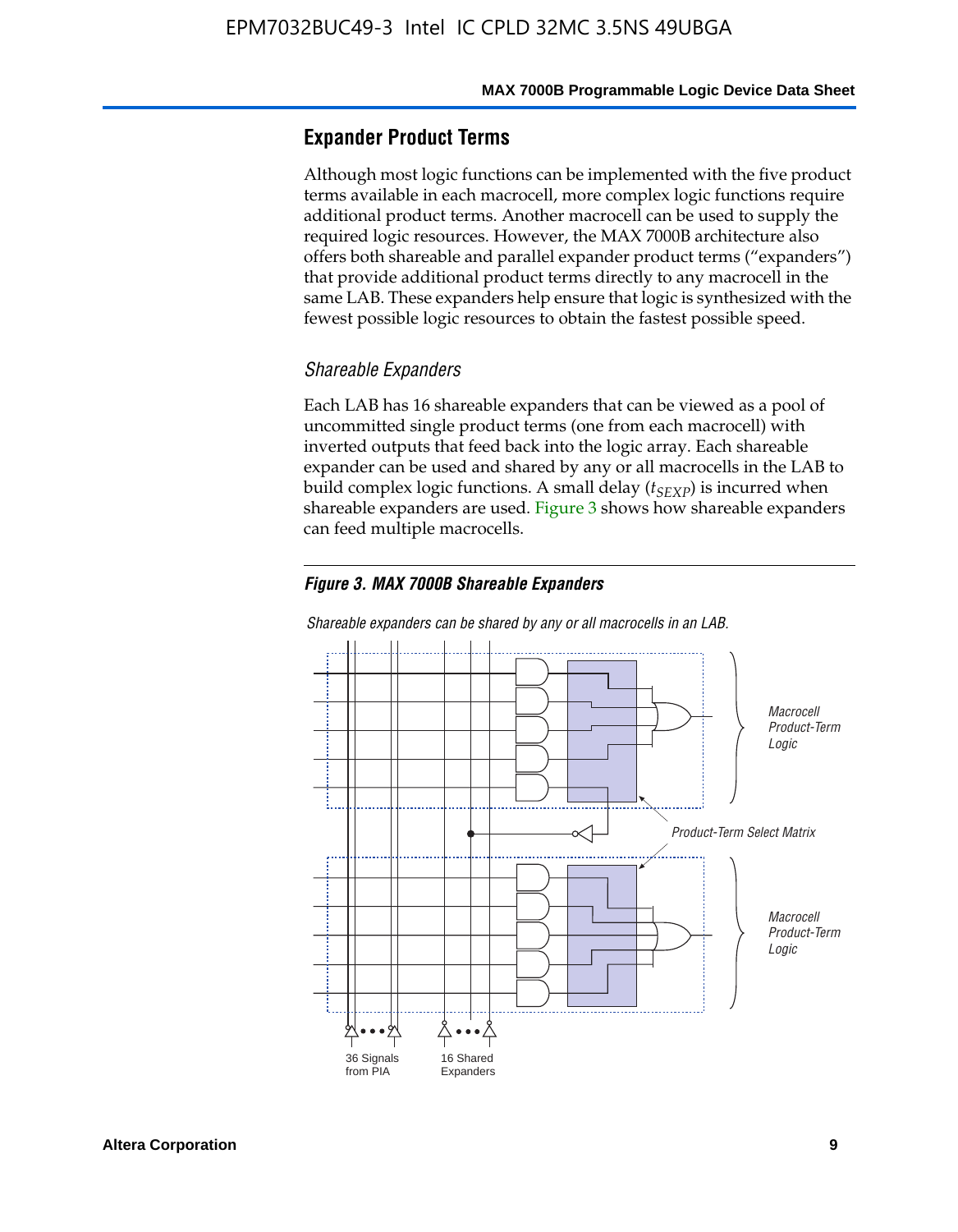#### **MAX 7000B Programmable Logic Device Data Sheet**

#### *Parallel Expanders*

Parallel expanders are unused product terms that can be allocated to a neighboring macrocell to implement fast, complex logic functions. Parallel expanders allow up to 20 product terms to directly feed the macrocell OR logic, with five product terms provided by the macrocell and 15 parallel expanders provided by neighboring macrocells in the LAB.

The Altera Compiler can automatically allocate up to three sets of up to five parallel expanders to the macrocells that require additional product terms. Each set of five parallel expanders incurs a small, incremental timing delay ( $t_{PEXP}$ ). For example, if a macrocell requires 14 product terms, the Compiler uses the five dedicated product terms within the macrocell and allocates two sets of parallel expanders; the first set includes five product terms and the second set includes four product terms, increasing the total delay by  $2 \times t_{PEXP}$ .

Two groups of eight macrocells within each LAB (e.g., macrocells 1 through 8, and 9 through 16) form two chains to lend or borrow parallel expanders. A macrocell borrows parallel expanders from lowernumbered macrocells. For example, macrocell 8 can borrow parallel expanders from macrocell 7, from macrocells 7 and 6, or from macrocells 7, 6, and 5. Within each group of eight, the lowest-numbered macrocell can only lend parallel expanders and the highest-numbered macrocell can only borrow them. Figure 4 shows how parallel expanders can be borrowed from a neighboring macrocell.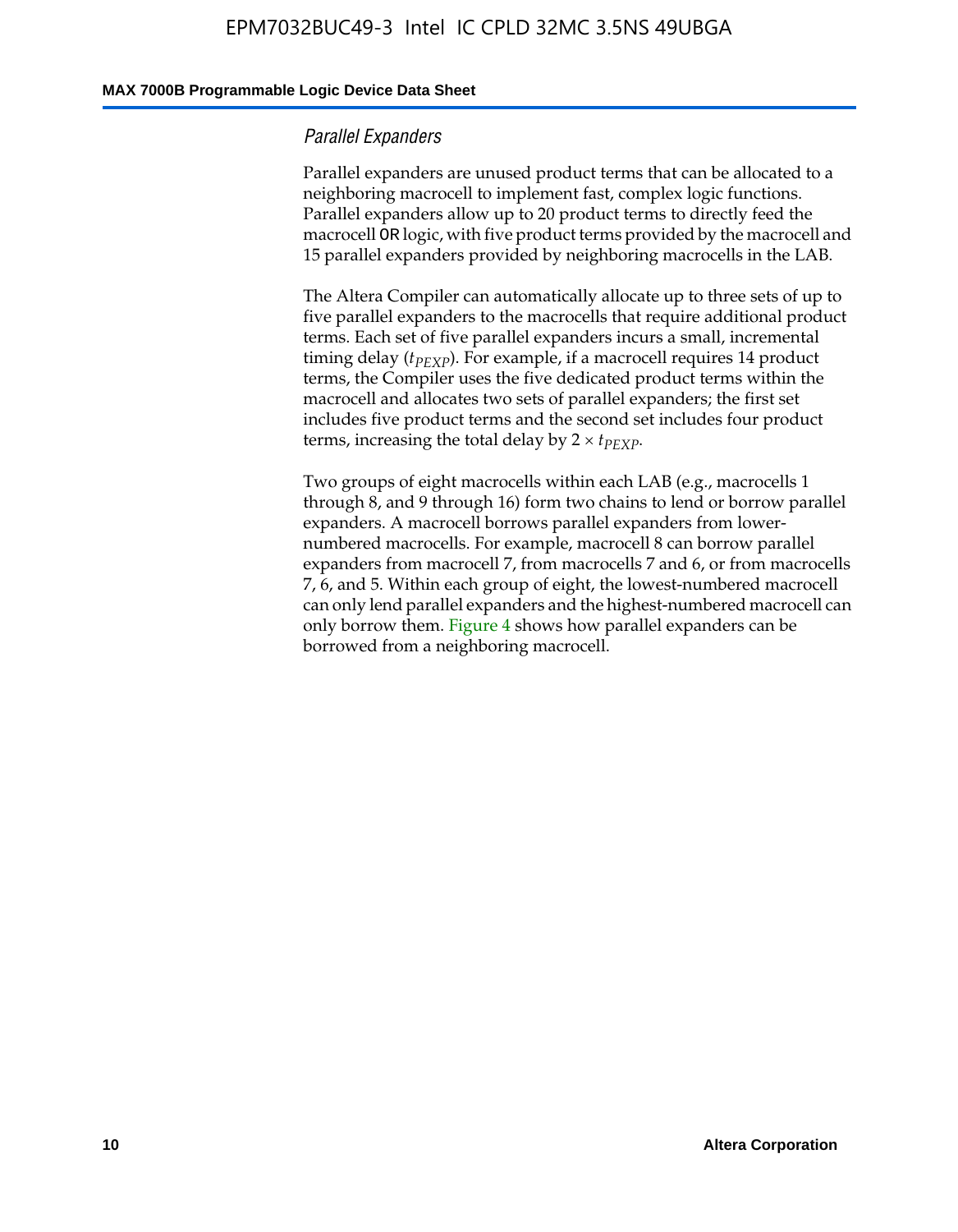

#### *Figure 4. MAX 7000B Parallel Expanders*

*Unused product terms in a macrocell can be allocated to a neighboring macrocell.*



### **Programmable Interconnect Array**

Logic is routed between LABs on the PIA. This global bus is a programmable path that connects any signal source to any destination on the device. All MAX 7000B dedicated inputs, I/O pins, and macrocell outputs feed the PIA, which makes the signals available throughout the entire device. Only the signals required by each LAB are actually routed from the PIA into the LAB. Figure 5 shows how the PIA signals are routed into the LAB. An EEPROM cell controls one input to a two-input AND gate, which selects a PIA signal to drive into the LAB.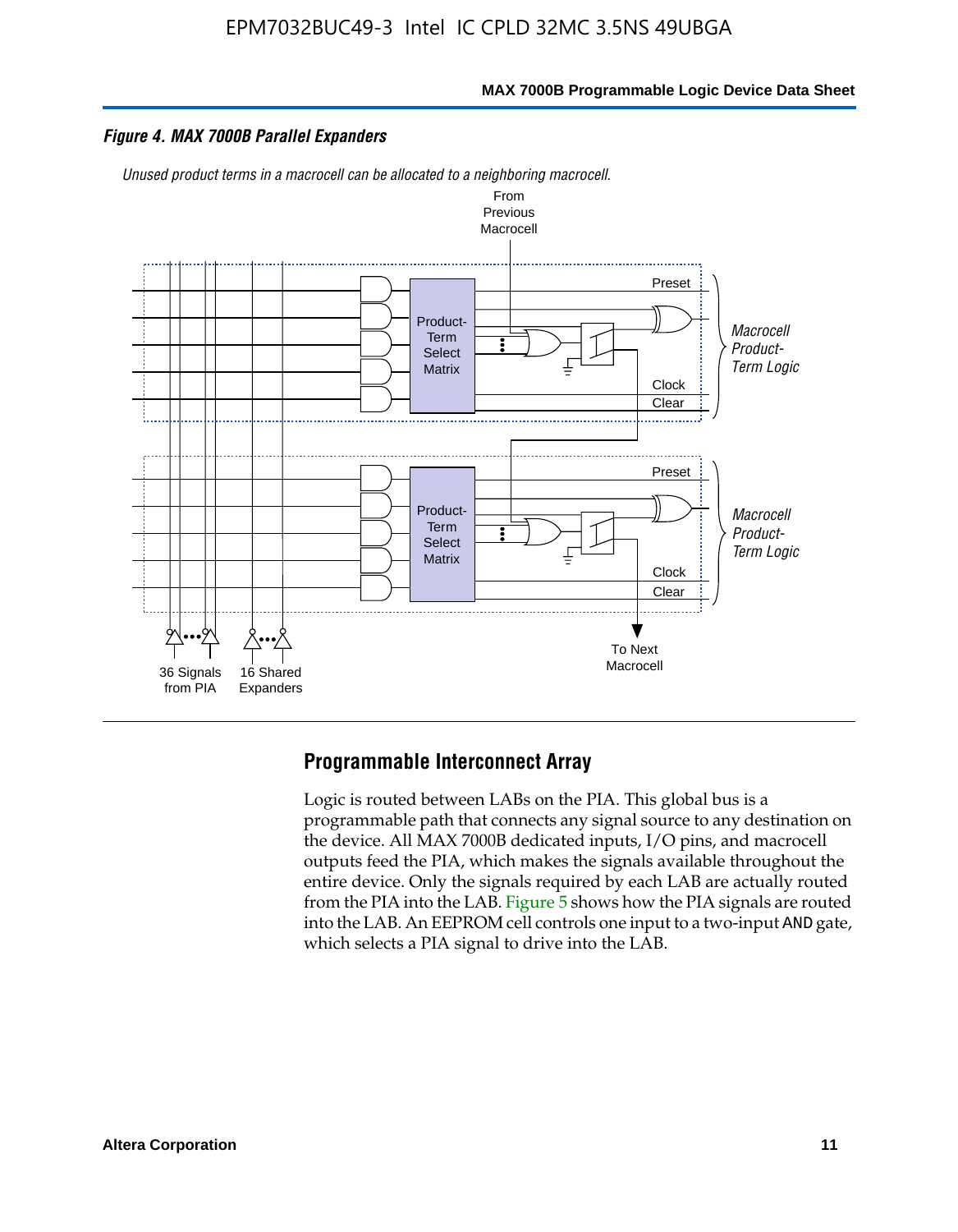### **MAX 7000B Programmable Logic Device Data Sheet**





While the routing delays of channel-based routing schemes in masked or field-programmable gate arrays (FPGAs) are cumulative, variable, and path-dependent, the MAX 7000B PIA has a predictable delay. The PIA makes a design's timing performance easy to predict.

### **I/O Control Blocks**

The I/O control block allows each I/O pin to be individually configured for input, output, or bidirectional operation. All I/O pins have a tri-state buffer that is individually controlled by one of the global output enable signals or directly connected to ground or  $V_{CC}$ . Figure 6 shows the I/O control block for MAX 7000B devices. The I/O control block has six or ten global output enable signals that are driven by the true or complement of two output enable signals, a subset of the I/O pins, or a subset of the I/O macrocells.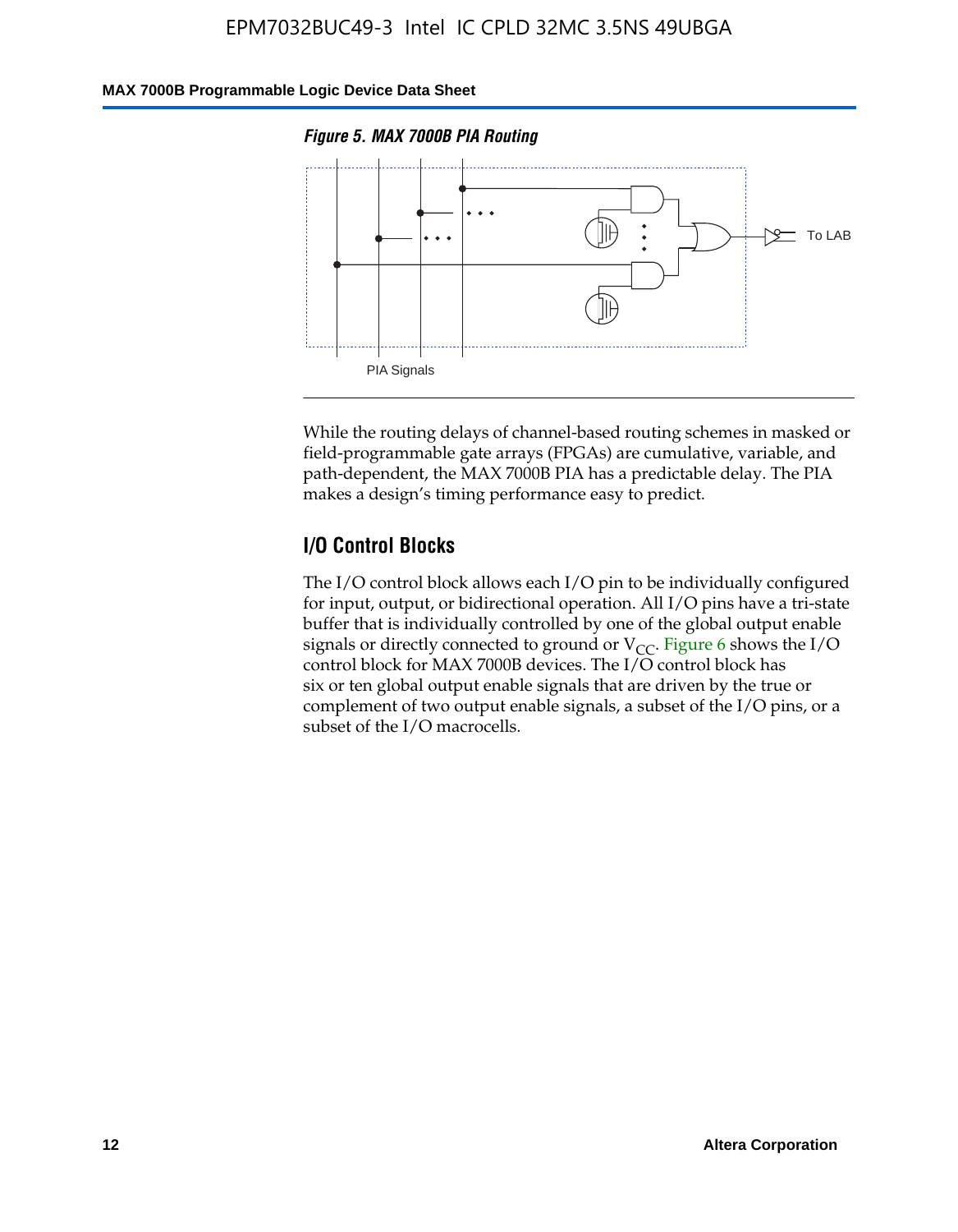



#### *Note:*

(1) EPM7032B, EPM7064B, EPM7128B, and EPM7256B devices have six output enable signals. EPM7512B devices have ten output enable signals.

> When the tri-state buffer control is connected to ground, the output is tri-stated (high impedance) and the I/O pin can be used as a dedicated input. When the tri-state buffer control is connected to  $V_{CC}$ , the output is enabled.

The MAX 7000B architecture provides dual I/O feedback, in which macrocell and pin feedbacks are independent. When an I/O pin is configured as an input, the associated macrocell can be used for buried logic.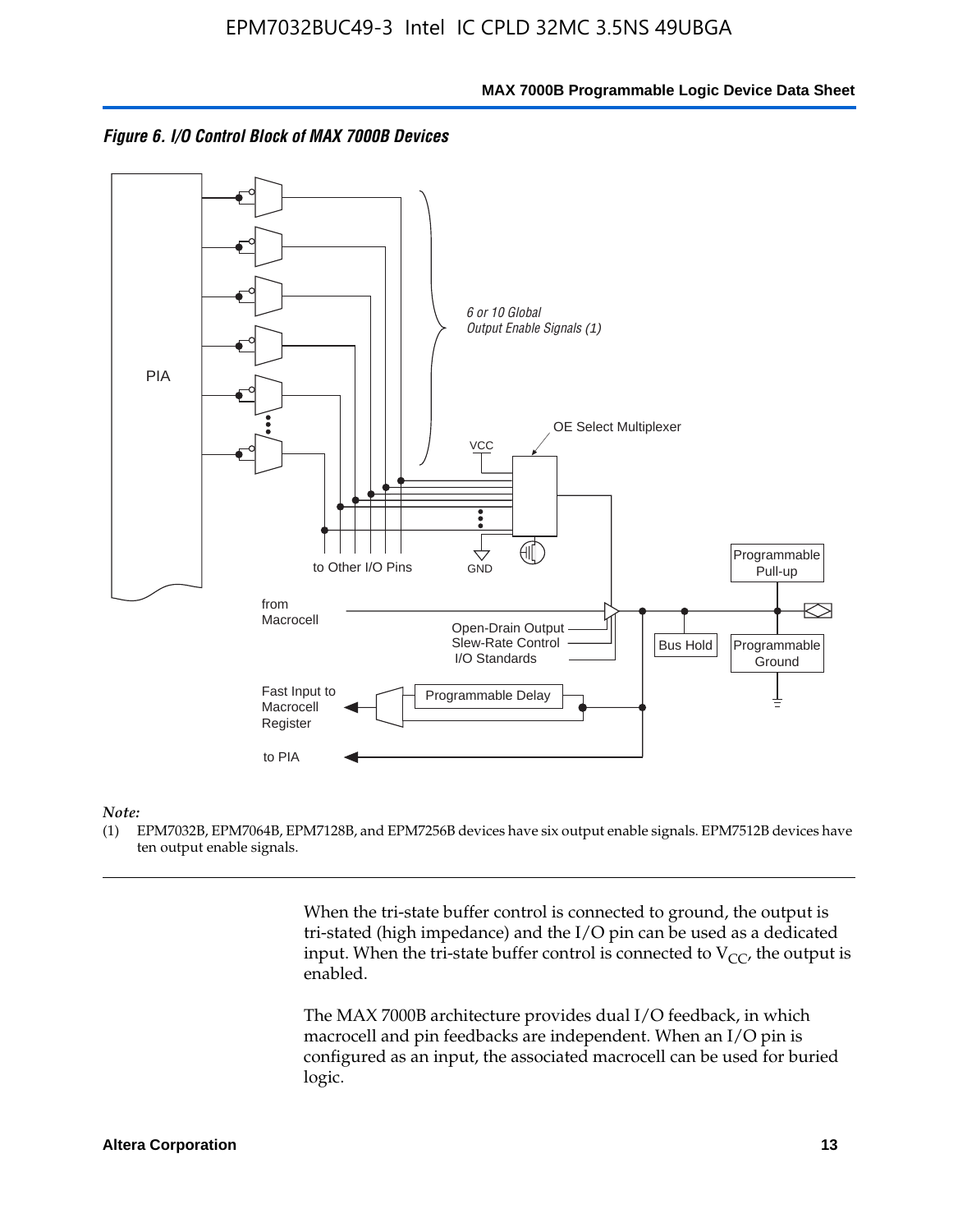**MAX 7000B Programmable Logic Device Data Sheet**

# **SameFrame Pin-Outs**

MAX 7000B devices support the SameFrame pin-out feature for FineLine BGA and 0.8-mm Ultra FineLine BGA packages. The SameFrame pin-out feature is the arrangement of balls on FineLine BGA and 0.8-mm Ultra FineLine BGA packages such that the lower-ball-count packages form a subset of the higher-ball-count packages. SameFrame pin-outs provide the flexibility to migrate not only from device to device within the same package, but also from one package to another. FineLine BGA packages are compatible with other FineLine BGA packages, and 0.8-mm Ultra FineLine BGA packages are compatible with other 0.8-mm Ultra FineLine BGA packages. A given printed circuit board (PCB) layout can support multiple device density/package combinations. For example, a single board layout can support a range of devices from an EPM7064B device in a 100-pin FineLine BGA package to an EPM7512B device in a 256-pin FineLine BGA package.

The Altera software provides support to design PCBs with SameFrame pin-out devices. Devices can be defined for present and future use. The Altera software generates pin-outs describing how to layout a board to take advantage of this migration (see Figure 7).

### *Figure 7. SameFrame Pin-Out Example*

| 0000000000000000<br>00000000000000000<br>0000000000000000<br><br><br>000000000000000<br><br>000000000000000<br> |
|-----------------------------------------------------------------------------------------------------------------|
| 000000000000000<br>000000000000000<br><br><b></b><br>000000000000000                                            |

Designed for 256-Pin FineLine BGA Package Printed Circuit Board



100-Pin FineLine BGA Package (Reduced I/O Count or Logic Requirements)

256-Pin FineLine BGA Package (Increased I/O Count or Logic Requirements)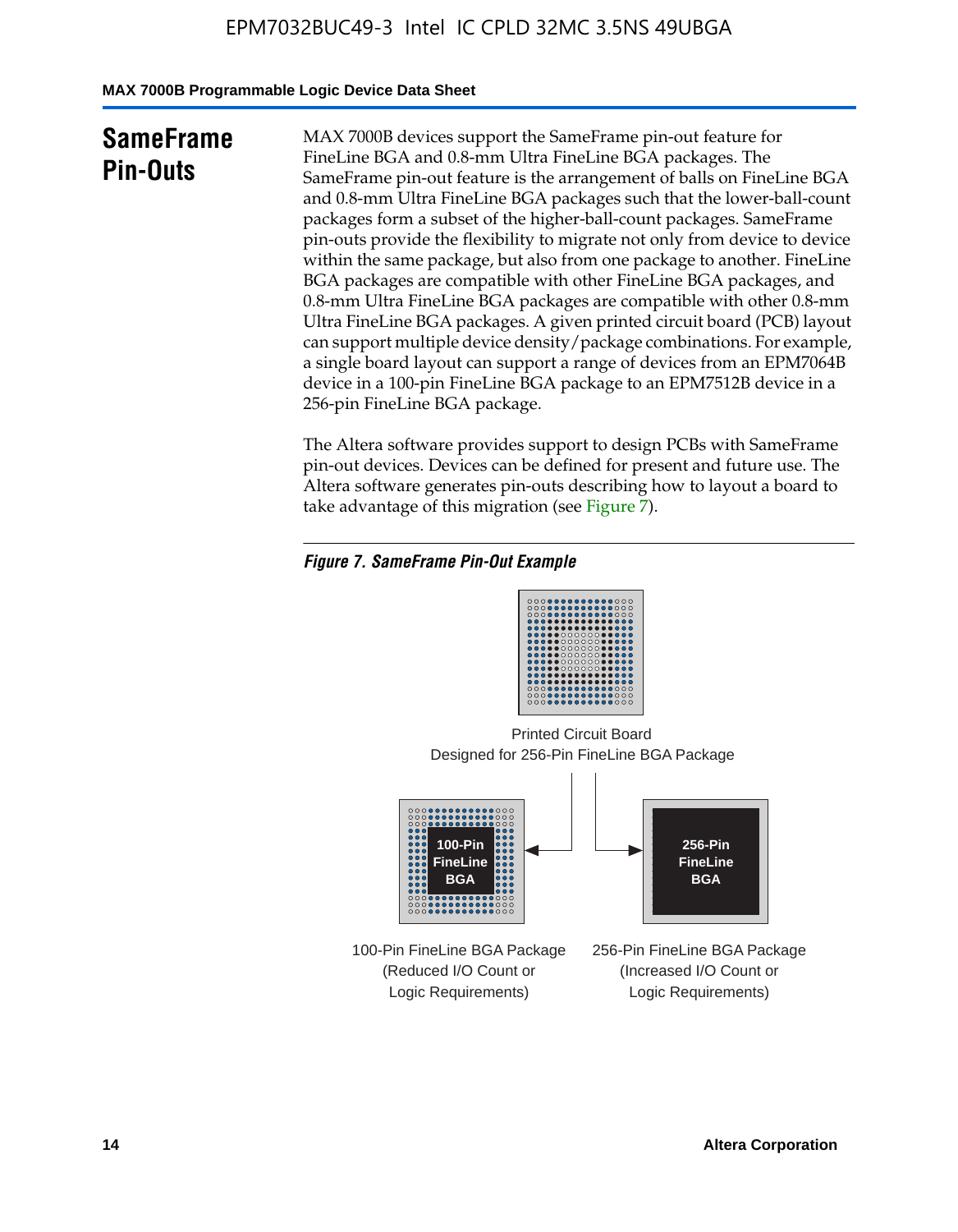# **In-System Programmability (ISP)**

MAX 7000B devices can be programmed in-system via an industrystandard 4-pin IEEE Std. 1149.1 (JTAG) interface. ISP offers quick, efficient iterations during design development and debugging cycles. The MAX 7000B architecture internally generates the high programming voltages required to program EEPROM cells, allowing in-system programming with only a single 2.5-V power supply. During in-system programming, the I/O pins are tri-stated and weakly pulled-up to eliminate board conflicts. The pull-up value is nominally 50 k¾.

MAX 7000B devices have an enhanced ISP algorithm for faster programming. These devices also offer an ISP\_Done bit that provides safe operation when in-system programming is interrupted. This ISP\_Done bit, which is the last bit programmed, prevents all I/O pins from driving until the bit is programmed.

ISP simplifies the manufacturing flow by allowing devices to be mounted on a PCB with standard pick-and-place equipment before they are programmed. MAX 7000B devices can be programmed by downloading the information via in-circuit testers, embedded processors, the Altera MasterBlaster communications cable, and the ByteBlasterMV parallel port download cable. Programming the devices after they are placed on the board eliminates lead damage on high-pin-count packages (e.g., QFP packages) due to device handling. MAX 7000B devices can be reprogrammed after a system has already shipped to the field. For example, product upgrades can be performed in the field via software or modem.

In-system programming can be accomplished with either an adaptive or constant algorithm. An adaptive algorithm reads information from the unit and adapts subsequent programming steps to achieve the fastest possible programming time for that unit. A constant algorithm uses a pre-defined (non-adaptive) programming sequence that does not take advantage of adaptive algorithm programming time improvements. Some in-circuit testers cannot program using an adaptive algorithm. Therefore, a constant algorithm must be used. MAX 7000B devices can be programmed with either an adaptive or constant (non-adaptive) algorithm.

The Jam Standard Test and Programming Language (STAPL), JEDEC standard JESD-71, can be used to program MAX 7000B devices with in-circuit testers, PCs, or embedded processors.



f For more information on using the Jam language, see *Application Note 88 (Using the Jam Language for ISP & ICR via an Embedded Processor)* and *Application Note 122 (Using STAPL for ISP & ICR via an Embedded Processor).*

The ISP circuitry in MAX 7000B devices is compliant with the IEEE Std. 1532 specification. The IEEE Std. 1532 is a standard developed to allow concurrent ISP between multiple PLD vendors.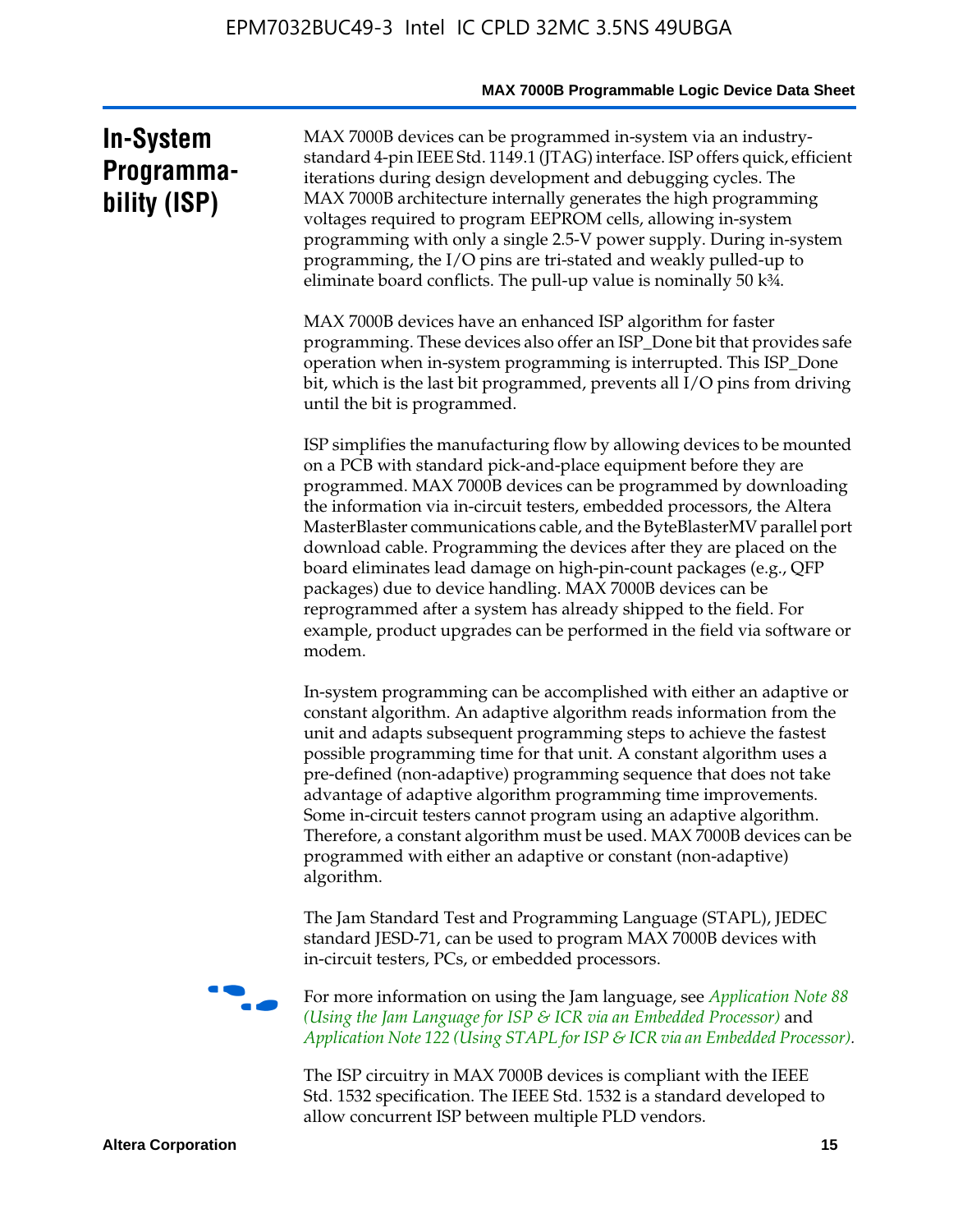### **Programming Sequence**

During in-system programming, instructions, addresses, and data are shifted into the MAX 7000B device through the TDI input pin. Data is shifted out through the TDO output pin and compared against the expected data.

Programming a pattern into the device requires the following six ISP stages. A stand-alone verification of a programmed pattern involves only stages 1, 2, 5, and 6.

- 1. *Enter ISP*. The enter ISP stage ensures that the I/O pins transition smoothly from user mode to ISP mode. The enter ISP stage requires 1 ms.
- 2. *Check ID*. Before any program or verify process, the silicon ID is checked. The time required to read this silicon ID is relatively small compared to the overall programming time.
- 3. *Bulk Erase*. Erasing the device in-system involves shifting in the instructions to erase the device and applying one erase pulse of 100 ms.
- 4. *Program*. Programming the device in-system involves shifting in the address and data and then applying the programming pulse to program the EEPROM cells. This process is repeated for each EEPROM address.
- 5. *Verify*. Verifying an Altera device in-system involves shifting in addresses, applying the read pulse to verify the EEPROM cells, and shifting out the data for comparison. This process is repeated for each EEPROM address.
- 6. *Exit ISP*. An exit ISP stage ensures that the I/O pins transition smoothly from ISP mode to user mode. The exit ISP stage requires 1 ms.

### **Programming Times**

The time required to implement each of the six programming stages can be broken into the following two elements:

- A pulse time to erase, program, or read the EEPROM cells.
- A shifting time based on the test clock (TCK) frequency and the number of TCK cycles to shift instructions, address, and data into the device.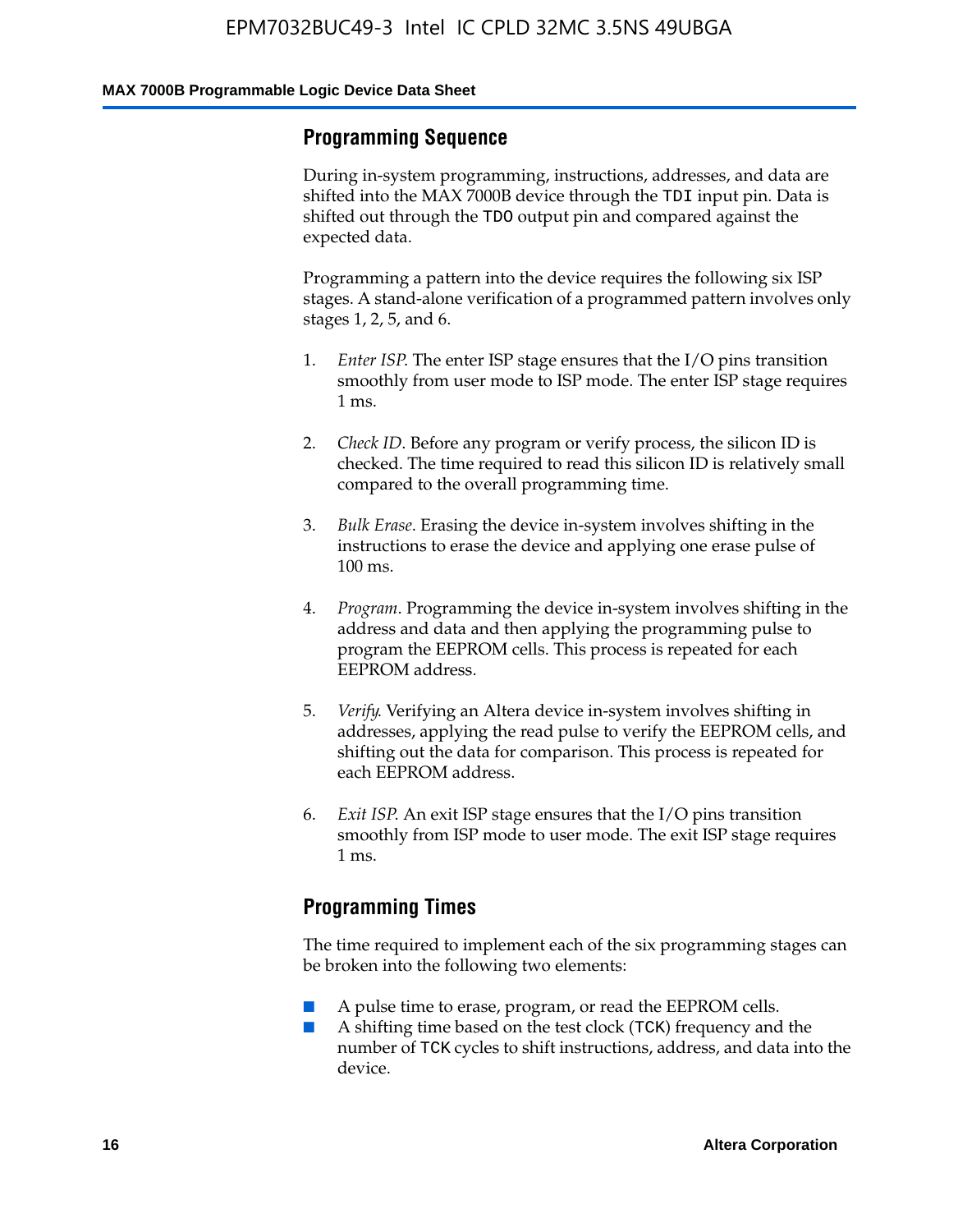By combining the pulse and shift times for each of the programming stages, the program or verify time can be derived as a function of the TCK frequency, the number of devices, and specific target device(s). Because different ISP-capable devices have a different number of EEPROM cells, both the total fixed and total variable times are unique for a single device.

### *Programming a Single MAX 7000B Device*

The time required to program a single MAX 7000B device in-system can be calculated from the following formula:

|                   | $t_{PROG} = t_{PPULSE} + \frac{Cycle_{PTCK}}{f_{TCK}}$ |                                                                                                    |
|-------------------|--------------------------------------------------------|----------------------------------------------------------------------------------------------------|
| where: $t_{PROG}$ | $t_{PPULSE}$                                           | $=$ Programming time<br>= Sum of the fixed times to erase, program, and<br>verify the EEPROM cells |
|                   | $Cycle_{PTCK}$<br>$f_{TCK}$                            | = Number of TCK cycles to program a device<br>$=$ TCK frequency                                    |

The ISP times for a stand-alone verification of a single MAX 7000B device can be calculated from the following formula:

| $t_{VER} = t_{VPULSE} + \frac{t_{TCK}}{f_{TCK}}$ | $Cycle_{VTCK}$ |                                                                                                                                   |
|--------------------------------------------------|----------------|-----------------------------------------------------------------------------------------------------------------------------------|
| where: $t_{VFR}$<br>$t_{VPULSE}$                 |                | $=$ Verify time<br>$=$ Sum of the fixed times to verify the EEPROM cells<br>$CycleVTCK$ = Number of TCK cycles to verify a device |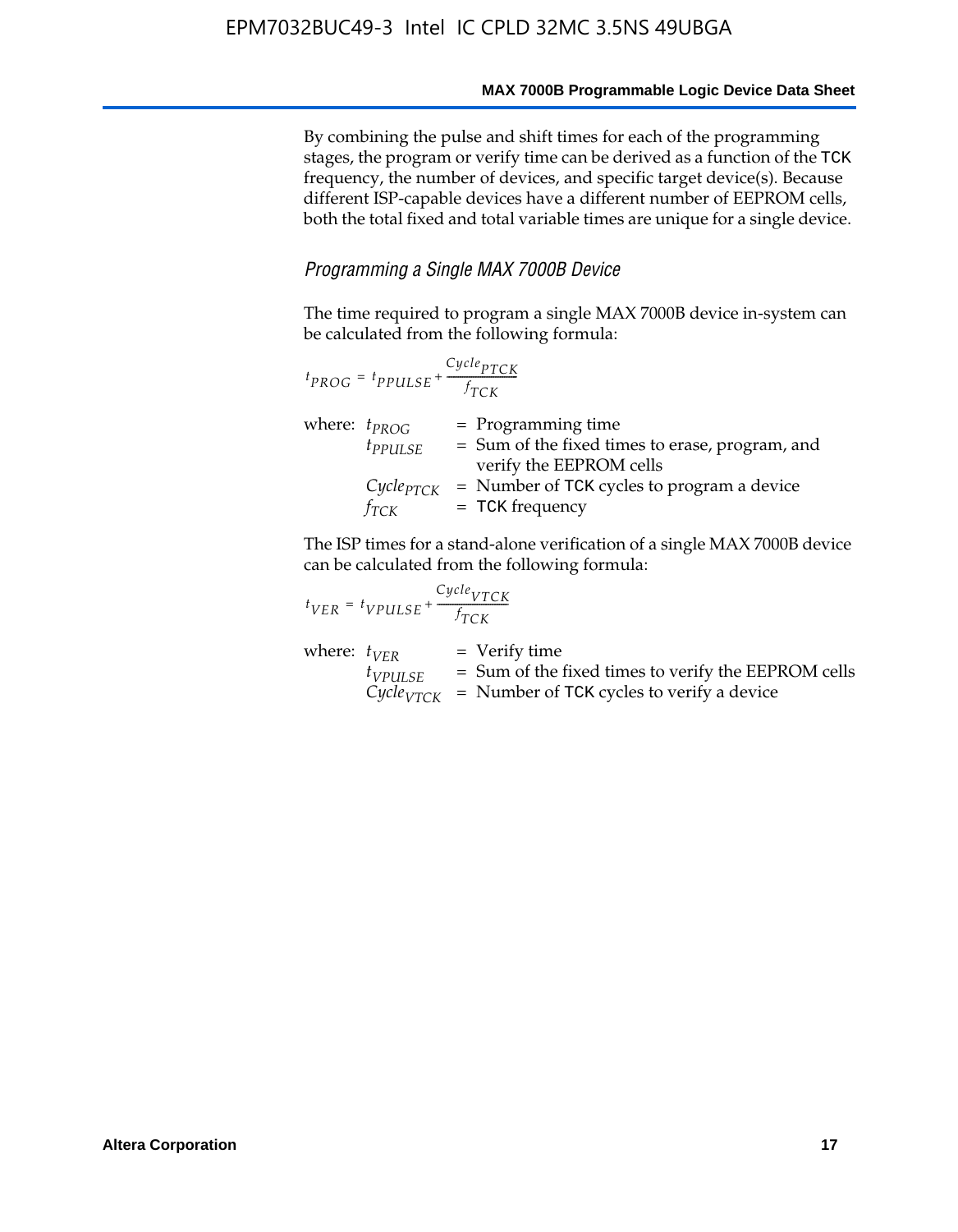### **MAX 7000B Programmable Logic Device Data Sheet**

The programming times described in Tables 4 through 6 are associated with the worst-case method using the enhanced ISP algorithm.

|                 | Table 4. MAX 7000B t <sub>PULSE</sub> & Cycle <sub>TCK</sub> Values |                       |                 |                       |  |                                 |  |  |  |
|-----------------|---------------------------------------------------------------------|-----------------------|-----------------|-----------------------|--|---------------------------------|--|--|--|
| <b>Device</b>   | <b>Programming</b>                                                  |                       |                 |                       |  | <b>Stand-Alone Verification</b> |  |  |  |
|                 | <i>t<sub>PPULSE</sub></i> (S)                                       | Cycle <sub>PTCK</sub> | $t_{VPULSE}(s)$ | Cycle <sub>vTCK</sub> |  |                                 |  |  |  |
| EMP7032B        | 2.12                                                                | 70,000                | 0.002           | 18,000                |  |                                 |  |  |  |
| <b>EMP7064B</b> | 2.12                                                                | 120,000               | 0.002           | 35,000                |  |                                 |  |  |  |
| <b>EMP7128B</b> | 2.12                                                                | 222,000               | 0.002           | 69,000                |  |                                 |  |  |  |
| <b>EMP7256B</b> | 2.12                                                                | 466,000               | 0.002           | 151,000               |  |                                 |  |  |  |
| <b>EMP7512B</b> | 2.12                                                                | 914,000               | 0.002           | 300,000               |  |                                 |  |  |  |

Tables 5 and 6 show the in-system programming and stand alone verification times for several common test clock frequencies.

| Table 5. MAX 7000B In-System Programming Times for Different Test Clock Frequencies |        |       |       |       |                |                |                |               |              |
|-------------------------------------------------------------------------------------|--------|-------|-------|-------|----------------|----------------|----------------|---------------|--------------|
| <b>Device</b>                                                                       | İтск   |       |       |       |                |                |                |               | <b>Units</b> |
|                                                                                     | 10 MHz | 5 MHz | 2 MHz | 1 MHz | <b>500 kHz</b> | <b>200 kHz</b> | <b>100 kHz</b> | <b>50 kHz</b> |              |
| <b>EMP7032B</b>                                                                     | 2.13   | 2.13  | 2.15  | 2.19  | 2.26           | 2.47           | 2.82           | 3.52          | s            |
| <b>EMP7064B</b>                                                                     | 2.13   | 2.14  | 2.18  | 2.24  | 2.36           | 2.72           | 3.32           | 4.52          | s            |
| <b>EMP7128B</b>                                                                     | 2.14   | 2.16  | 2.23  | 2.34  | 2.56           | 3.23           | 4.34           | 6.56          | s            |
| <b>EMP7256B</b>                                                                     | 2.17   | 2.21  | 2.35  | 2.58  | 3.05           | 4.45           | 6.78           | 11.44         | s            |
| <b>EMP7512B</b>                                                                     | 2.21   | 2.30  | 2.58  | 3.03  | 3.95           | 6.69           | 11.26          | 20.40         | s            |

| Table 1. MAX 7000B Stand-Alone Verification Times for Different Test Clock Frequencies |                  |       |       |       |                |                |                |               |              |
|----------------------------------------------------------------------------------------|------------------|-------|-------|-------|----------------|----------------|----------------|---------------|--------------|
| <b>Device</b>                                                                          | t <sub>тск</sub> |       |       |       |                |                |                |               | <b>Units</b> |
|                                                                                        | <b>10 MHz</b>    | 5 MHz | 2 MHz | 1 MHz | <b>500 kHz</b> | <b>200 kHz</b> | <b>100 kHz</b> | <b>50 kHz</b> |              |
| <b>EMP7032B</b>                                                                        | 0.00             | 0.01  | 0.01  | 0.02  | 0.04           | 0.09           | 0.18           | 0.36          | s            |
| <b>EMP7064B</b>                                                                        | 0.01             | 0.01  | 0.02  | 0.04  | 0.07           | 0.18           | 0.35           | 0.70          | s            |
| <b>EMP7128B</b>                                                                        | 0.01             | 0.02  | 0.04  | 0.07  | 0.14           | 0.35           | 0.69           | 1.38          | s            |
| <b>EMP7256B</b>                                                                        | 0.02             | 0.03  | 0.08  | 0.15  | 0.30           | 0.76           | 1.51           | 3.02          | s            |
| <b>EMP7512B</b>                                                                        | 0.03             | 0.06  | 0.15  | 0.30  | 0.60           | 1.50           | 3.00           | 6.00          | s            |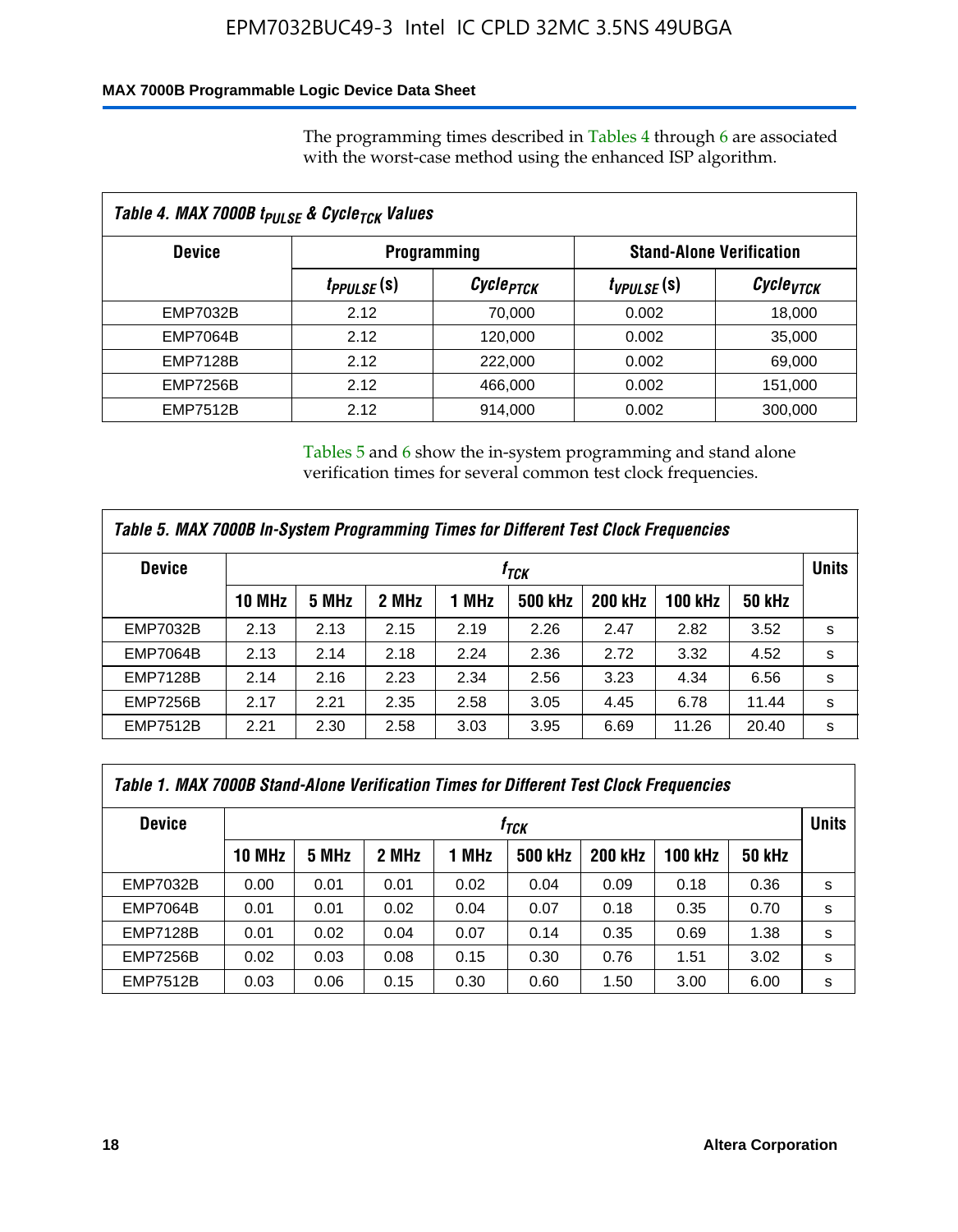|                                                                             | MAX 7000B Programmable Logic Device Data Sheet                                                                                                                                                                                                                                                                                                                                                 |
|-----------------------------------------------------------------------------|------------------------------------------------------------------------------------------------------------------------------------------------------------------------------------------------------------------------------------------------------------------------------------------------------------------------------------------------------------------------------------------------|
| <b>Programming</b><br>with External<br><b>Hardware</b>                      | MAX 7000B devices can be programmed on Windows-based PCs with an<br>Altera Logic Programmer card, the Master Programming Unit (MPU),<br>and the appropriate device adapter. The MPU performs continuity<br>checking to ensure adequate electrical contact between the adapter and<br>the device.                                                                                               |
|                                                                             | For more information, see the Altera Programming Hardware Data Sheet.                                                                                                                                                                                                                                                                                                                          |
|                                                                             | The Altera software can use text- or waveform-format test vectors created<br>with the Altera Text Editor or Waveform Editor to test the programmed<br>device. For added design verification, designers can perform functional<br>testing to compare the functional device behavior with the results of<br>simulation.                                                                          |
|                                                                             | Data I/O, BP Microsystems, and other programming hardware<br>manufacturers provide programming support for Altera devices. For<br>more information, see Programming Hardware Manufacturers.                                                                                                                                                                                                    |
| <b>IEEE Std.</b><br>1149.1 (JTAG)<br><b>Boundary-Scan</b><br><b>Support</b> | MAX 7000B devices include the JTAG boundary-scan test circuitry<br>defined by IEEE Std. 1149.1. Table 6 describes the JTAG instructions<br>supported by MAX 7000B devices. The pin-out tables starting on page 59<br>of this data sheet show the location of the JTAG control pins for each<br>device. If the JTAG interface is not required, the JTAG pins are available<br>as user I/O pins. |

| Table 6. MAX 7000B JTAG Instructions |                                                                                                                                                                                                                                                                                            |  |  |  |  |  |
|--------------------------------------|--------------------------------------------------------------------------------------------------------------------------------------------------------------------------------------------------------------------------------------------------------------------------------------------|--|--|--|--|--|
| <b>JTAG Instruction</b>              | <b>Description</b>                                                                                                                                                                                                                                                                         |  |  |  |  |  |
| SAMPLE/PRELOAD                       | Allows a snapshot of signals at the device pins to be captured and examined during<br>normal device operation, and permits an initial data pattern output at the device pins.                                                                                                              |  |  |  |  |  |
| <b>EXTEST</b>                        | Allows the external circuitry and board-level interconnections to be tested by forcing a<br>test pattern at the output pins and capturing test results at the input pins.                                                                                                                  |  |  |  |  |  |
| <b>BYPASS</b>                        | Places the 1-bit bypass register between the TDI and TDO pins, which allows the<br>boundary-scan test data to pass synchronously through a selected device to adjacent<br>devices during normal operation.                                                                                 |  |  |  |  |  |
| <b>CLAMP</b>                         | Allows the values in the boundary-scan register to determine pin states while placing the<br>1-bit bypass register between the TDI and TDO pins.                                                                                                                                           |  |  |  |  |  |
| <b>IDCODE</b>                        | Selects the IDCODE register and places it between the TDI and TDO pins, allowing the<br><b>IDCODE</b> to be serially shifted out of TDO.                                                                                                                                                   |  |  |  |  |  |
| <b>USERCODE</b>                      | Selects the 32-bit USERCODE register and places it between the TDI and TDO pins,<br>allowing the USERCODE value to be shifted out of TDO.                                                                                                                                                  |  |  |  |  |  |
| <b>ISP</b> Instructions              | These instructions are used when programming MAX 7000B devices via the JTAG ports<br>with the MasterBlaster or ByteBlasterMV download cable, or using a Jam File (.jam),<br>Jam Byte-Code File (.jbc), or Serial Vector Format File (.svf) via an embedded<br>processor or test equipment. |  |  |  |  |  |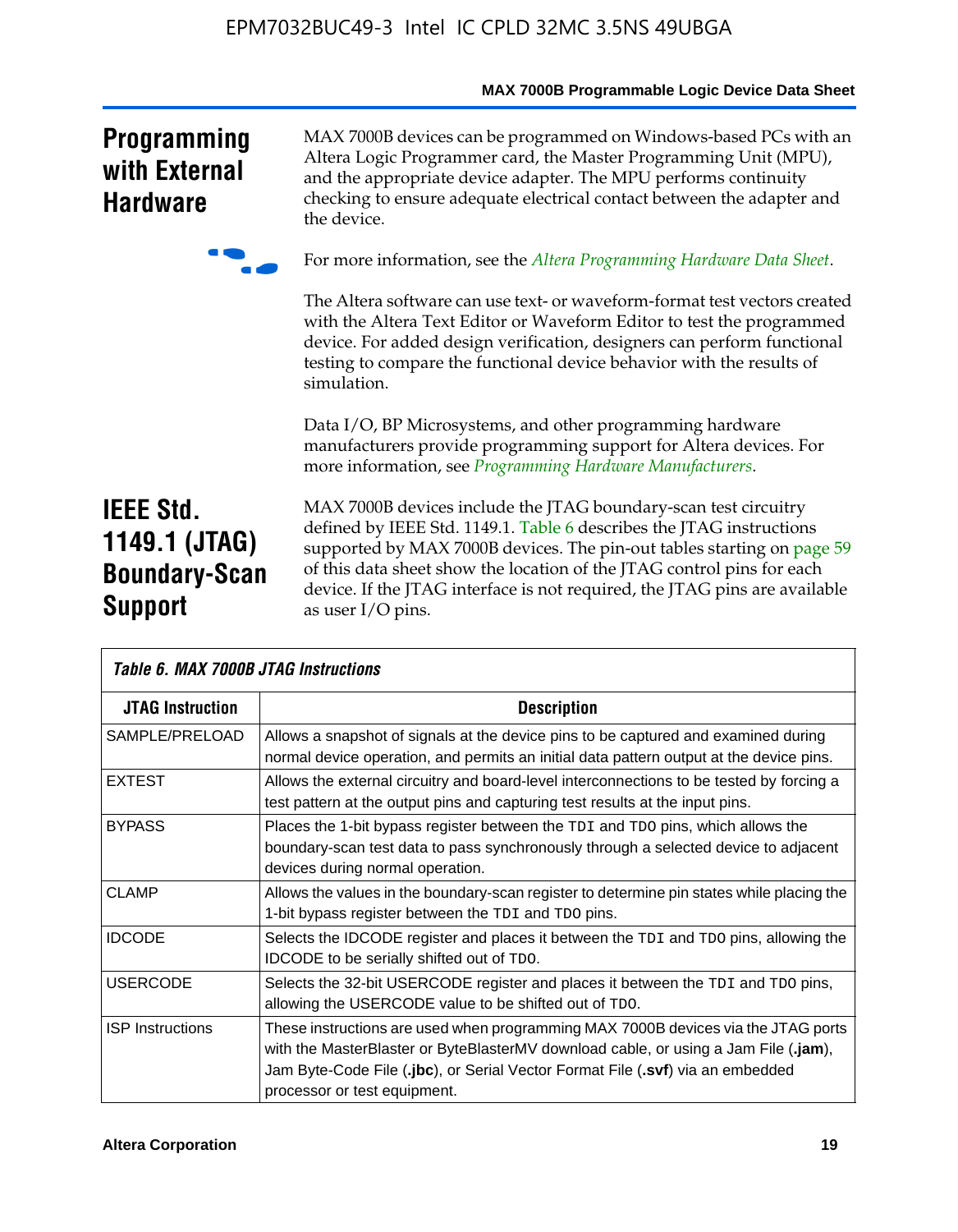### **MAX 7000B Programmable Logic Device Data Sheet**

The instruction register length of MAX 7000B devices is ten bits. The MAX 7000B USERCODE register length is 32 bits. Tables 7 and 8 show the boundary-scan register length and device IDCODE information for MAX 7000B devices.

| Table 7. MAX 7000B Boundary-Scan Register Length |                                      |  |  |  |  |  |
|--------------------------------------------------|--------------------------------------|--|--|--|--|--|
| <b>Device</b>                                    | <b>Boundary-Scan Register Length</b> |  |  |  |  |  |
| <b>EPM7032B</b>                                  | 96                                   |  |  |  |  |  |
| <b>EPM7064B</b>                                  | 192                                  |  |  |  |  |  |
| <b>EPM7128B</b>                                  | 288                                  |  |  |  |  |  |
| <b>EPM7256B</b>                                  | 480                                  |  |  |  |  |  |
| <b>EPM7512B</b>                                  | 624                                  |  |  |  |  |  |

| Table 8. 32-Bit MAX 7000B Device IDCODE<br>Note $(1)$ |                            |                              |                                                    |                  |  |  |  |  |  |
|-------------------------------------------------------|----------------------------|------------------------------|----------------------------------------------------|------------------|--|--|--|--|--|
| <b>Device</b>                                         | <b>IDCODE (32 Bits)</b>    |                              |                                                    |                  |  |  |  |  |  |
|                                                       | <b>Version</b><br>(4 Bits) | Part Number (16 Bits)        | <b>Manufacturer's</b><br><b>Identity (11 Bits)</b> | 1 (1 Bit)<br>(2) |  |  |  |  |  |
| EPM7032B                                              | 0010                       | 0111 0000 0011 0010          | 00001101110                                        | 1                |  |  |  |  |  |
| <b>EPM7064B</b>                                       | 0010                       | 0111 0000 0110 0100          | 00001101110                                        | 1                |  |  |  |  |  |
| <b>EPM7128B</b>                                       | 0010                       | 0001<br>0010<br>1000<br>0111 | 00001101110                                        | 1                |  |  |  |  |  |
| <b>EPM7256B</b>                                       | 0010                       | 0111 0010 0101 0110          | 00001101110                                        | 1                |  |  |  |  |  |
| EPM7512B                                              | 0010                       | 0111 0101 0001 0010          | 00001101110                                        |                  |  |  |  |  |  |

*Notes:*

(1) The most significant bit (MSB) is on the left.

(2) The least significant bit (LSB) for all JTAG IDCODEs is 1.



f See *Application Note 39 (IEEE 1149.1 (JTAG) Boundary-Scan Testing in Altera Devices)* for more information on JTAG boundary-scan testing.

Figure 8 shows the timing information for the JTAG signals.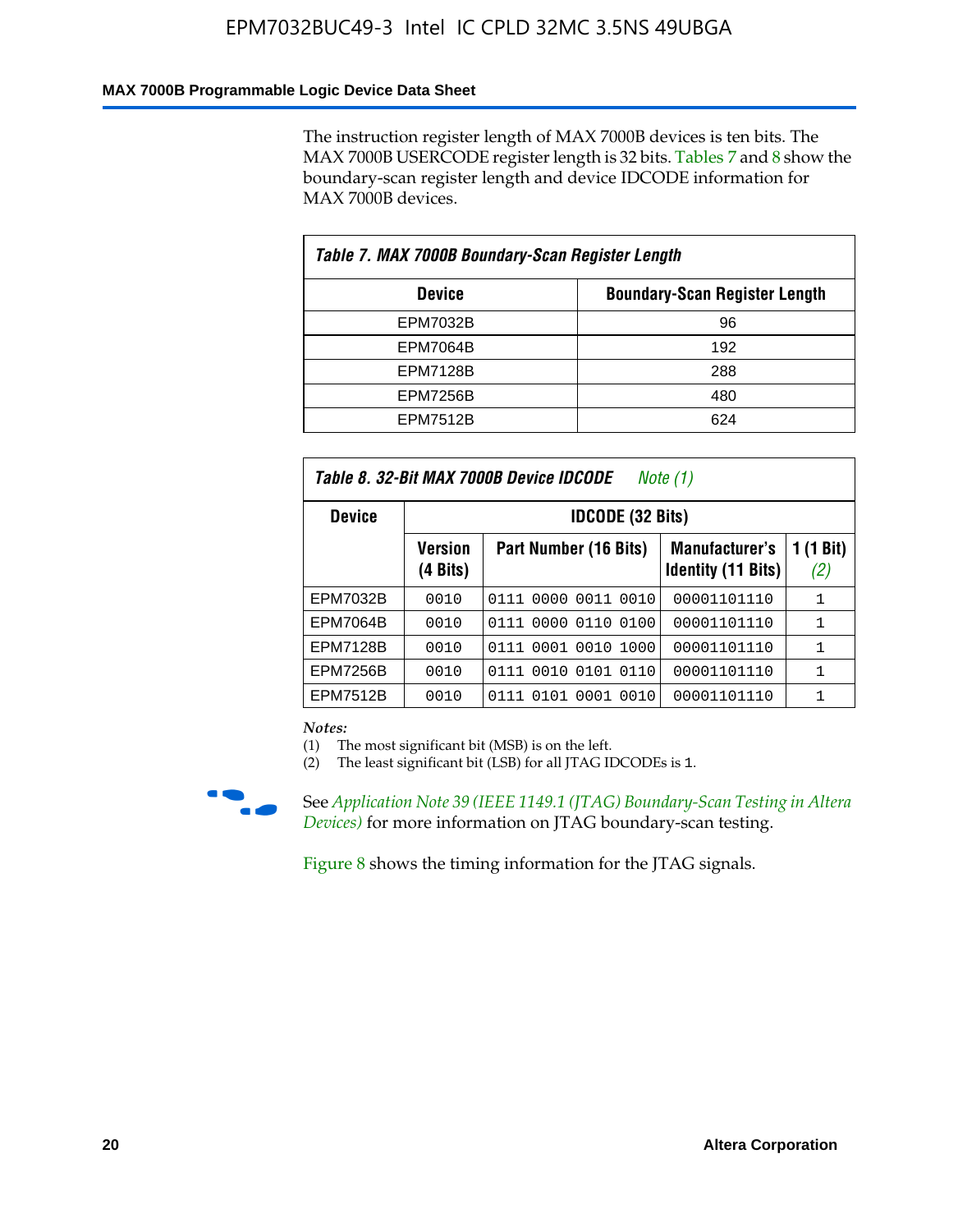

**MAX 7000B Programmable Logic Device Data Sheet**

Table 9 shows the JTAG timing parameters and values for MAX 7000B devices.

| Note (1)          | Table 9. JTAG Timing Parameters & Values for MAX 7000B Devices |     |     |      |
|-------------------|----------------------------------------------------------------|-----|-----|------|
| Symbol            | <b>Parameter</b>                                               | Min | Max | Unit |
| t <sub>JCP</sub>  | TCK clock period                                               | 100 |     | ns   |
| $t_{\rm JCH}$     | TCK clock high time                                            | 50  |     | ns   |
| tjcl              | <b>TCK clock low time</b>                                      | 50  |     | ns   |
| tjesu             | JTAG port setup time                                           | 20  |     | ns   |
| t <sub>JPH</sub>  | JTAG port hold time                                            | 45  |     | ns   |
| tjpco             | JTAG port clock to output                                      |     | 25  | ns   |
| t <sub>JPZX</sub> | JTAG port high impedance to valid output                       |     | 25  | ns   |
| t <sub>JPXZ</sub> | JTAG port valid output to high impedance                       |     | 25  | ns   |
| t <sub>JSSU</sub> | Capture register setup time                                    | 20  |     | ns   |
| tjsh              | Capture register hold time                                     | 45  |     | ns   |
| t <sub>JSCO</sub> | Update register clock to output                                |     | 25  | ns   |
| t <sub>JSZX</sub> | Update register high impedance to valid output                 |     | 25  | ns   |
| t <sub>JSXZ</sub> | Update register valid output to high impedance                 |     | 25  | ns   |

*Note:*

Г

(1) Timing parameters in this table apply to all  $V_{\text{CCIO}}$  levels.

٦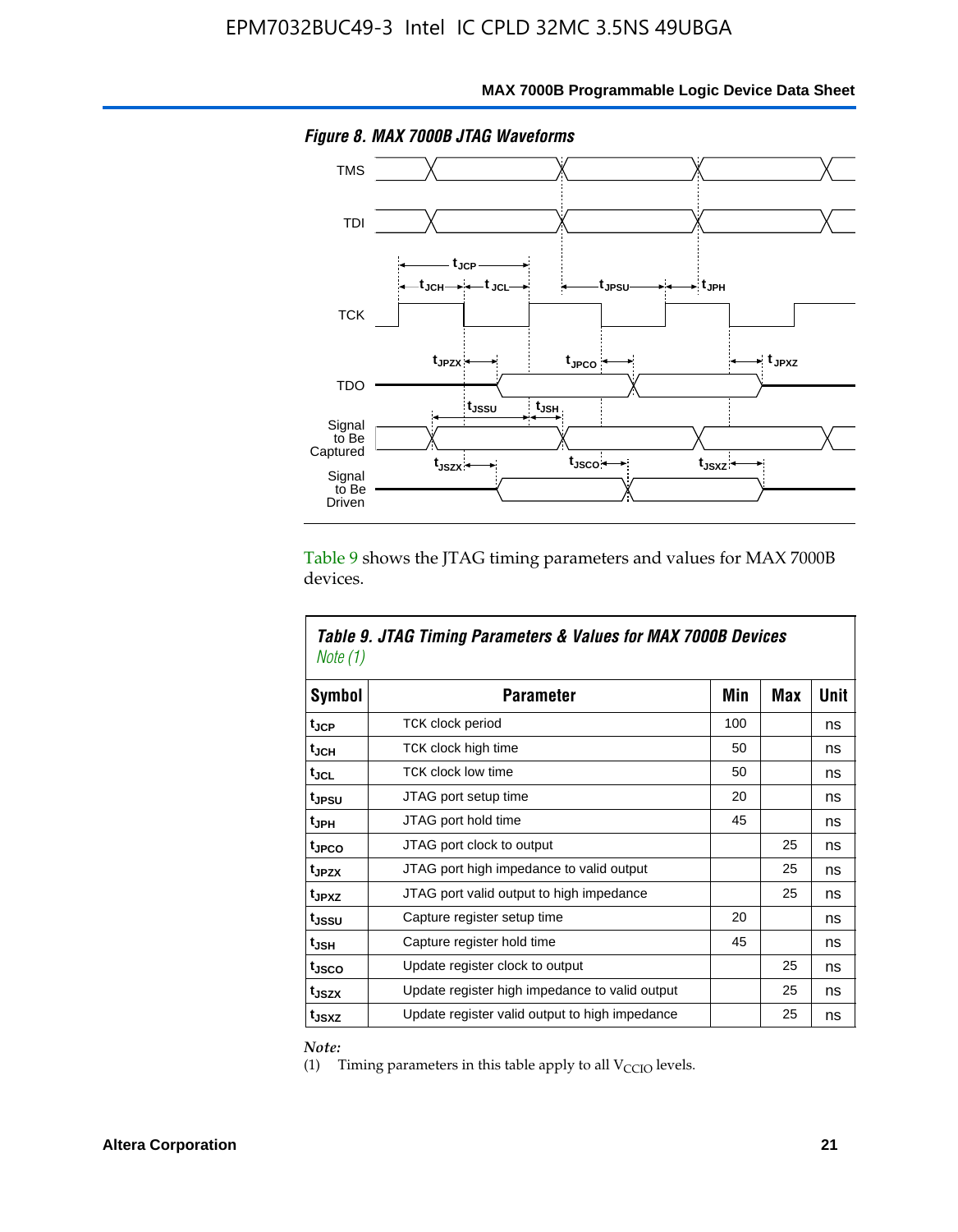**MAX 7000B Programmable Logic Device Data Sheet**

| <b>Programmable</b><br><b>Speed/Power</b><br><b>Control</b> | MAX 7000B devices offer a power-saving mode that supports low-power<br>operation across user-defined signal paths or the entire device. This<br>feature allows total power dissipation to be reduced by 50% or more,<br>because most logic applications require only a small fraction of all gates to<br>operate at maximum frequency.                                                                                                                          |
|-------------------------------------------------------------|-----------------------------------------------------------------------------------------------------------------------------------------------------------------------------------------------------------------------------------------------------------------------------------------------------------------------------------------------------------------------------------------------------------------------------------------------------------------|
|                                                             | The designer can program each individual macrocell in a MAX 7000B<br>device for either high-speed or low-power operation. As a result, speed-<br>critical paths in the design can run at high speed, while the remaining<br>paths can operate at reduced power. Macrocells that run at low power<br>incur a nominal timing delay adder $(t_{LPA})$ for the $t_{LAD}$ , $t_{LAC}$ , $t_{IC}$ , $t_{ACL}$ ,<br>$t_{CPPW}$ , $t_{EN}$ , and $t_{SEXP}$ parameters. |
| <b>Output</b><br><b>Configuration</b>                       | MAX 7000B device outputs can be programmed to meet a variety of<br>system-level requirements.                                                                                                                                                                                                                                                                                                                                                                   |
|                                                             | <b>MultiVolt I/O Interface</b>                                                                                                                                                                                                                                                                                                                                                                                                                                  |
|                                                             | The MAX 7000B device architecture supports the MultiVolt I/O interface<br>feature, which allows MAX 7000B devices to connect to systems with<br>differing supply voltages. MAX 7000B devices in all packages can be set<br>for 3.3-V, 2.5-V, or 1.8-V pin operation. These devices have one set of $V_{CC}$<br>pins for internal operation and input buffers (VCCINT), and another set for<br>I/O output drivers (VCCIO).                                       |

The VCCIO pins can be connected to either a 3.3-V, 2.5-V, or 1.8-V power supply, depending on the output requirements. When the VCCIO pins are connected to a 1.8-V power supply, the output levels are compatible with 1.8-V systems. When the VCCIO pins are connected to a 2.5- $\hat{V}$  power supply, the output levels are compatible with 2.5-V systems. When the VCCIO pins are connected to a 3.3-V power supply, the output high is at 3.3 V and is therefore compatible with 3.3-V or 5.0-V systems. Devices operating with  $V_{\text{CCIO}}$  levels of 2.5 V or 1.8 V incur a nominal timing delay adder.

Table 10 describes the MAX 7000B MultiVolt I/O support.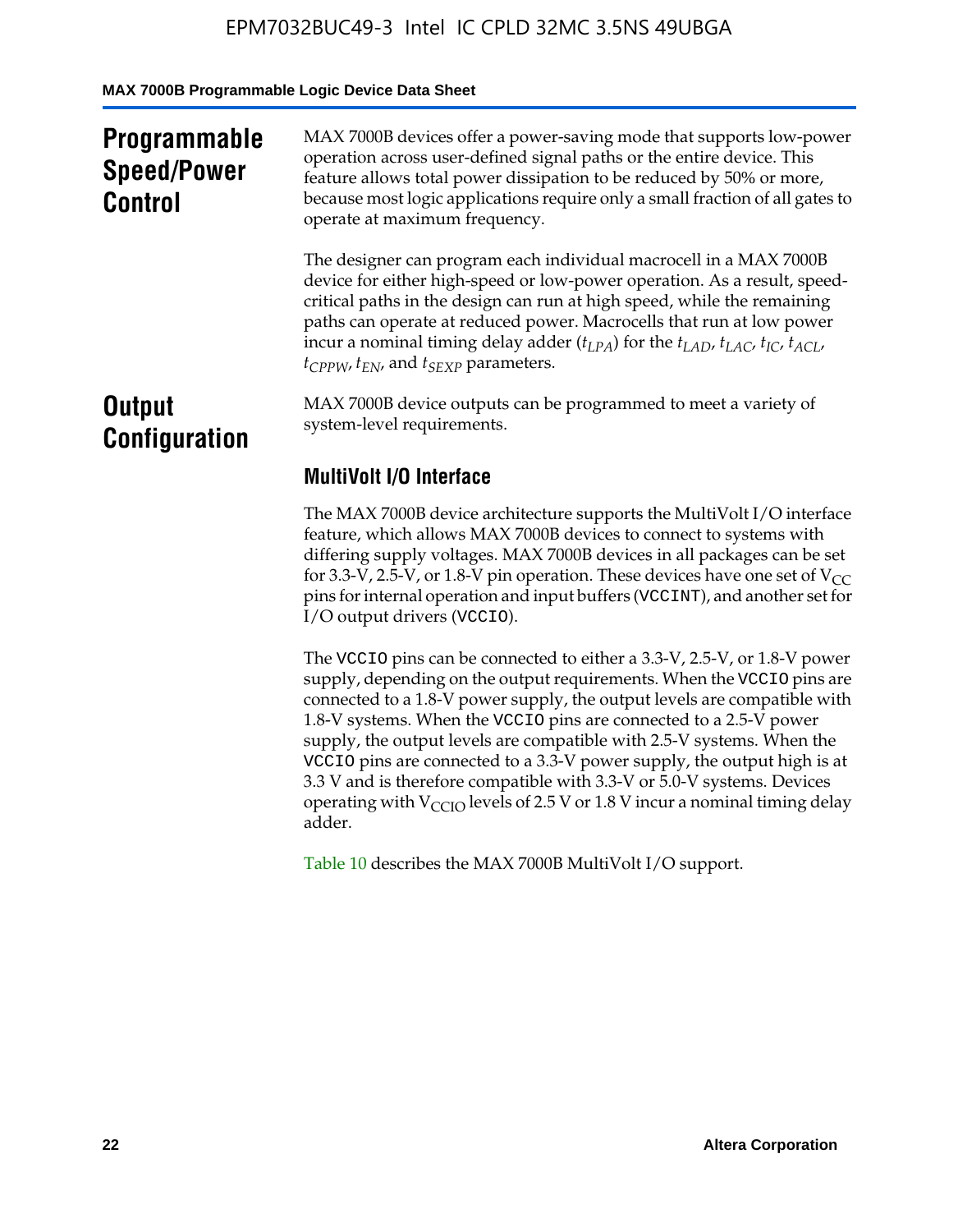| Table 10. MAX 7000B MultiVolt I/O Support                     |     |     |     |     |     |     |     |     |
|---------------------------------------------------------------|-----|-----|-----|-----|-----|-----|-----|-----|
| $V_{\text{CCIO}}(V)$<br>Input Signal (V)<br>Output Signal (V) |     |     |     |     |     |     |     |     |
|                                                               | 1.8 | 2.5 | 3.3 | 5.0 | 1.8 | 2.5 | 3.3 | 5.0 |
| 1.8                                                           |     |     |     |     |     |     |     |     |
| 2.5                                                           |     |     |     |     |     |     |     |     |
| 3.3                                                           |     |     |     |     |     |     |     |     |

### **Open-Drain Output Option**

MAX 7000B devices provide an optional open-drain (equivalent to open-collector) output for each I/O pin. This open-drain output enables the device to provide system-level control signals (e.g., interrupt and write enable signals) that can be asserted by any of several devices. It can also provide an additional wired-OR plane.

### **Programmable Ground Pins**

Each unused I/O pin on MAX 7000B devices may be used as an additional ground pin. This programmable ground feature does not require the use of the associated macrocell; therefore, the buried macrocell is still available for user logic.

### **Slew-Rate Control**

The output buffer for each MAX 7000B I/O pin has an adjustable output slew rate that can be configured for low-noise or high-speed performance. A faster slew rate provides high-speed transitions for high-performance systems. However, these fast transitions may introduce noise transients into the system. A slow slew rate reduces system noise, but adds a nominal delay of 4 to 5 ns. When the configuration cell is turned off, the slew rate is set for low-noise performance. Each I/O pin has an individual EEPROM bit that controls the slew rate, allowing designers to specify the slew rate on a pin-by-pin basis. The slew rate control affects both the rising and falling edges of the output signal.

### **Advanced I/O Standard Support**

The MAX 7000B I/O pins support the following I/O standards: LVTTL, LVCMOS, 1.8-V I/O, 2.5-V I/O, GTL+, SSTL-3 Class I and II, and SSTL-2 Class I and II.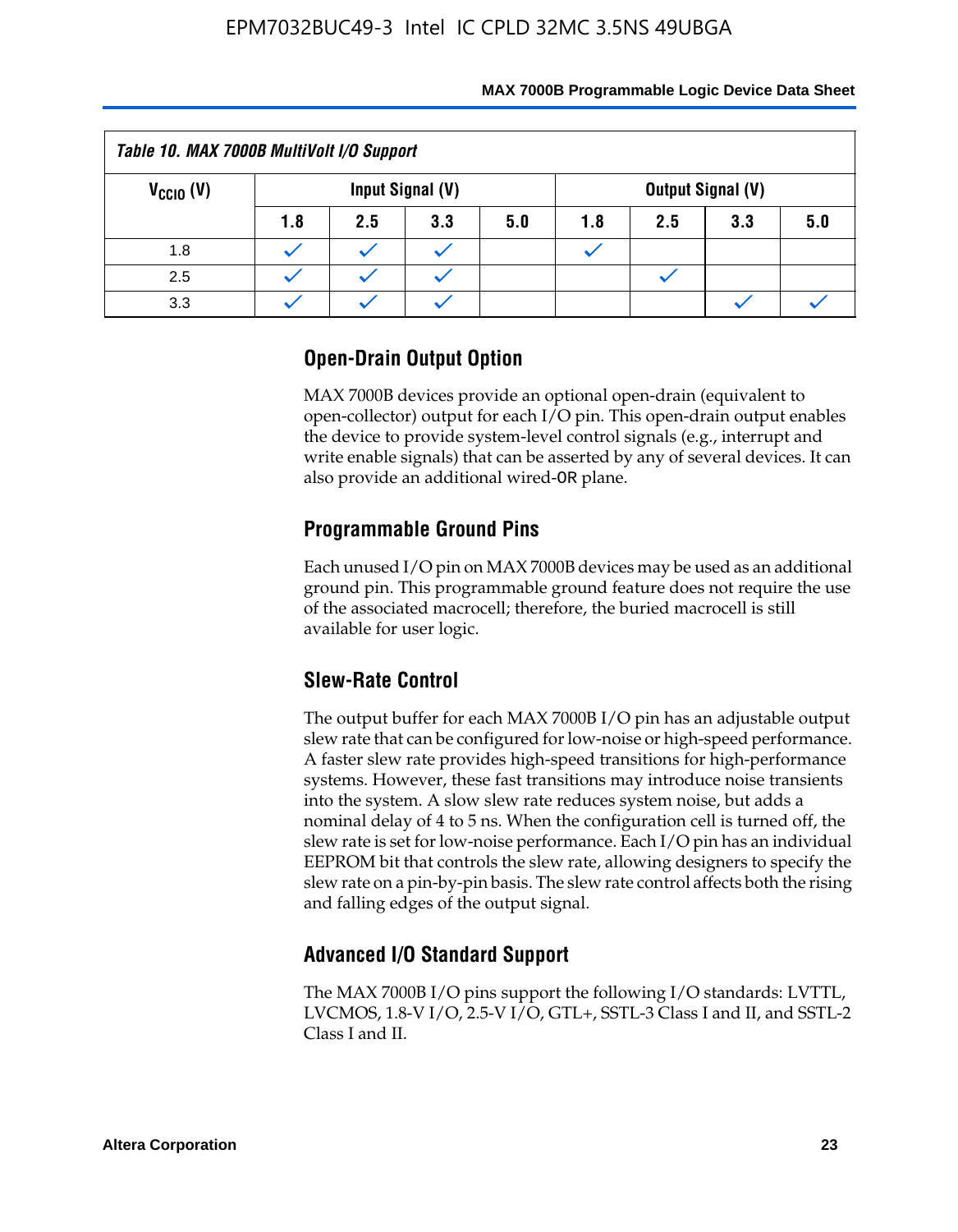#### **MAX 7000B Programmable Logic Device Data Sheet**

MAX 7000B devices contain two I/O banks. Both banks support all standards. Each I/O bank has its own VCCIO pins. A single device can support 1.8-V, 2.5-V, and 3.3-V interfaces; each bank can support a different standard independently. Within a bank, any one of the terminated standards can be supported.

Figure 9 shows the arrangement of the MAX 7000B I/O banks.



*Figure 9. MAX 7000B I/O Banks for Various Advanced I/O Standards*

Table 11 shows which macrocells have pins in each I/O bank.

| Table 11. Macrocell Pins Contained in Each I/O Bank |                |                  |  |  |  |  |  |
|-----------------------------------------------------|----------------|------------------|--|--|--|--|--|
| <b>Bank 1</b><br><b>Device</b><br><b>Bank 2</b>     |                |                  |  |  |  |  |  |
| <b>EPM7032B</b>                                     | $1 - 16$       | 17-32            |  |  |  |  |  |
| <b>EPM7064B</b>                                     | $1 - 32$       | 33-64            |  |  |  |  |  |
| <b>EPM7128B</b>                                     | $1 - 64$       | 65-128           |  |  |  |  |  |
| <b>EPM7256B</b>                                     | 1-128, 177-181 | 129-176, 182-256 |  |  |  |  |  |
| <b>EPM7512B</b>                                     | 1-265          | 266-512          |  |  |  |  |  |

Each MAX 7000B device has two VREF pins. Each can be set to a separate  $V_{REF}$  level. Any I/O pin that uses one of the voltage-referenced standards (GTL+, SSTL-2, or SSTL-3) may use either of the two VREF pins. If these pins are not required as VREF pins, they may be individually programmed to function as user I/O pins.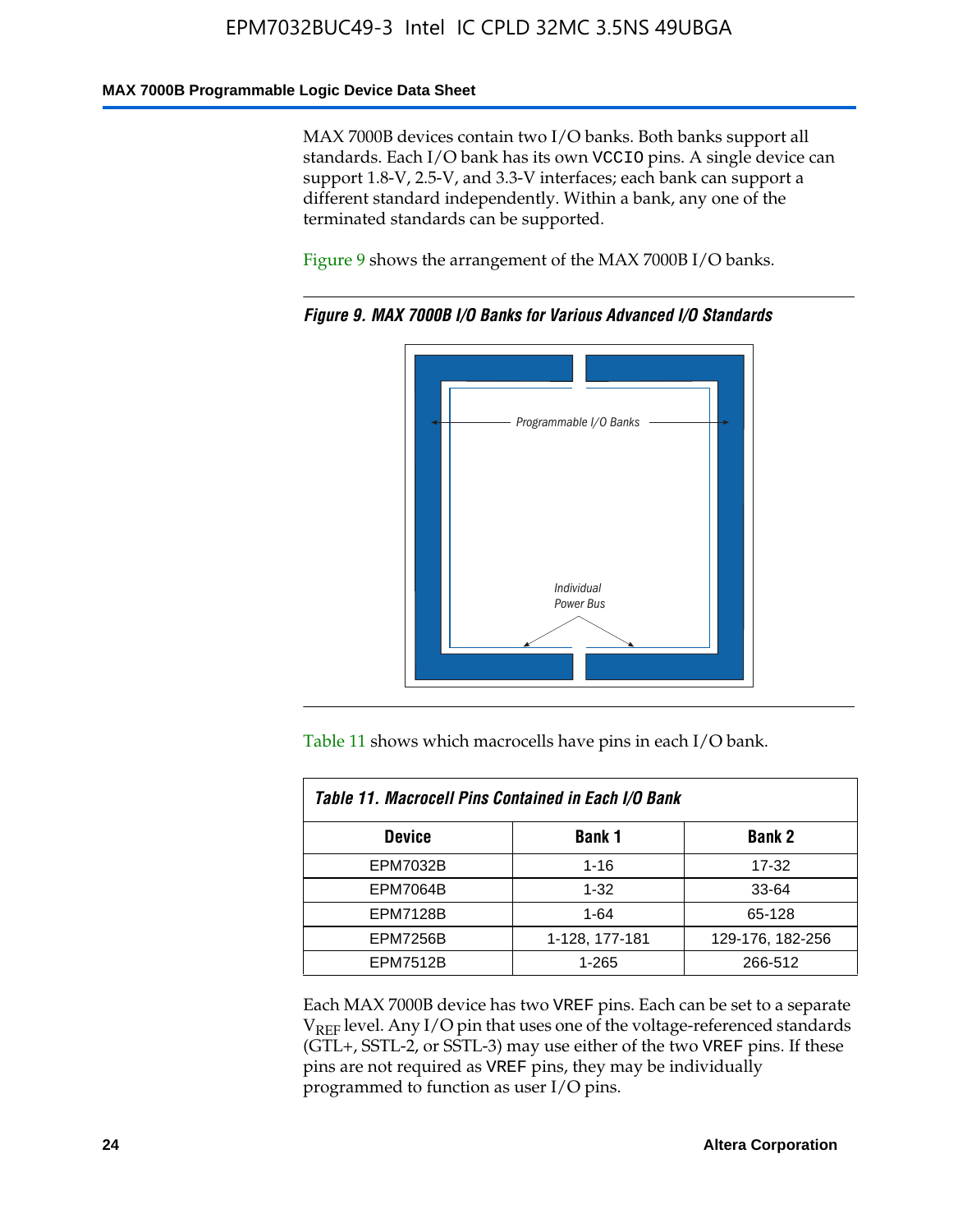### **Programmable Pull-Up Resistor**

Each MAX 7000B device I/O pin provides an optional programmable pull-up resistor during user mode. When this feature is enabled for an I/O pin, the pull-up resistor (typically 50 k¾) weakly holds the output to  $V_{\text{CCIO}}$  level.

### **Bus Hold**

Each MAX 7000B device I/O pin provides an optional bus-hold feature. When this feature is enabled for an I/O pin, the bus-hold circuitry weakly holds the signal at its last driven state. By holding the last driven state of the pin until the next input signals is present, the bus-hold feature can eliminate the need to add external pull-up or pull-down resistors to hold a signal level when the bus is tri-stated. The bus-hold circuitry also pulls undriven pins away from the input threshold voltage where noise can cause unintended high-frequency switching. This feature can be selected individually for each I/O pin. The bus-hold output will drive no higher than  $V_{\text{C}CD}$  to prevent overdriving signals. The propagation delays through the input and output buffers in MAX 7000B devices are not affected by whether the bus-hold feature is enabled or disabled.

The bus-hold circuitry weakly pulls the signal level to the last driven state through a resistor with a nominal resistance  $(R<sub>BH</sub>)$  of approximately 8.5 k¾. Table 12 gives specific sustaining current that will be driven through this resistor and overdrive current that will identify the next driven input level. This information is provided for each VCCIO voltage level.

| <b>Table 12. Bus Hold Parameters</b> |                           |                    |            |       |        |       |              |    |
|--------------------------------------|---------------------------|--------------------|------------|-------|--------|-------|--------------|----|
| <b>Parameter</b>                     | <b>Conditions</b>         | <b>VCCIO Level</b> |            |       |        |       | <b>Units</b> |    |
|                                      |                           | 1.8V<br>2.5V       |            | 3.3V  |        |       |              |    |
|                                      |                           | Min                | <b>Max</b> | Min   | Max    | Min   | Max          |    |
| Low sustaining current               | $V_{IN}$ > $V_{II}$ (max) | 30                 |            | 50    |        | 70    |              | μA |
| High sustaining current              | $V_{IN}$ < $V_{IH}$ (min) | $-30$              |            | $-50$ |        | $-70$ |              | μA |
| Low overdrive current                | $0 V < V_{IN} < V_{CCIO}$ |                    | 200        |       | 300    |       | 500          | μA |
| High overdrive current               | $0 V < V_{IN} < V_{CCIO}$ |                    | $-295$     |       | $-435$ |       | $-680$       | μA |

The bus-hold circuitry is active only during user operation. At power-up, the bus-hold circuit initializes its initial hold value as  $V_{CC}$  approaches the recommended operation conditions. When transitioning from ISP to User Mode with bus hold enabled, the bus-hold circuit captures the value present on the pin at the end of programming.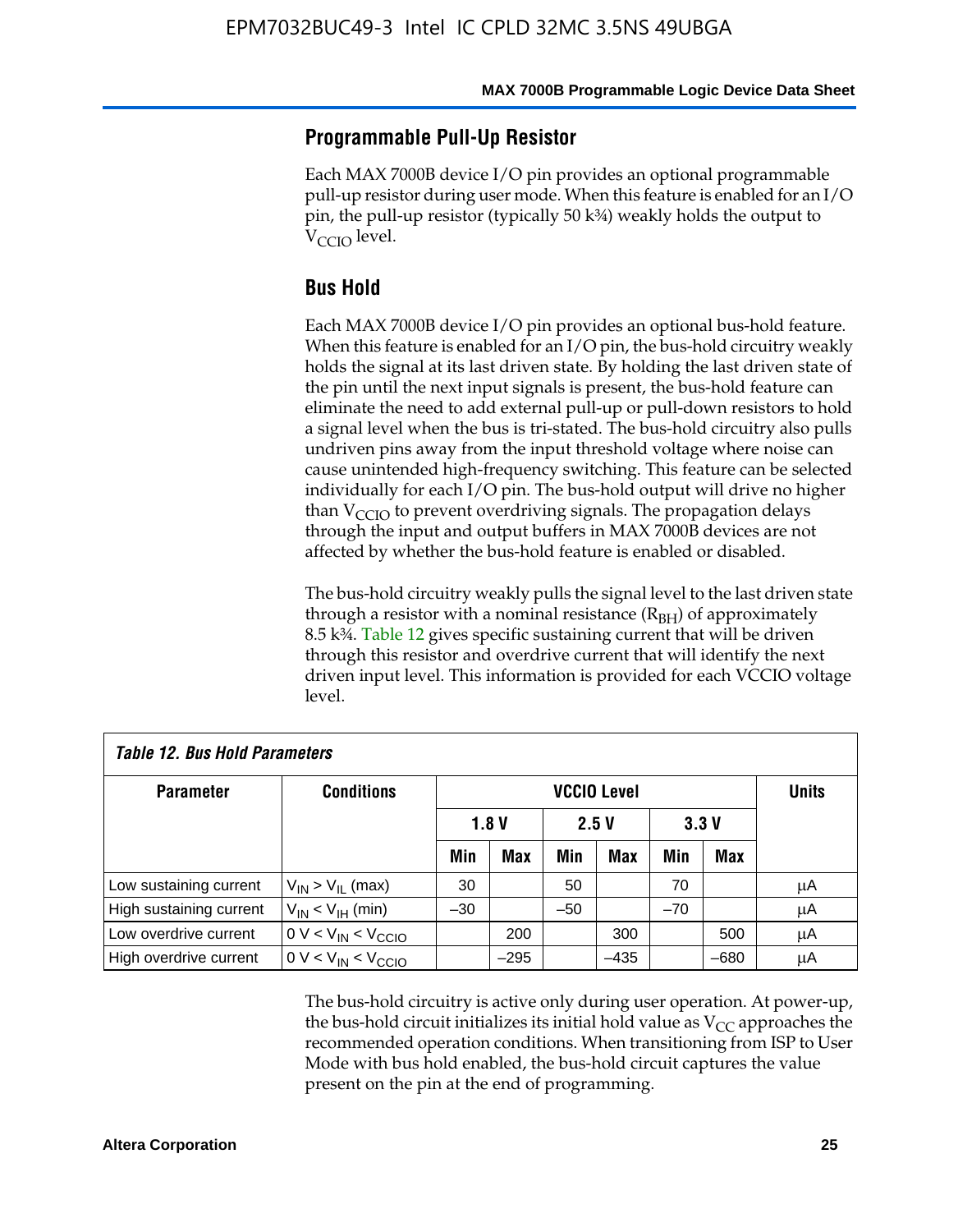#### **MAX 7000B Programmable Logic Device Data Sheet**

Two inverters implement the bus-hold circuitry in a loop that weakly drives back to the I/O pin in user mode.

Figure 10 shows a block diagram of the bus-hold circuit.

*Figure 10. Bus-Hold Circuit*



# **PCI Compatibility**

MAX 7000B devices are compatible with PCI applications as well as all 3.3-V electrical specifications in the *PCI Local Bus Specification Revision 2.2* except for the clamp diode. While having multiple clamp diodes on a signal trace may be redundant, designers can add an external clamp diode to meet the specification. Table 13 shows the MAX 7000B device speed grades that meet the PCI timing specifications.

| Table 13. MAX 7000B Device Speed Grades that Meet PCI Timing<br><b>Specifications</b> |                  |            |  |  |  |  |
|---------------------------------------------------------------------------------------|------------------|------------|--|--|--|--|
| <b>Device</b><br><b>Specification</b>                                                 |                  |            |  |  |  |  |
|                                                                                       | 33-MHz PCI       | 66-MHz PCI |  |  |  |  |
| <b>EPM7032B</b>                                                                       | All speed grades | -3         |  |  |  |  |
| <b>EPM7064B</b>                                                                       | All speed grades | -3         |  |  |  |  |
| <b>EPM7128B</b>                                                                       | All speed grades | -4         |  |  |  |  |
| <b>EPM7256B</b>                                                                       | All speed grades | $-5(1)$    |  |  |  |  |
| <b>EPM7512B</b>                                                                       | All speed grades | $-5(1)$    |  |  |  |  |

#### *Note:*

(1) The EPM7256B and EPM7512B devices in a -5 speed grade meet all PCI timing specifications for 66-MHz operation except the Input Setup Time to CLK—Bused Signal parameter. However, these devices are within 1 ns of that parameter. EPM7256B and EPM7512B devices meet all other 66-MHz PCI timing specifications.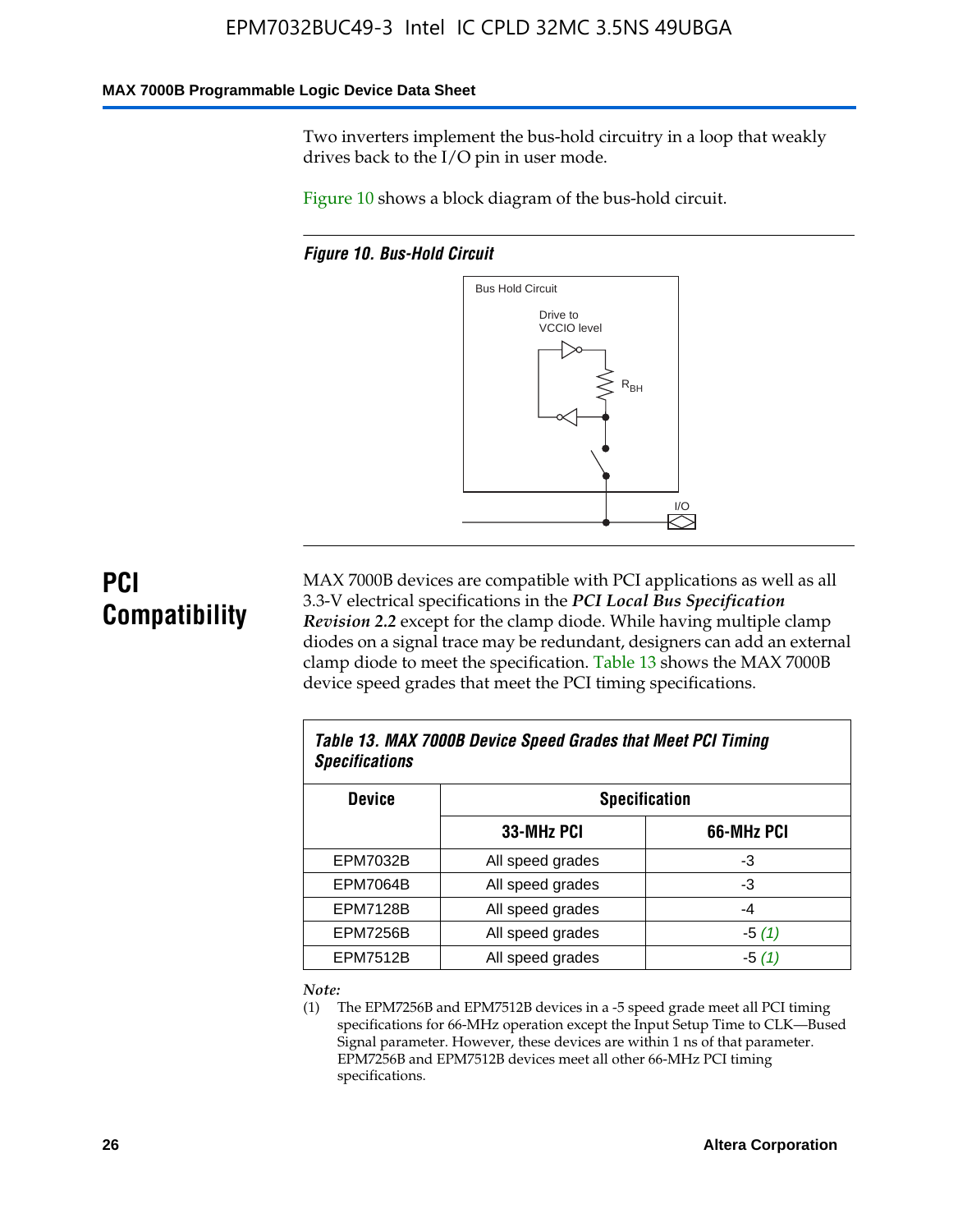| <b>Power</b><br><b>Sequencing &amp;</b><br><b>Hot-Socketing</b> | Because MAX 7000B devices can be used in a mixed-voltage environment,<br>they have been designed specifically to tolerate any possible power-up<br>sequence. The $V_{\text{CCIO}}$ and $V_{\text{CCINT}}$ power planes can be powered in any<br>order.                                                                                                                                                                                                                                      |
|-----------------------------------------------------------------|---------------------------------------------------------------------------------------------------------------------------------------------------------------------------------------------------------------------------------------------------------------------------------------------------------------------------------------------------------------------------------------------------------------------------------------------------------------------------------------------|
|                                                                 | Signals can be driven into MAX 7000B devices before and during power-<br>up (and power-down) without damaging the device. Additionally,<br>MAX 7000B devices do not drive out during power-up. Once operating<br>conditions are reached, MAX 7000B devices operate as specified by the<br>user.                                                                                                                                                                                             |
|                                                                 | MAX 7000B device I/O pins will not source or sink more than 300 µA of<br>DC current during power-up. All pins can be driven up to 4.1 V during<br>hot-socketing.                                                                                                                                                                                                                                                                                                                            |
| <b>Design Security</b>                                          | All MAX 7000B devices contain a programmable security bit that controls<br>access to the data programmed into the device. When this bit is<br>programmed, a design implemented in the device cannot be copied or<br>retrieved. This feature provides a high level of design security, because<br>programmed data within EEPROM cells is invisible. The security bit that<br>controls this function, as well as all other programmed data, is reset only<br>when the device is reprogrammed. |
| <b>Generic Testing</b>                                          | MAX 7000B devices are fully functionally tested. Complete testing of each<br>programmable EEPROM bit and all internal logic elements ensures 100%<br>programming yield. AC test measurements are taken under conditions<br>equivalent to those shown in Figure 11. Test patterns can be used and then<br>erased during early stages of the production flow.                                                                                                                                 |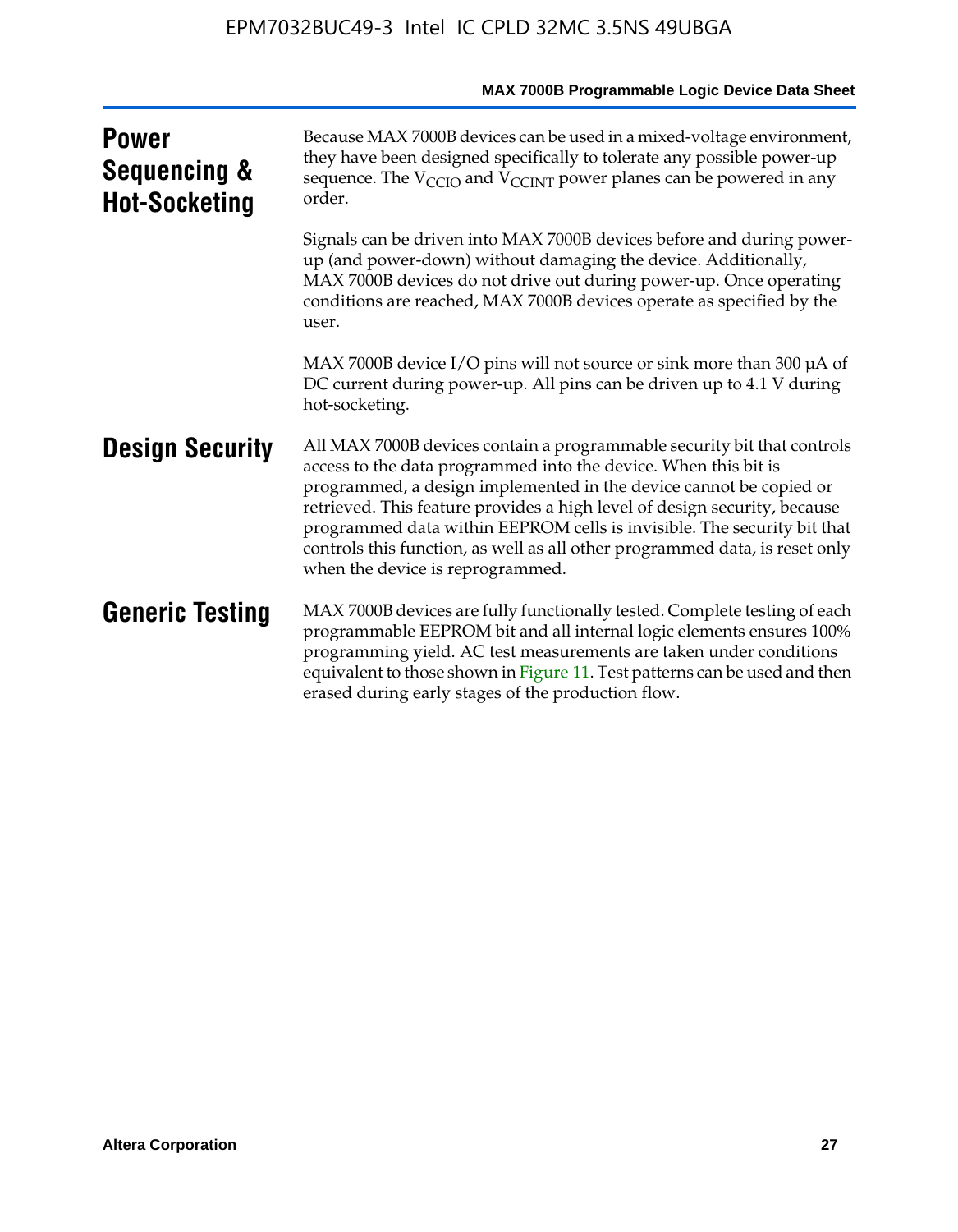#### **MAX 7000B Programmable Logic Device Data Sheet**

#### *Figure 11. MAX 7000B AC Test Conditions*



# **Operating Conditions**

Tables 14 through 17 provide information on absolute maximum ratings, recommended operating conditions, operating conditions, and capacitance for MAX 7000B devices.

| Table 14. MAX 7000B Device Absolute Maximum Ratings<br>Note $(1)$ |                            |                   |        |     |              |  |  |  |
|-------------------------------------------------------------------|----------------------------|-------------------|--------|-----|--------------|--|--|--|
| Symbol                                                            | <b>Parameter</b>           | <b>Conditions</b> | Min    | Max | Unit         |  |  |  |
| <b>V<sub>CCINT</sub></b>                                          | Supply voltage             |                   | $-0.5$ | 3.6 | v            |  |  |  |
| V <sub>CCIO</sub>                                                 | Supply voltage             |                   | $-0.5$ | 3.6 | $\vee$       |  |  |  |
| $V_1$                                                             | DC input voltage           | (2)               | $-2.0$ | 4.6 | V            |  |  |  |
| $I_{OUT}$                                                         | DC output current, per pin |                   | $-33$  | 50  | mA           |  |  |  |
| $T_{STG}$                                                         | Storage temperature        | No bias           | $-65$  | 150 | $^{\circ}$ C |  |  |  |
| $T_A$                                                             | Ambient temperature        | Under bias        | $-65$  | 135 | $^{\circ}$ C |  |  |  |
| $T_{\text{J}}$                                                    | Junction temperature       | Under bias        | $-65$  | 135 | ° C          |  |  |  |

To Test System

 $\overline{\phantom{a}}$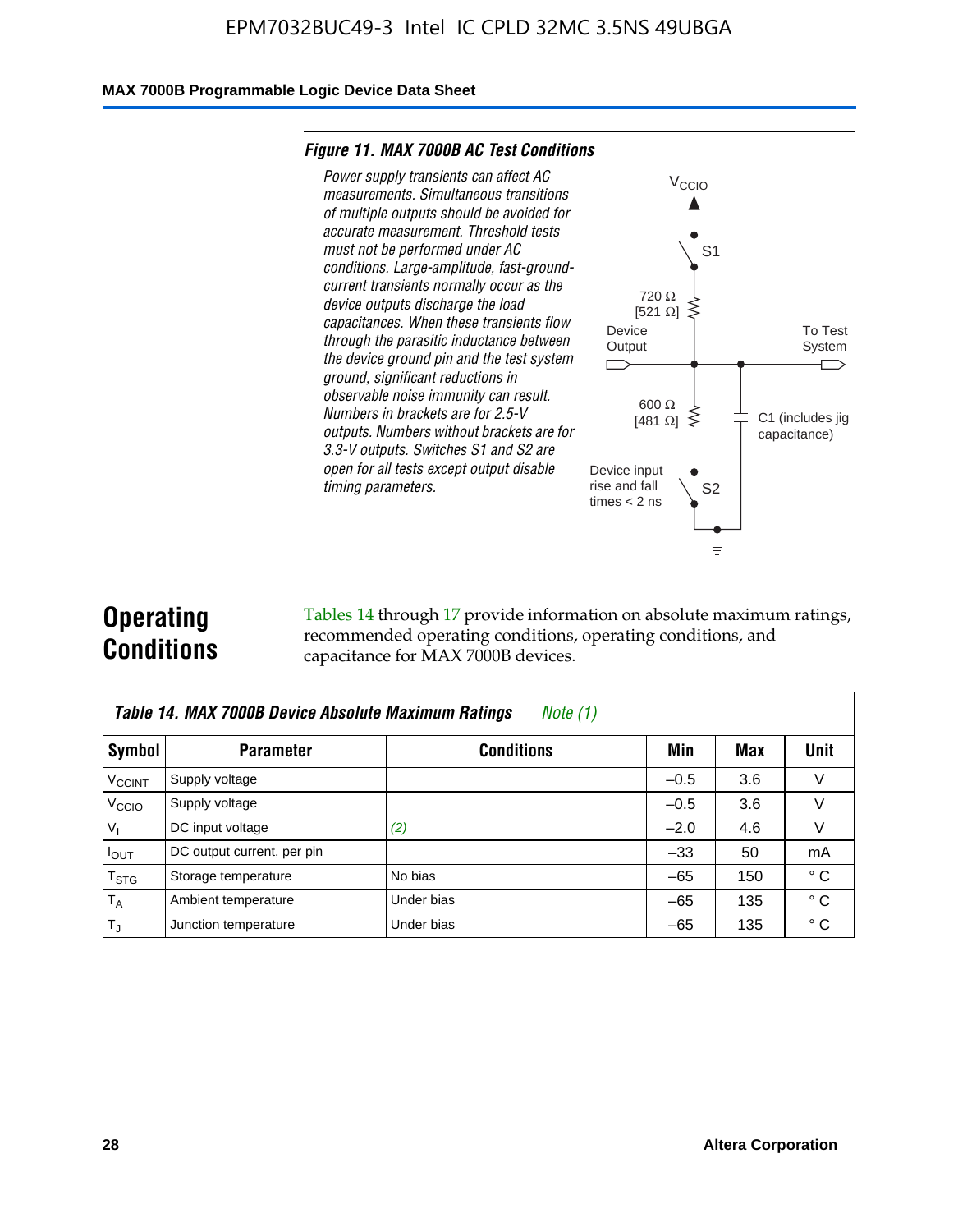| <b>Table 15. MAX 7000B Device Recommended Operating Conditions</b> |                                                        |                         |          |                   |              |  |  |
|--------------------------------------------------------------------|--------------------------------------------------------|-------------------------|----------|-------------------|--------------|--|--|
| Symbol                                                             | <b>Parameter</b>                                       | <b>Conditions</b>       | Min      | Max               | Unit         |  |  |
| $V_{\text{CCINT}}$                                                 | Supply voltage for internal logic and<br>input buffers | (10)                    | 2.375    | 2.625             | $\vee$       |  |  |
| V <sub>CCIO</sub>                                                  | Supply voltage for output drivers,<br>3.3-V operation  |                         | 3.0      | 3.6               | $\vee$       |  |  |
|                                                                    | Supply voltage for output drivers,<br>2.5-V operation  |                         | 2.375    | 2.625             | $\vee$       |  |  |
|                                                                    | Supply voltage for output drivers,<br>1.8-V operation  |                         | 1.71     | 1.89              | $\vee$       |  |  |
| $V_{\text{CCISP}}$                                                 | Supply voltage during in-system<br>programming         |                         | 2.375    | 2.625             | $\vee$       |  |  |
| $V_{I}$                                                            | Input voltage                                          | (3)                     | $-0.5$   | 3.9               | $\vee$       |  |  |
| $V_{\rm O}$                                                        | Output voltage                                         |                         | 0        | $V_{\text{CCIO}}$ | $\vee$       |  |  |
| $T_A$                                                              | Ambient temperature                                    | For commercial use      | $\Omega$ | 70                | $^{\circ}$ C |  |  |
|                                                                    |                                                        | For industrial use (11) | $-40$    | 85                | $^{\circ}$ C |  |  |
| $T_J$                                                              | Junction temperature                                   | For commercial use      | $\Omega$ | 90                | $^{\circ}$ C |  |  |
|                                                                    |                                                        | For industrial use (11) | $-40$    | 105               | °C           |  |  |
| $t_{R}$                                                            | Input rise time                                        |                         |          | 40                | ns           |  |  |
| $t_F$                                                              | Input fall time                                        |                         |          | 40                | ns           |  |  |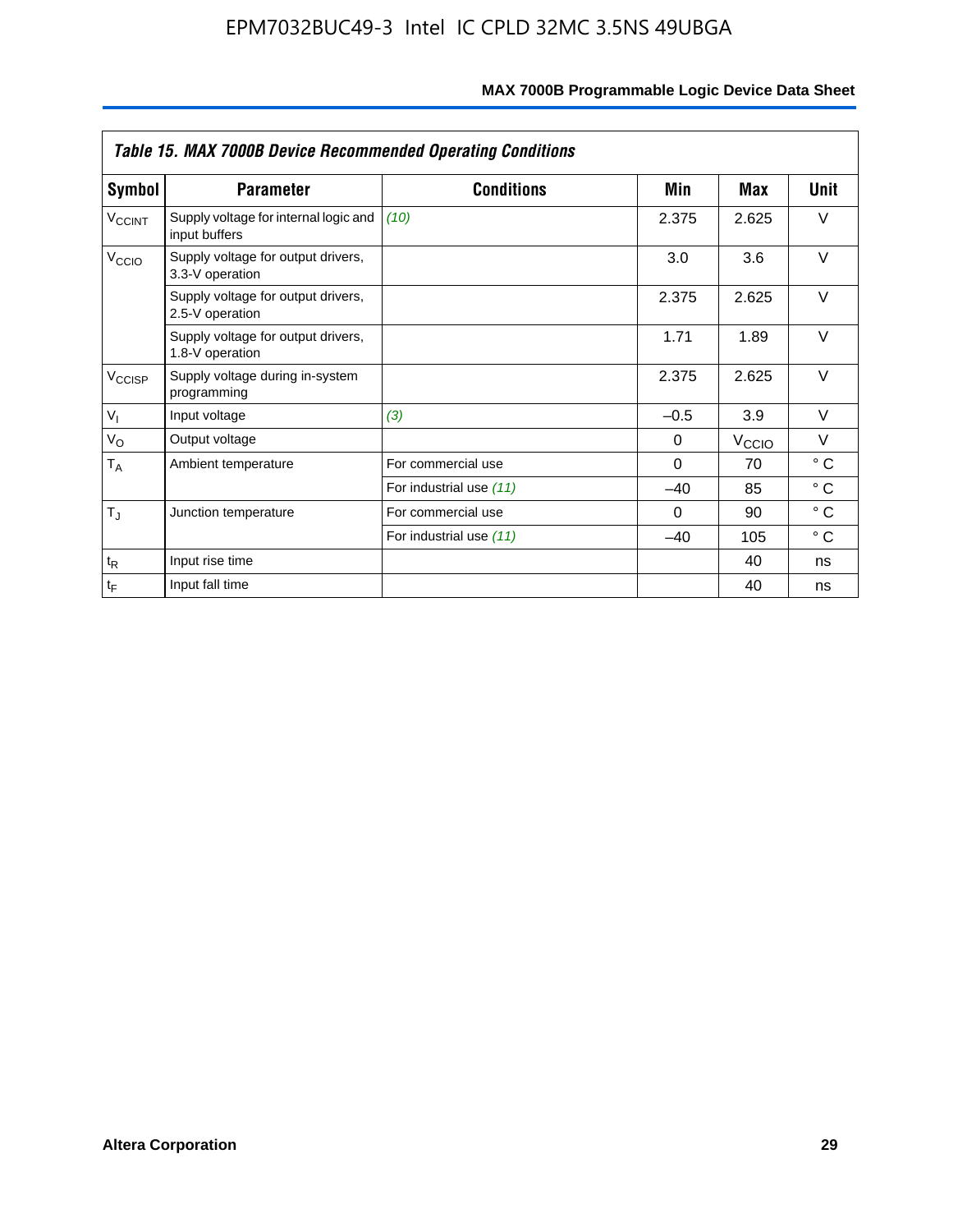| Symbol          | <b>Parameter</b>                                                                        | <b>Conditions</b>                                                        | Min                         | <b>Max</b>                  | <b>Unit</b>    |
|-----------------|-----------------------------------------------------------------------------------------|--------------------------------------------------------------------------|-----------------------------|-----------------------------|----------------|
| $V_{\text{IH}}$ | High-level input voltage for 3.3-V<br><b>TTL/CMOS</b>                                   |                                                                          | 2.0                         | 3.9                         | $\vee$         |
|                 | High-level input voltage for 2.5-V<br><b>TTL/CMOS</b>                                   |                                                                          | 1.7                         | 3.9                         | $\vee$         |
|                 | High-level input voltage for 1.8-V<br><b>TTL/CMOS</b>                                   |                                                                          | $0.65 \times$<br>$V_{CCIO}$ | 3.9                         | $\vee$         |
| $V_{IL}$        | Low-level input voltage for 3.3-V<br>TTL/CMOS and PCI compliance                        |                                                                          | $-0.5$                      | 0.8                         | V              |
|                 | Low-level input voltage for 2.5-V<br><b>TTL/CMOS</b>                                    |                                                                          | $-0.5$                      | 0.7                         | $\vee$         |
|                 | Low-level input voltage for 1.8-V<br><b>TTL/CMOS</b>                                    |                                                                          | $-0.5$                      | $0.35 \times$<br>$V_{CCIO}$ |                |
| V <sub>OH</sub> | 3.3-V high-level TTL output voltage                                                     | $I_{OH} = -8$ mA DC, $V_{CCIO} = 3.00$ V (5)                             | 2.4                         |                             | V              |
|                 | 3.3-V high-level CMOS output<br>voltage                                                 | $I_{OH} = -0.1$ mA DC, $V_{CCIO} = 3.00$ V (5)                           | $V_{\text{CCIO}}-$<br>0.2   |                             | $\vee$         |
|                 | 2.5-V high-level output voltage                                                         | $I_{OH}$ = -100 µA DC, $V_{CClO}$ = 2.30 V (5)                           | 2.1                         |                             | V              |
|                 |                                                                                         | $I_{OH} = -1$ mA DC, $V_{CCIO} = 2.30$ V (5)                             | 2.0                         |                             | V              |
|                 |                                                                                         | $I_{OH} = -2$ mA DC, $V_{CCIO} = 2.30$ V (5)                             | 1.7                         |                             | V              |
|                 | 1.8-V high-level output voltage                                                         | $I_{OH} = -2$ mA DC, $V_{CCIO} = 1.65$ V (5)                             | 1.2                         |                             | $\vee$         |
| $V_{OL}$        | 3.3-V low-level TTL output voltage                                                      | $I_{OL}$ = 8 mA DC, $V_{CCIO}$ = 3.00 V (6)                              |                             | 0.4                         | V              |
|                 | 3.3-V low-level CMOS output<br>voltage                                                  | $I_{\text{OI}} = 0.1 \text{ mA DC}, V_{\text{CCl}} = 3.00 \text{ V}$ (6) |                             | 0.2                         | V              |
|                 | 2.5-V low-level output voltage                                                          | $I_{OL}$ = 100 µA DC, V <sub>CCIO</sub> = 2.30 V (6)                     |                             | 0.2                         | V              |
|                 |                                                                                         | $I_{OL}$ = 1 mA DC, $V_{CCIO}$ = 2.30 V (6)                              |                             | 0.4                         | V              |
|                 |                                                                                         | $I_{OL}$ = 2 mA DC, $V_{CCIO}$ = 2.30 V (6)                              |                             | 0.7                         | V              |
|                 | 1.8-V low-level output voltage                                                          | $I_{\text{OI}}$ = 2 mA DC, $V_{\text{CCIO}}$ = 1.7 V (6)                 |                             | 0.4                         | $\vee$         |
| 4               | Input leakage current                                                                   | $V_1 = -0.5$ to 3.9 V (7)                                                | $-10$                       | 10                          | μA             |
| $I_{OZ}$        | Tri-state output off-state current                                                      | $V_1 = -0.5$ to 3.9 V (7)                                                | $-10$                       | 10                          | μA             |
| $R_{ISP}$       | Value of I/O pin pull-up resistor<br>during in-system programming or<br>during power up | $V_{\text{CCIO}} = 1.7$ to 3.6 V (8)                                     | 20                          | 74                          | $k\frac{3}{4}$ |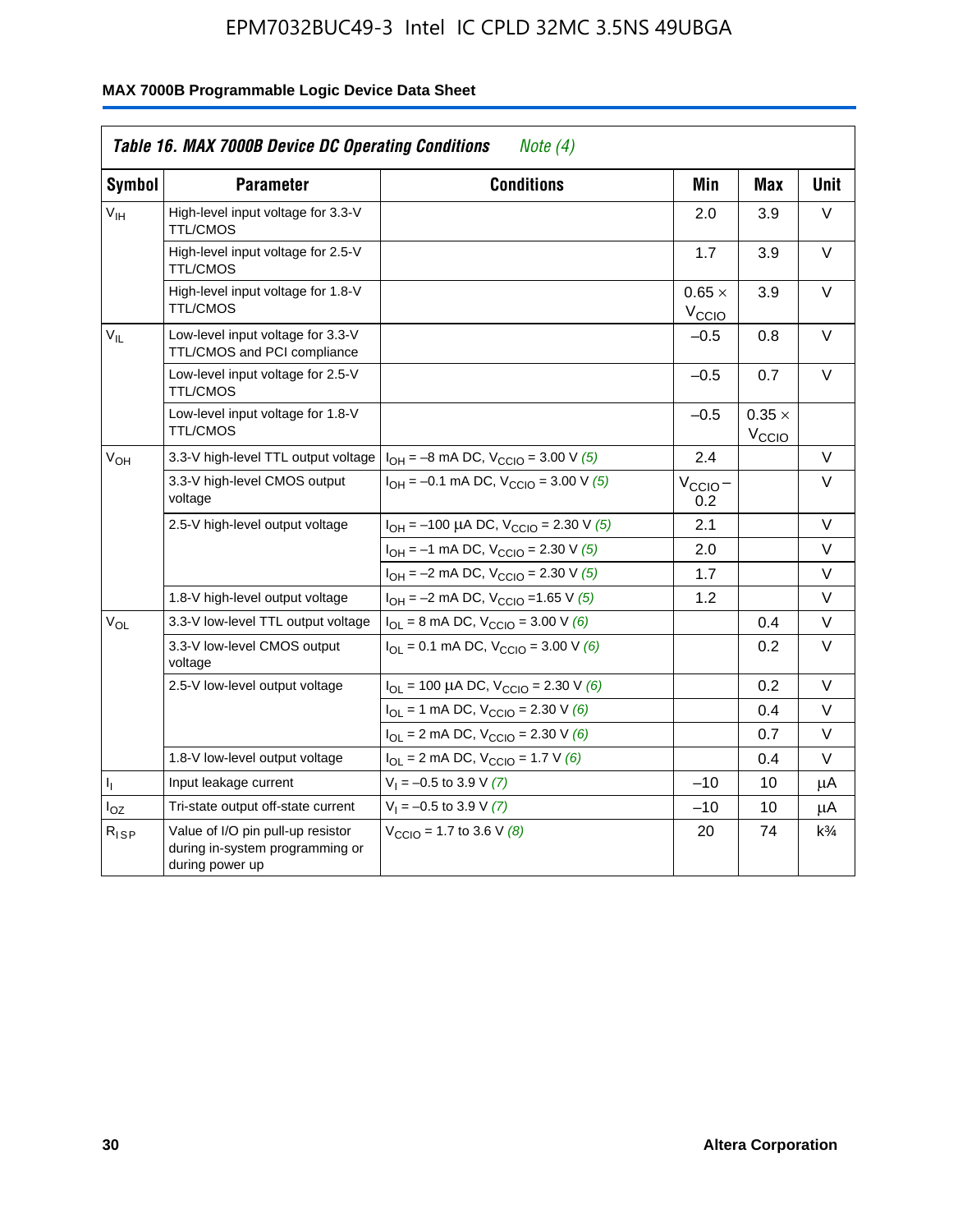| <b>MAX 7000B Programmable Logic Device Data Sheet</b> |  |
|-------------------------------------------------------|--|
|-------------------------------------------------------|--|

|                 | Table 17. MAX 7000B Device Capacitance<br>Note (9)          |                               |  |   |    |  |  |  |  |  |  |
|-----------------|-------------------------------------------------------------|-------------------------------|--|---|----|--|--|--|--|--|--|
| Symbol          | Min<br>Unit<br>Max<br><b>Conditions</b><br><b>Parameter</b> |                               |  |   |    |  |  |  |  |  |  |
| $C_{\text{IN}}$ | Input pin capacitance                                       | $V_{IN} = 0 V$ , f = 1.0 MHz  |  | 8 | pF |  |  |  |  |  |  |
| C <sub>VO</sub> | I/O pin capacitance                                         | $V_{OUT} = 0 V$ , f = 1.0 MHz |  | 8 | pF |  |  |  |  |  |  |

*Notes to tables:*

(3) All pins, including dedicated inputs, I/O pins, and JTAG pins, may be driven before V<sub>CCINT</sub> and V<sub>CCIO</sub> are powered.

(4) These values are specified under the Recommended Operating Conditions in Table 15 on page 29.

(5) The parameter is measured with 50% of the outputs each sourcing the specified current. The  $I_{OH}$  parameter refers to high-level TTL or CMOS output current.

(6) The parameter is measured with 50% of the outputs each sinking the specified current. The  $I_{OL}$  parameter refers to low-level TTL or CMOS output current.

This value is specified for normal device operation. During power-up, the maximum leakage current is  $\pm 300$   $\mu$ A. (7) This value is specified for normal device operation. During power-up, the maximum leakage current is  $\pm 3$  (8) This pull-up exists while devices are being programmed in-system and in unprogrammed devices during

power-up. The pull-up resistor is from the pins to  $V_{\text{CCIO}}$ .

(9) Capacitance is measured at 25 $\degree$  C and is sample-tested only. Two of the dedicated input pins (OE1 and GCLRN) have a maximum capacitance of 15 pF.

(10) The POR time for all 7000B devices does not exceed 100 μs. The sufficient  $V_{\text{CCINT}}$  voltage level for POR is 2.375 V.

The device is fully initialized within the POR time after  $V_{\text{CCINT}}$  reaches the sufficient POR voltage level.<br>(11) These devices support in-system programming for  $-40^{\circ}$  to 100° C. For in-system programming support be –40° and 0° C, contact Altera Applications.

<sup>(1)</sup> See the *Operating Requirements for Altera Devices Data Sheet*.

<sup>(2)</sup> Minimum DC input voltage is –0.5 V. During transitions, the inputs may undershoot to –2.0 V or overshoot to 4.6 V for input currents less than 100 mA and periods shorter than  $20$  ns.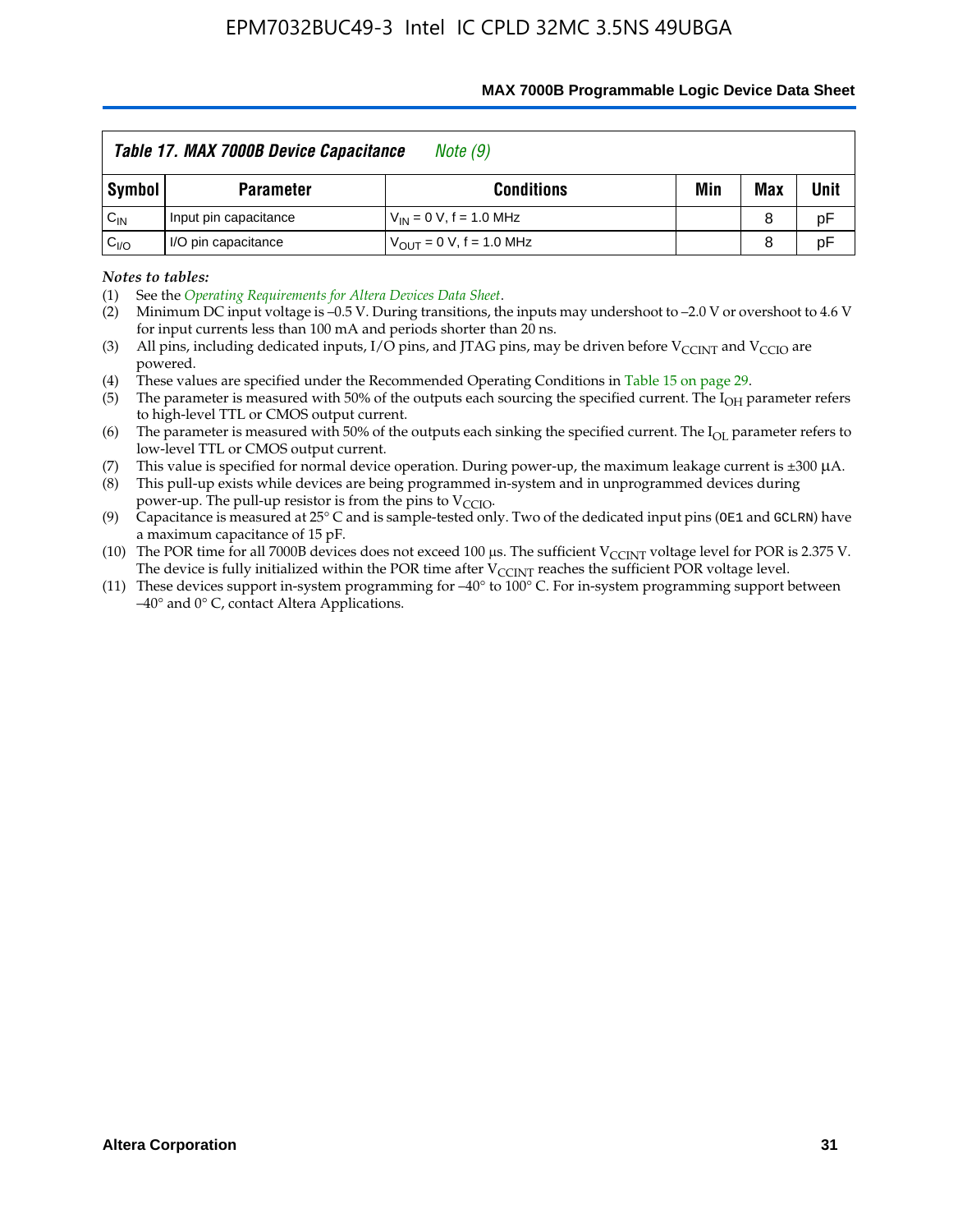### **MAX 7000B Programmable Logic Device Data Sheet**

Figure 12 shows the typical output drive characteristics of MAX 7000B devices.

*Figure 12. Output Drive Characteristics of MAX 7000B Devices*

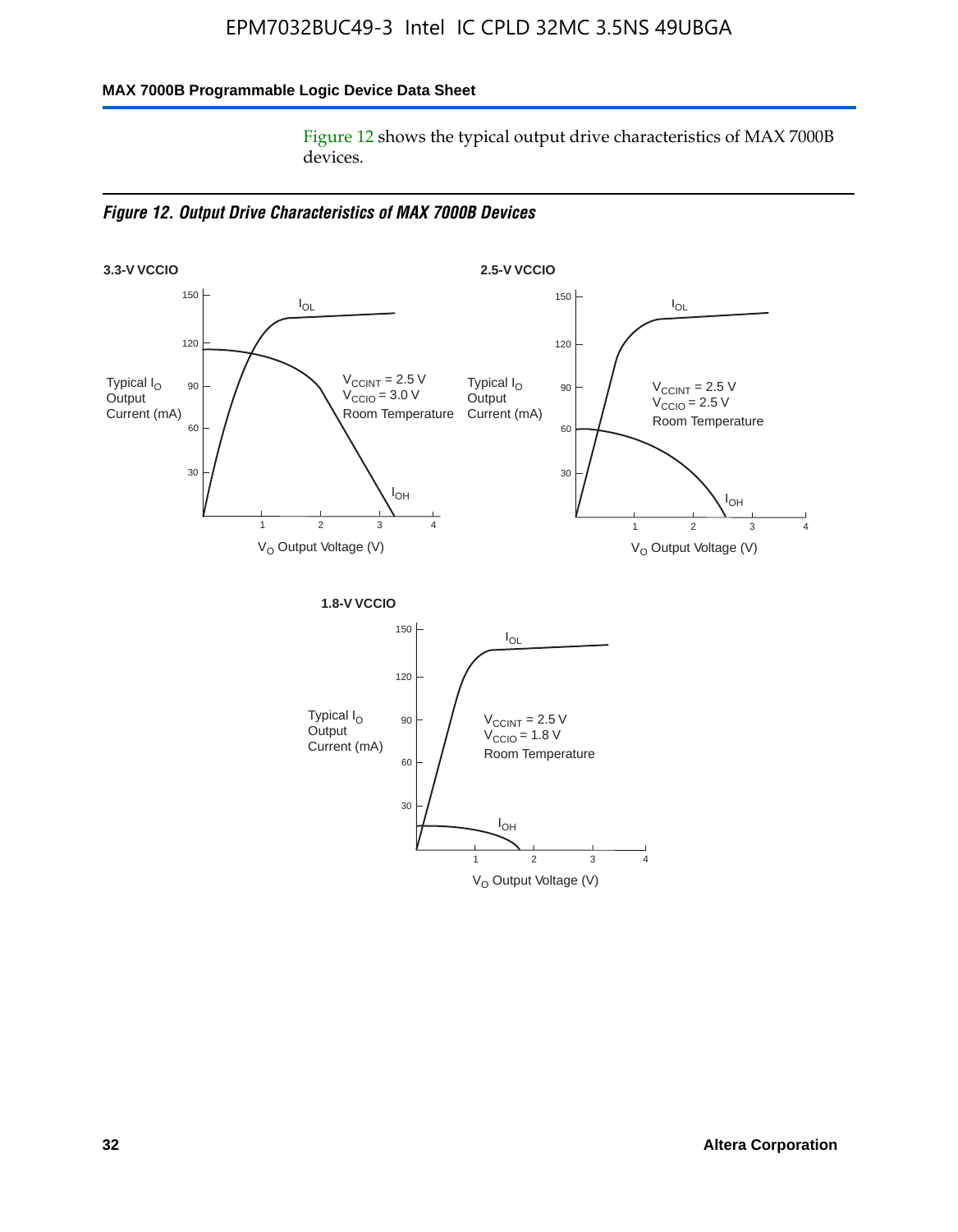#### **MAX 7000B Programmable Logic Device Data Sheet**

**Timing Model** MAX 7000B device timing can be analyzed with the Altera software, with a variety of popular industry-standard EDA simulators and timing analyzers, or with the timing model shown in Figure 13. MAX 7000B devices have predictable internal delays that enable the designer to determine the worst-case timing of any design. The Altera software provides timing simulation, point-to-point delay prediction, and detailed timing analysis for device-wide performance evaluation.

### *Figure 13. MAX 7000B Timing Model*



The timing characteristics of any signal path can be derived from the timing model and parameters of a particular device. External timing parameters, which represent pin-to-pin timing delays, can be calculated as the sum of internal parameters. Figure 14 shows the timing relationship between internal and external delay parameters.



f See *Application Note 94 (Understanding MAX 7000 Timing)* for more information.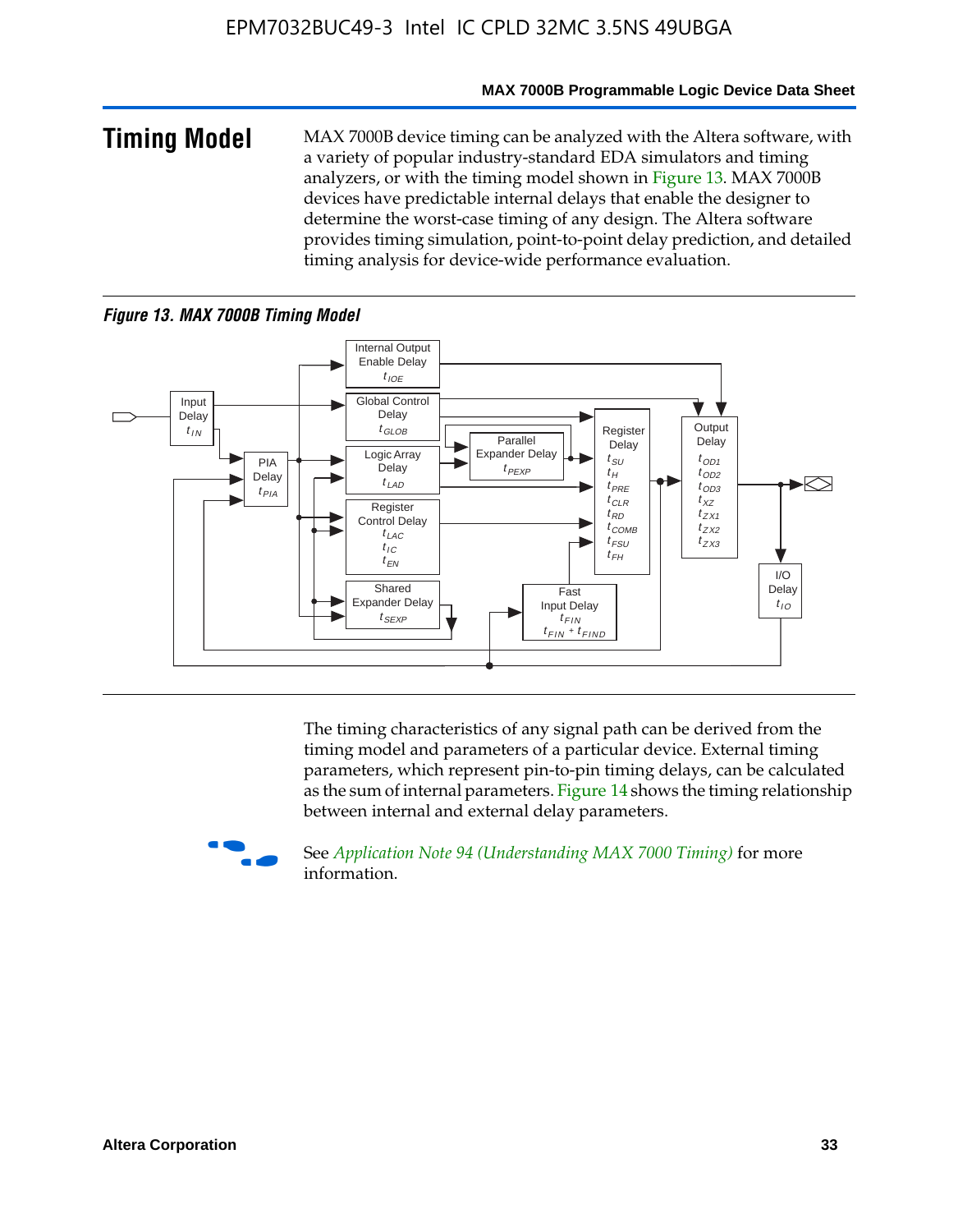#### *Figure 14. MAX 7000B Switching Waveforms*



**34 Altera Corporation**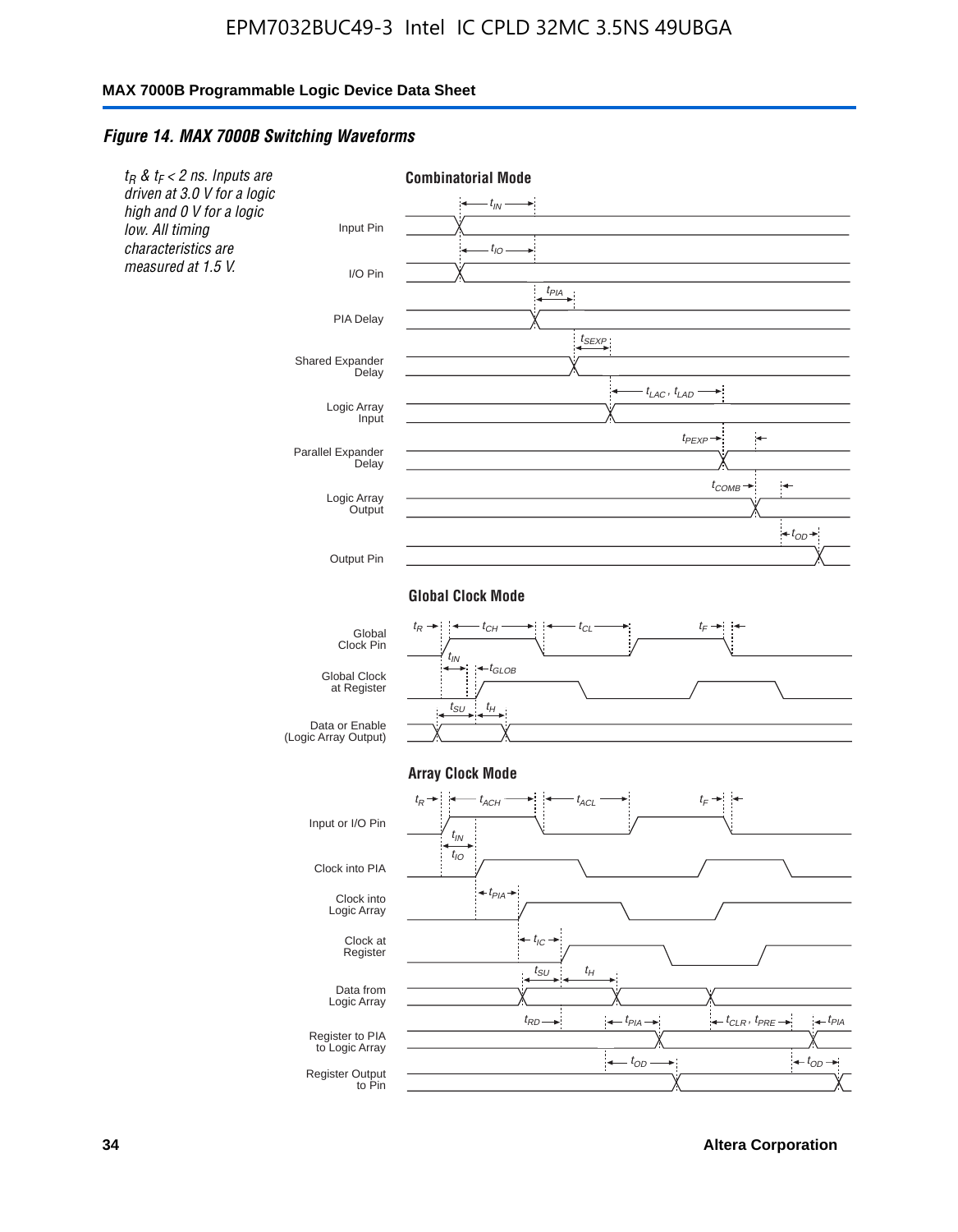|                           | Table 18. EPM7032B External Timing Parameters                   |                    | Notes (1) |            |                    |     |        |            |            |
|---------------------------|-----------------------------------------------------------------|--------------------|-----------|------------|--------------------|-----|--------|------------|------------|
| <b>Symbol</b>             | <b>Parameter</b>                                                | <b>Conditions</b>  |           |            | <b>Speed Grade</b> |     |        |            | Unit       |
|                           |                                                                 |                    | $-3.5$    |            | $-5.0$             |     | $-7.5$ |            |            |
|                           |                                                                 |                    | Min       | <b>Max</b> | Min                | Max | Min    | <b>Max</b> |            |
| t <sub>PD1</sub>          | Input to non-registered<br>output                               | $C1 = 35$ pF $(2)$ |           | 3.5        |                    | 5.0 |        | 7.5        | ns         |
| t <sub>PD2</sub>          | I/O input to non-registered<br>output                           | $C1 = 35$ pF $(2)$ |           | 3.5        |                    | 5.0 |        | 7.5        | ns         |
| tsu                       | Global clock setup time                                         | (2)                | 2.1       |            | $3.0\,$            |     | 4.5    |            | ns         |
| tн                        | Global clock hold time                                          | (2)                | 0.0       |            | 0.0                |     | 0.0    |            | ns         |
| t <sub>FSU</sub>          | Global clock setup time of<br>fast input                        |                    | 1.0       |            | 1.0                |     | 1.5    |            | ns         |
| t <sub>FH</sub>           | Global clock hold time of<br>fast input                         |                    | 1.0       |            | 1.0                |     | 1.0    |            | ns         |
| t <sub>FZHSU</sub>        | Global clock setup time of<br>fast input with zero hold<br>time |                    | 2.0       |            | 2.5                |     | 3.0    |            | ns         |
| t <sub>FZHH</sub>         | Global clock hold time of<br>fast input with zero hold<br>time  |                    | 0.0       |            | 0.0                |     | 0.0    |            | ns         |
| t <sub>CO1</sub>          | Global clock to output<br>delay                                 | $C1 = 35 pF$       | 1.0       | 2.4        | 1.0                | 3.4 | 1.0    | 5.0        | ns         |
| t <sub>СН</sub>           | Global clock high time                                          |                    | 1.5       |            | 2.0                |     | 3.0    |            | ns         |
| t <sub>CL</sub>           | Global clock low time                                           |                    | 1.5       |            | 2.0                |     | 3.0    |            | ns         |
| t <sub>ASU</sub>          | Array clock setup time                                          | (2)                | 0.9       |            | 1.3                |     | 1.9    |            | ns         |
| t <sub>АН</sub>           | Array clock hold time                                           | (2)                | 0.2       |            | 0.3                |     | 0.6    |            | ns         |
| t <sub>ACO1</sub>         | Array clock to output delay                                     | $C1 = 35$ pF $(2)$ | 1.0       | 3.6        | 1.0                | 5.1 | 1.0    | 7.6        | ns         |
| t <sub>АСН</sub>          | Array clock high time                                           |                    | 1.5       |            | 2.0                |     | 3.0    |            | ns         |
| $\mathfrak{t}_{\sf{ACL}}$ | Array clock low time                                            |                    | 1.5       |            | 2.0                |     | 3.0    |            | ns         |
| t <sub>CPPW</sub>         | Minimum pulse width for<br>clear and preset                     |                    | 1.5       |            | 2.0                |     | 3.0    |            | ns         |
| t <sub>CNT</sub>          | Minimum global clock<br>period                                  | (2)                |           | 3.3        |                    | 4.7 |        | 7.0        | ns         |
| f <sub>СNT</sub>          | Maximum internal global<br>clock frequency                      | (2), (3)           | 303.0     |            | 212.8              |     | 142.9  |            | <b>MHz</b> |
| t <sub>acnt</sub>         | Minimum array clock<br>period                                   | (2)                |           | 3.3        |                    | 4.7 |        | 7.0        | ns         |
| facnt                     | Maximum internal array<br>clock frequency                       | (2), (3)           | 303.0     |            | 212.8              |     | 142.9  |            | MHz        |

# Tables 18 through 32 show MAX 7000B device timing parameters.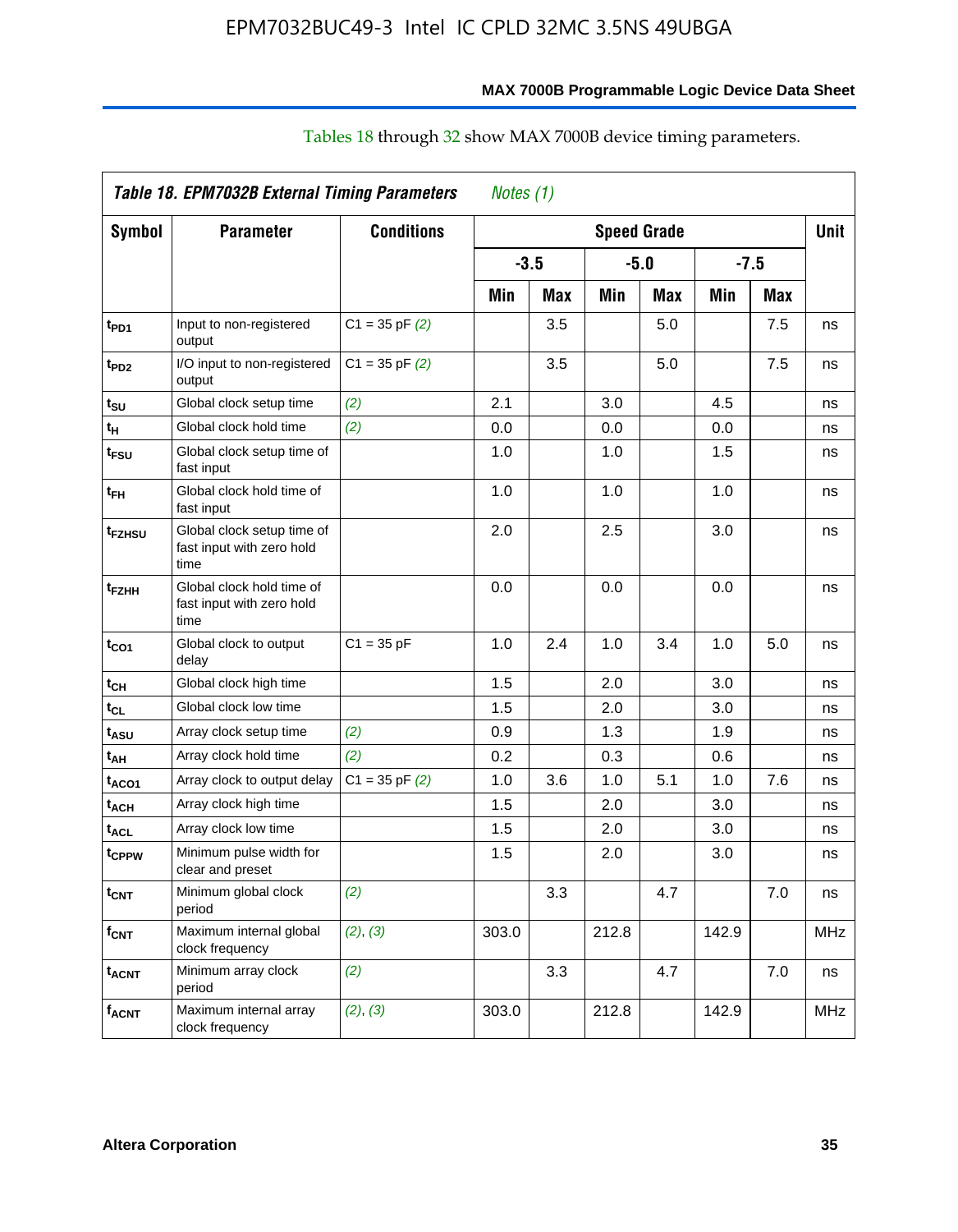| <b>Symbol</b>               | <b>Parameter</b>                                                                                           | <b>Conditions</b> | <b>Speed Grade</b> |        |     |        |     |            |    |
|-----------------------------|------------------------------------------------------------------------------------------------------------|-------------------|--------------------|--------|-----|--------|-----|------------|----|
|                             |                                                                                                            |                   |                    | $-3.5$ |     | $-5.0$ |     | $-7.5$     |    |
|                             |                                                                                                            |                   | Min                | Max    | Min | Max    | Min | <b>Max</b> |    |
| $t_{\mathsf{IN}}$           | Input pad and buffer delay                                                                                 |                   |                    | 0.3    |     | 0.5    |     | 0.7        | ns |
| $t_{IO}$                    | I/O input pad and buffer delay                                                                             |                   |                    | 0.3    |     | 0.5    |     | 0.7        | ns |
| $t_{\sf FIN}$               | Fast input delay                                                                                           |                   |                    | 0.9    |     | 1.3    |     | 2.0        | ns |
| <sup>t</sup> FIND           | Programmable delay adder for<br>fast input                                                                 |                   |                    | 1.0    |     | 1.5    |     | 1.5        | ns |
| t <sub>SEXP</sub>           | Shared expander delay                                                                                      |                   |                    | 1.5    |     | 2.1    |     | 3.2        | ns |
| t <sub>PEXP</sub>           | Parallel expander delay                                                                                    |                   |                    | 0.4    |     | 0.6    |     | 0.9        | ns |
| t <sub>LAD</sub>            | Logic array delay                                                                                          |                   |                    | 1.4    |     | 2.0    |     | 3.1        | ns |
| $t_{LAC}$                   | Logic control array delay                                                                                  |                   |                    | 1.2    |     | 1.7    |     | 2.6        | ns |
| $t_{\mathit{IOE}}$          | Internal output enable delay                                                                               |                   |                    | 0.1    |     | 0.2    |     | 0.3        | ns |
| $t_{OD1}$                   | Output buffer and pad delay<br>slow slew rate $=$ off<br>$VCCIO = 3.3 V$                                   | $C1 = 35 pF$      |                    | 0.9    |     | 1.2    |     | 1.8        | ns |
| $t_{OD3}$                   | Output buffer and pad delay<br>slow slew rate $=$ on<br>V <sub>CCIO</sub> = 2.5 V or 3.3 V                 | $C1 = 35 pF$      |                    | 5.9    |     | 6.2    |     | 6.8        | ns |
| $t_{ZX1}$                   | Output buffer enable delay<br>slow slew rate $=$ off<br>$V_{\text{CCIO}} = 3.3 \text{ V}$                  | $C1 = 35 pF$      |                    | 1.6    |     | 2.2    |     | 3.4        | ns |
| $t_{ZX3}$                   | Output buffer enable delay<br>slow slew rate $=$ on<br>$V_{\text{CCIO}} = 2.5 \text{ V or } 3.3 \text{ V}$ | $C1 = 35 pF$      |                    | 6.6    |     | 7.2    |     | 8.4        | ns |
| $t_{XZ}$                    | Output buffer disable delay                                                                                | $C1 = 5pF$        |                    | 1.6    |     | 2.2    |     | 3.4        | ns |
| $t_{\scriptstyle\text{SU}}$ | Register setup time                                                                                        |                   | 0.7                |        | 1.1 |        | 1.6 |            | ns |
| t <sub>Η</sub>              | Register hold time                                                                                         |                   | 0.4                |        | 0.5 |        | 0.9 |            | ns |
| $t_{\mathit{FSU}}$          | Register setup time of fast input                                                                          |                   | 0.8                |        | 0.8 |        | 1.1 |            | ns |
| t <sub>FH</sub>             | Register hold time of fast input                                                                           |                   | 1.2                |        | 1.2 |        | 1.4 |            | ns |
| $t_{RD}$                    | Register delay                                                                                             |                   |                    | 0.5    |     | 0.6    |     | 0.9        | ns |
| $t_{COMB}$                  | Combinatorial delay                                                                                        |                   |                    | 0.2    |     | 0.3    |     | 0.5        | ns |
| $t_{\mathcal{IC}}$          | Array clock delay                                                                                          |                   |                    | 1.2    |     | 1.8    |     | 2.8        | ns |
| $t_{EN}$                    | Register enable time                                                                                       |                   |                    | 1.2    |     | 1.7    |     | 2.6        | ns |
| t <sub>GLOB</sub>           | Global control delay                                                                                       |                   |                    | 0.7    |     | 1.1    |     | 1.6        | ns |
| $t_{PRE}$                   | Register preset time                                                                                       |                   |                    | 1.0    |     | 1.3    |     | 1.9        | ns |
| $t_{\text{CLR}}$            | Register clear time                                                                                        |                   |                    | 1.0    |     | 1.3    |     | 1.9        | ns |
| t <sub>PIA</sub>            | PIA delay                                                                                                  | (2)               |                    | 0.7    |     | 1.0    |     | 1.4        | ns |
| t <sub>LPA</sub>            | Low-power adder                                                                                            | (4)               |                    | 1.5    |     | 2.1    |     | 3.2        | ns |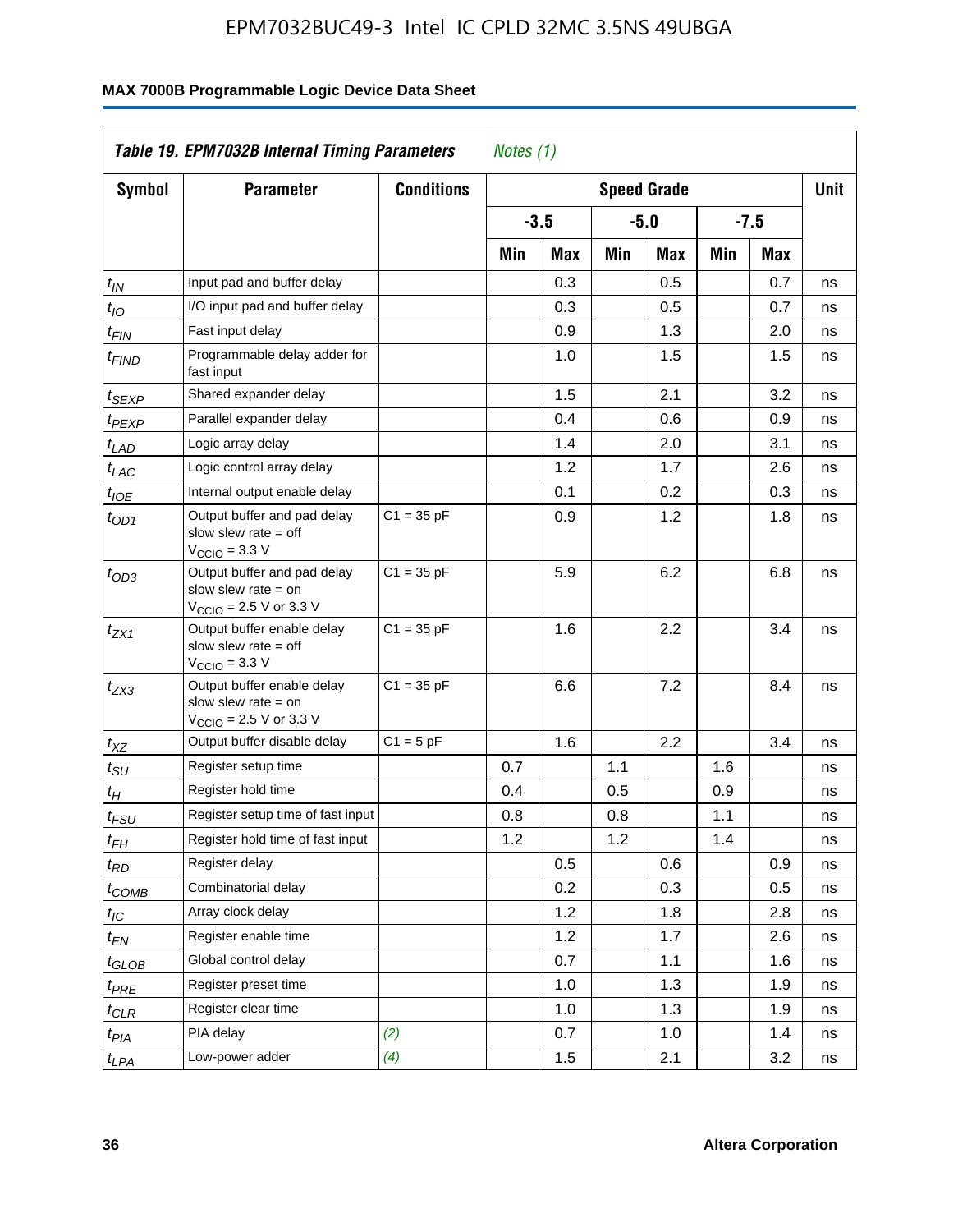| I/O Standard    |                                 | <b>Parameter</b><br><b>Speed Grade</b> |        |     |        |     |        |             |  |  |
|-----------------|---------------------------------|----------------------------------------|--------|-----|--------|-----|--------|-------------|--|--|
|                 |                                 |                                        | $-3.5$ |     | $-5.0$ |     | $-7.5$ | <b>Unit</b> |  |  |
|                 |                                 | Min                                    | Max    | Min | Max    | Min | Max    |             |  |  |
| 3.3 V TTL/CMOS  | Input to (PIA)                  |                                        | 0.0    |     | 0.0    |     | 0.0    | ns          |  |  |
|                 | Input to global clock and clear |                                        | 0.0    |     | 0.0    |     | 0.0    | ns          |  |  |
|                 | Input to fast input register    |                                        | 0.0    |     | 0.0    |     | 0.0    | ns          |  |  |
|                 | All outputs                     |                                        | 0.0    |     | 0.0    |     | 0.0    | ns          |  |  |
| 2.5 V TTL/CMOS  | Input to PIA                    |                                        | 0.3    |     | 0.4    |     | 0.6    | ns          |  |  |
|                 | Input to global clock and clear |                                        | 0.3    |     | 0.4    |     | 0.6    | ns          |  |  |
|                 | Input to fast input register    |                                        | 0.2    |     | 0.3    |     | 0.4    | ns          |  |  |
|                 | All outputs                     |                                        | 0.2    |     | 0.3    |     | 0.4    | ns          |  |  |
| 1.8 V TTL/CMOS  | Input to PIA                    |                                        | 0.5    |     | 0.8    |     | 1.1    | ns          |  |  |
|                 | Input to global clock and clear |                                        | 0.5    |     | 0.8    |     | 1.1    | ns          |  |  |
|                 | Input to fast input register    |                                        | 0.4    |     | 0.5    |     | 0.8    | ns          |  |  |
|                 | All outputs                     |                                        | 1.2    |     | 1.8    |     | 2.6    | ns          |  |  |
| SSTL-2 Class I  | Input to PIA                    |                                        | 1.3    |     | 1.9    |     | 2.8    | ns          |  |  |
|                 | Input to global clock and clear |                                        | 1.2    |     | 1.8    |     | 2.6    | ns          |  |  |
|                 | Input to fast input register    |                                        | 0.9    |     | 1.3    |     | 1.9    | ns          |  |  |
|                 | All outputs                     |                                        | 0.0    |     | 0.0    |     | 0.0    | ns          |  |  |
| SSTL-2 Class II | Input to PIA                    |                                        | 1.3    |     | 1.9    |     | 2.8    | ns          |  |  |
|                 | Input to global clock and clear |                                        | 1.2    |     | 1.8    |     | 2.6    | ns          |  |  |
|                 | Input to fast input register    |                                        | 0.9    |     | 1.3    |     | 1.9    | ns          |  |  |
|                 | All outputs                     |                                        | $-0.1$ |     | $-0.1$ |     | $-0.2$ | ns          |  |  |
| SSTL-3 Class I  | Input to PIA                    |                                        | 1.2    |     | 1.8    |     | 2.6    | ns          |  |  |
|                 | Input to global clock and clear |                                        | 0.9    |     | 1.3    |     | 1.9    | ns          |  |  |
|                 | Input to fast input register    |                                        | 0.8    |     | 1.1    |     | 1.7    | ns          |  |  |
|                 | All outputs                     |                                        | 0.0    |     | 0.0    |     | 0.0    | ns          |  |  |
| SSTL-3 Class II | Input to PIA                    |                                        | 1.2    |     | 1.8    |     | 2.6    | ns          |  |  |
|                 | Input to global clock and clear |                                        | 0.9    |     | 1.3    |     | 1.9    | ns          |  |  |
|                 | Input to fast input register    |                                        | 0.8    |     | 1.1    |     | 1.7    | ns          |  |  |
|                 | All outputs                     |                                        | 0.0    |     | 0.0    |     | 0.0    | ns          |  |  |
| GTL+            | Input to PIA                    |                                        | 1.6    |     | 2.3    |     | 3.4    | ns          |  |  |
|                 | Input to global clock and clear |                                        | 1.6    |     | 2.3    |     | 3.4    | ns          |  |  |
|                 | Input to fast input register    |                                        | 1.5    |     | 2.1    |     | 3.2    | ns          |  |  |
|                 | All outputs                     |                                        | 0.0    |     | 0.0    |     | 0.0    | ns          |  |  |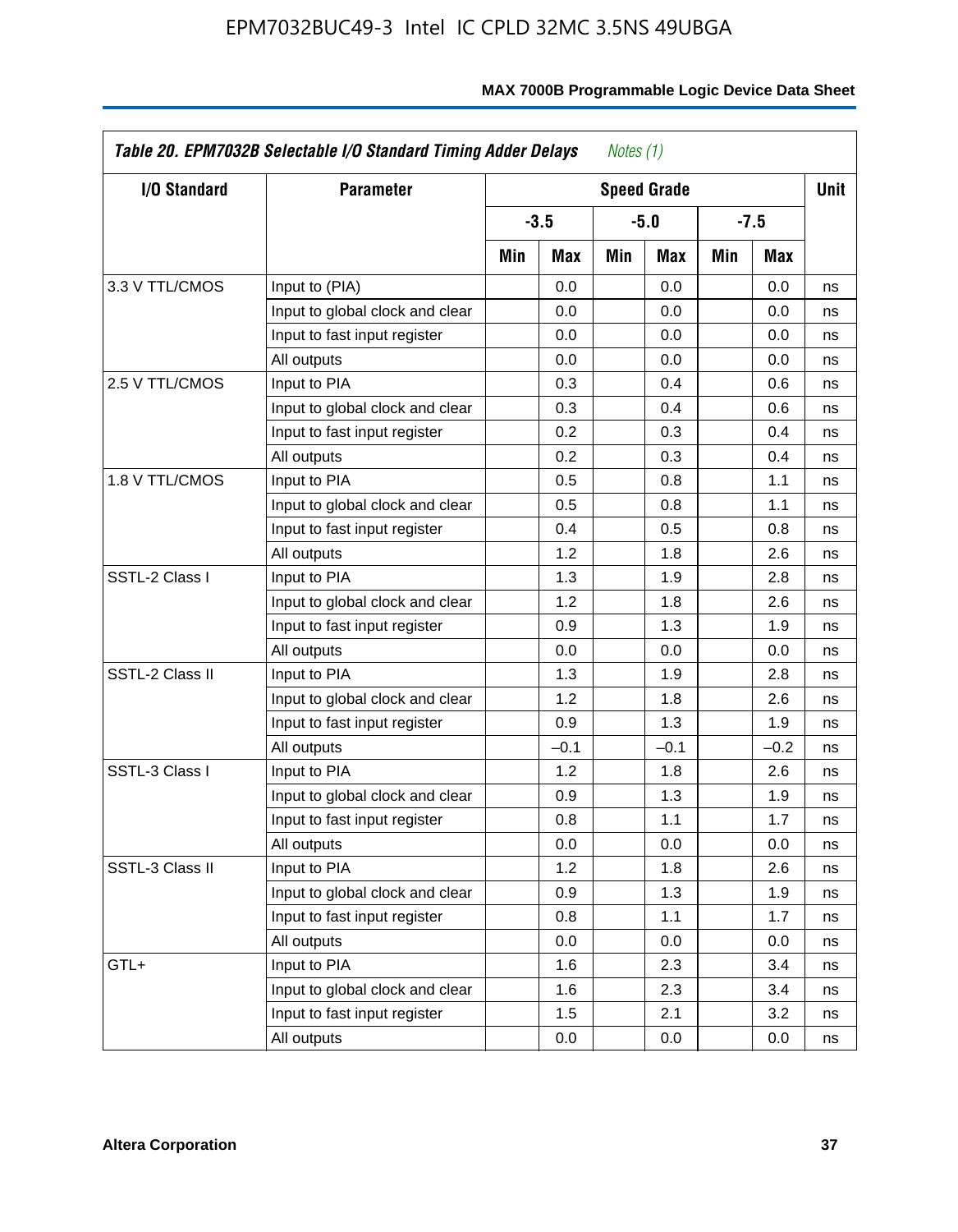### **MAX 7000B Programmable Logic Device Data Sheet**

| Table 20. EPM7032B Selectable I/O Standard Timing Adder Delays<br>Notes (1) |                                     |                          |                    |     |            |     |     |    |  |
|-----------------------------------------------------------------------------|-------------------------------------|--------------------------|--------------------|-----|------------|-----|-----|----|--|
| I/O Standard                                                                | <b>Parameter</b>                    |                          | <b>Speed Grade</b> |     |            |     |     |    |  |
|                                                                             |                                     | $-3.5$<br>$-7.5$<br>-5.0 |                    |     |            |     |     |    |  |
|                                                                             |                                     | Min<br><b>Max</b>        |                    | Min | <b>Max</b> | Min | Max |    |  |
| PCI                                                                         | Input to PIA                        |                          | 0.0                |     | 0.0        |     | 0.0 | ns |  |
|                                                                             | Input to global clock and clear     |                          | 0.0                |     | 0.0        |     | 0.0 | ns |  |
|                                                                             | Input to fast input register<br>0.0 |                          |                    |     | 0.0        |     | 0.0 | ns |  |
|                                                                             | All outputs                         |                          | 0.0                |     | 0.0        |     | 0.0 | ns |  |

*Notes to tables:*

(1) These values are specified under the Recommended Operating Conditions in Table 15 on page 29. See Figure 14 for more information on switching waveforms.

(2) These values are specified for a PIA fan-out of all LABs.

(3) Measured with a 16-bit loadable, enabled, up/down counter programmed into each LAB.

(4) The *tLPA* parameter must be added to the *tLAD*, *tLAC*, *tIC*, *tACL*, *tCPPW*, *tEN*, and *tSEXP* parameters for macrocells running in low-power mode.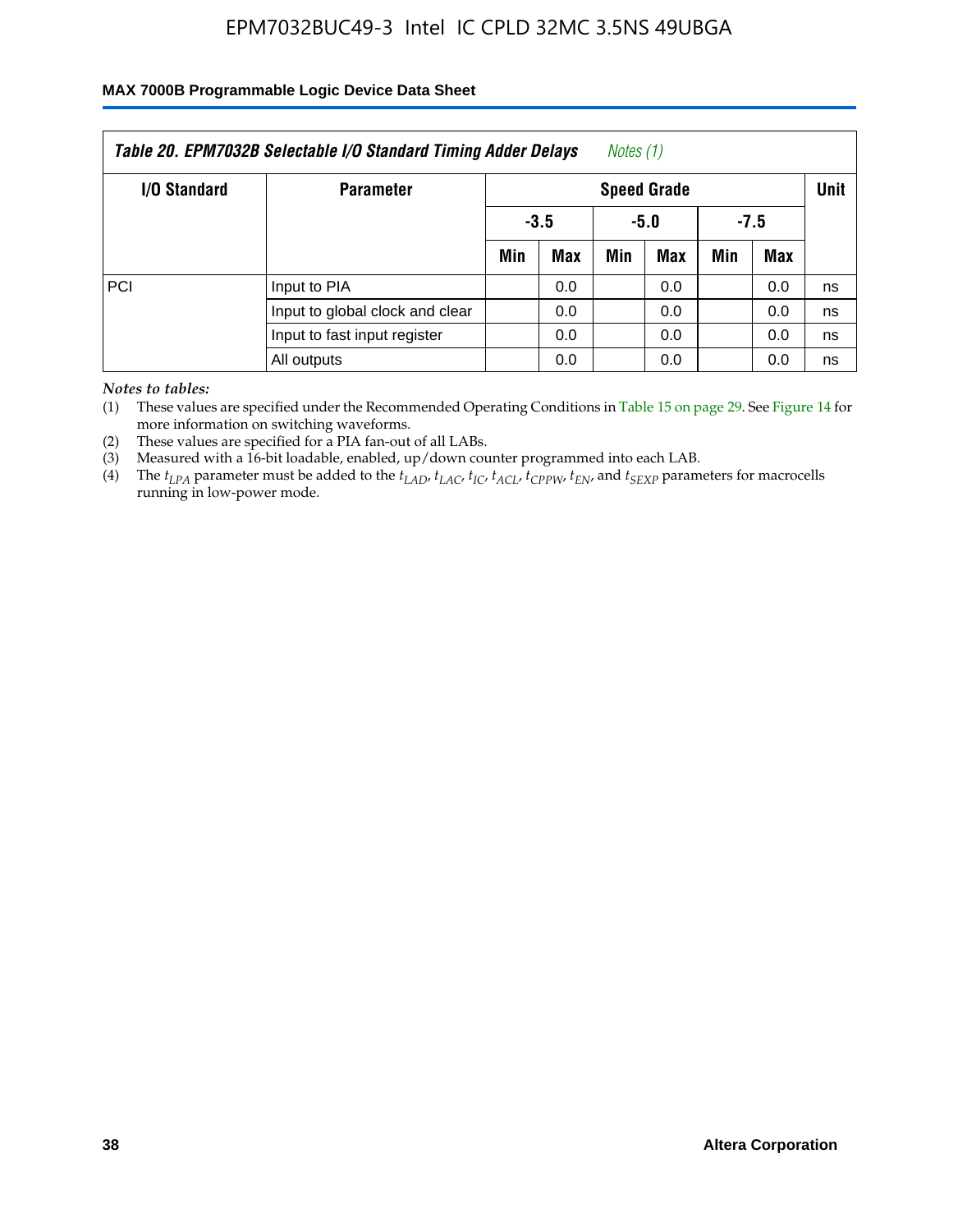|                             | Table 21. EPM7064B External Timing Parameters                   |                    | Note $(1)$ |            |       |                    |       |     |            |
|-----------------------------|-----------------------------------------------------------------|--------------------|------------|------------|-------|--------------------|-------|-----|------------|
| <b>Symbol</b>               | <b>Parameter</b>                                                | <b>Conditions</b>  |            |            |       | <b>Speed Grade</b> |       |     | Unit       |
|                             |                                                                 |                    |            | -3         |       | -5                 | $-7$  |     |            |
|                             |                                                                 |                    | Min        | <b>Max</b> | Min   | Max                | Min   | Max |            |
| t <sub>PD1</sub>            | Input to non-registered<br>output                               | $C1 = 35$ pF $(2)$ |            | 3.5        |       | 5.0                |       | 7.5 | ns         |
| t <sub>PD2</sub>            | I/O input to non-registered<br>output                           | $C1 = 35$ pF $(2)$ |            | 3.5        |       | 5.0                |       | 7.5 | ns         |
| t <sub>su</sub>             | Global clock setup time                                         | (2)                | 2.1        |            | 3.0   |                    | 4.5   |     | ns         |
| $\mathfrak{t}_{\mathsf{H}}$ | Global clock hold time                                          | (2)                | 0.0        |            | 0.0   |                    | 0.0   |     | ns         |
| t <sub>FSU</sub>            | Global clock setup time of<br>fast input                        |                    | 1.0        |            | 1.0   |                    | 1.5   |     | ns         |
| $t_{FH}$                    | Global clock hold time of<br>fast input                         |                    | 1.0        |            | 1.0   |                    | 1.0   |     | ns         |
| t <sub>FZHSU</sub>          | Global clock setup time of<br>fast input with zero hold<br>time |                    | 2.0        |            | 2.5   |                    | 3.0   |     | ns         |
| t <sub>FZHH</sub>           | Global clock hold time of<br>fast input with zero hold<br>time  |                    | 0.0        |            | 0.0   |                    | 0.0   |     | ns         |
| $t_{CO1}$                   | Global clock to output<br>delay                                 | $C1 = 35 pF$       | 1.0        | 2.4        | 1.0   | 3.4                | 1.0   | 5.0 | ns         |
| $t_{\text{CH}}$             | Global clock high time                                          |                    | 1.5        |            | 2.0   |                    | 3.0   |     | ns         |
| $t_{CL}$                    | Global clock low time                                           |                    | 1.5        |            | 2.0   |                    | 3.0   |     | ns         |
| t <sub>ASU</sub>            | Array clock setup time                                          | (2)                | 0.9        |            | 1.3   |                    | 1.9   |     | ns         |
| t <sub>AH</sub>             | Array clock hold time                                           | (2)                | 0.2        |            | 0.3   |                    | 0.6   |     | ns         |
| t <sub>ACO1</sub>           | Array clock to output delay                                     | $C1 = 35$ pF $(2)$ | 1.0        | 3.6        | 1.0   | 5.1                | 1.0   | 7.6 | ns         |
| t <sub>ACH</sub>            | Array clock high time                                           |                    | 1.5        |            | 2.0   |                    | 3.0   |     | ns         |
| <b>t<sub>ACL</sub></b>      | Array clock low time                                            |                    | 1.5        |            | 2.0   |                    | 3.0   |     | ns         |
| tcppw                       | Minimum pulse width for<br>clear and preset                     |                    | 1.5        |            | 2.0   |                    | 3.0   |     | ns         |
| $t_{\text{CNT}}$            | Minimum global clock<br>period                                  | (2)                |            | 3.3        |       | 4.7                |       | 7.0 | ns         |
| $f_{\text{CNT}}$            | Maximum internal global<br>clock frequency                      | (2), (3)           | 303.0      |            | 212.8 |                    | 142.9 |     | <b>MHz</b> |
| <b>t<sub>ACNT</sub></b>     | Minimum array clock<br>period                                   | (2)                |            | 3.3        |       | 4.7                |       | 7.0 | ns         |
| <b>f<sub>ACNT</sub></b>     | Maximum internal array<br>clock frequency                       | (2), (3)           | 303.0      |            | 212.8 |                    | 142.9 |     | <b>MHz</b> |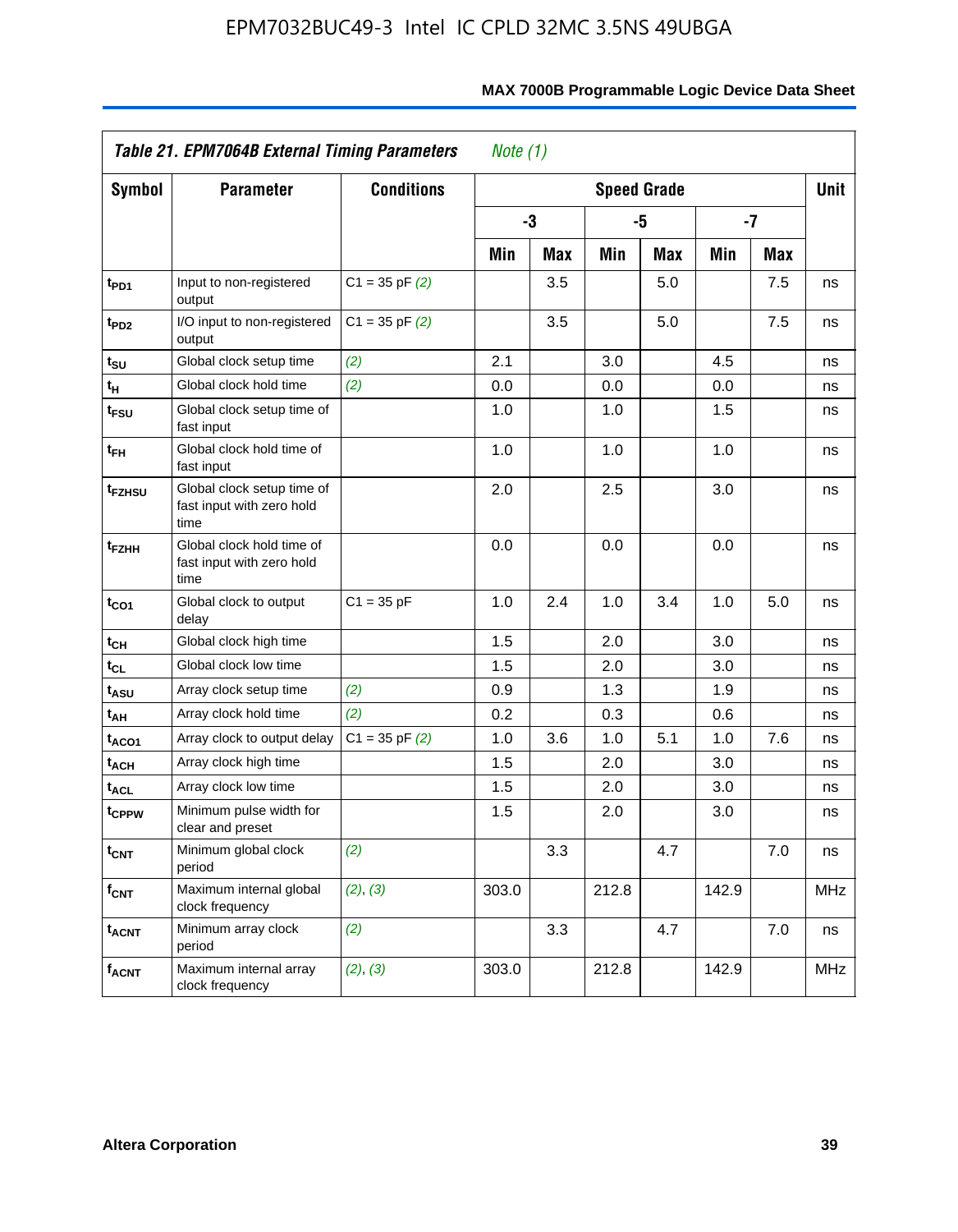| <b>Symbol</b>     | <b>Parameter</b>                                                                                            | <b>Conditions</b> |     |     |     | <b>Speed Grade</b> |     |            | <b>Unit</b> |
|-------------------|-------------------------------------------------------------------------------------------------------------|-------------------|-----|-----|-----|--------------------|-----|------------|-------------|
|                   |                                                                                                             |                   |     | -3  |     | -5                 |     | $-7$       |             |
|                   |                                                                                                             |                   | Min | Max | Min | Max                | Min | <b>Max</b> |             |
| $t_{IN}$          | Input pad and buffer delay                                                                                  |                   |     | 0.3 |     | 0.5                |     | 0.7        | ns          |
| $t_{IO}$          | I/O input pad and buffer delay                                                                              |                   |     | 0.3 |     | 0.5                |     | 0.7        | ns          |
| $t_{\sf FIN}$     | Fast input delay                                                                                            |                   |     | 0.9 |     | 1.3                |     | 2.0        | ns          |
| $t_{FIND}$        | Programmable delay adder for<br>fast input                                                                  |                   |     | 1.0 |     | 1.5                |     | 1.5        | ns          |
| t <sub>SEXP</sub> | Shared expander delay                                                                                       |                   |     | 1.5 |     | 2.1                |     | 3.2        | ns          |
| t <sub>PEXP</sub> | Parallel expander delay                                                                                     |                   |     | 0.4 |     | 0.6                |     | 0.9        | ns          |
| t <sub>LAD</sub>  | Logic array delay                                                                                           |                   |     | 1.4 |     | 2.0                |     | 3.1        | ns          |
| $t_{LAC}$         | Logic control array delay                                                                                   |                   |     | 1.2 |     | 1.7                |     | 2.6        | ns          |
| $t_{IOE}$         | Internal output enable delay                                                                                |                   |     | 0.1 |     | 0.2                |     | 0.3        | ns          |
| $t_{OD1}$         | Output buffer and pad delay<br>slow slew rate $=$ off<br>$VCCIO = 3.3 V$                                    | $C1 = 35 pF$      |     | 0.9 |     | 1.2                |     | 1.8        | ns          |
| $t_{OD3}$         | Output buffer and pad delay<br>slow slew rate $=$ on<br>$V_{\text{CCIO}} = 2.5 \text{ V or } 3.3 \text{ V}$ | $C1 = 35 pF$      |     | 5.9 |     | 6.2                |     | 6.8        | ns          |
| $t_{ZX1}$         | Output buffer enable delay<br>slow slew rate $=$ off<br>$V_{\text{CCIO}} = 3.3 \text{ V}$                   | $C1 = 35 pF$      |     | 1.6 |     | 2.2                |     | 3.4        | ns          |
| $t_{ZX3}$         | Output buffer enable delay<br>slow slew rate $=$ on<br>$V_{\text{CCIO}} = 2.5 \text{ V or } 3.3 \text{ V}$  | $C1 = 35 pF$      |     | 6.6 |     | 7.2                |     | 8.4        | ns          |
| $t_{XZ}$          | Output buffer disable delay                                                                                 | $C1 = 5pF$        |     | 1.6 |     | 2.2                |     | 3.4        | ns          |
| $t_{\text{SU}}$   | Register setup time                                                                                         |                   | 0.7 |     | 1.1 |                    | 1.6 |            | ns          |
| t <sub>Η</sub>    | Register hold time                                                                                          |                   | 0.4 |     | 0.5 |                    | 0.9 |            | ns          |
| $t_{\it FSU}$     | Register setup time of fast input                                                                           |                   | 0.8 |     | 0.8 |                    | 1.1 |            | ns          |
| t <sub>FH</sub>   | Register hold time of fast input                                                                            |                   | 1.2 |     | 1.2 |                    | 1.4 |            | ns          |
| $t_{RD}$          | Register delay                                                                                              |                   |     | 0.5 |     | 0.6                |     | 0.9        | ns          |
| $t_{COMB}$        | Combinatorial delay                                                                                         |                   |     | 0.2 |     | 0.3                |     | 0.5        | ns          |
| t <sub>IC</sub>   | Array clock delay                                                                                           |                   |     | 1.2 |     | 1.8                |     | 2.8        | ns          |
| t <sub>EN</sub>   | Register enable time                                                                                        |                   |     | 1.2 |     | 1.7                |     | 2.6        | ns          |
| t <sub>GLOB</sub> | Global control delay                                                                                        |                   |     | 0.7 |     | 1.1                |     | 1.6        | ns          |
| $t_{PRE}$         | Register preset time                                                                                        |                   |     | 1.0 |     | 1.3                |     | 1.9        | ns          |
| $t_{\sf CLR}$     | Register clear time                                                                                         |                   |     | 1.0 |     | 1.3                |     | 1.9        | ns          |
| t <sub>PIA</sub>  | PIA delay                                                                                                   | (2)               |     | 0.7 |     | 1.0                |     | 1.4        | ns          |
| t <sub>LPA</sub>  | Low-power adder                                                                                             | (4)               |     | 1.5 |     | 2.1                |     | 3.2        | ns          |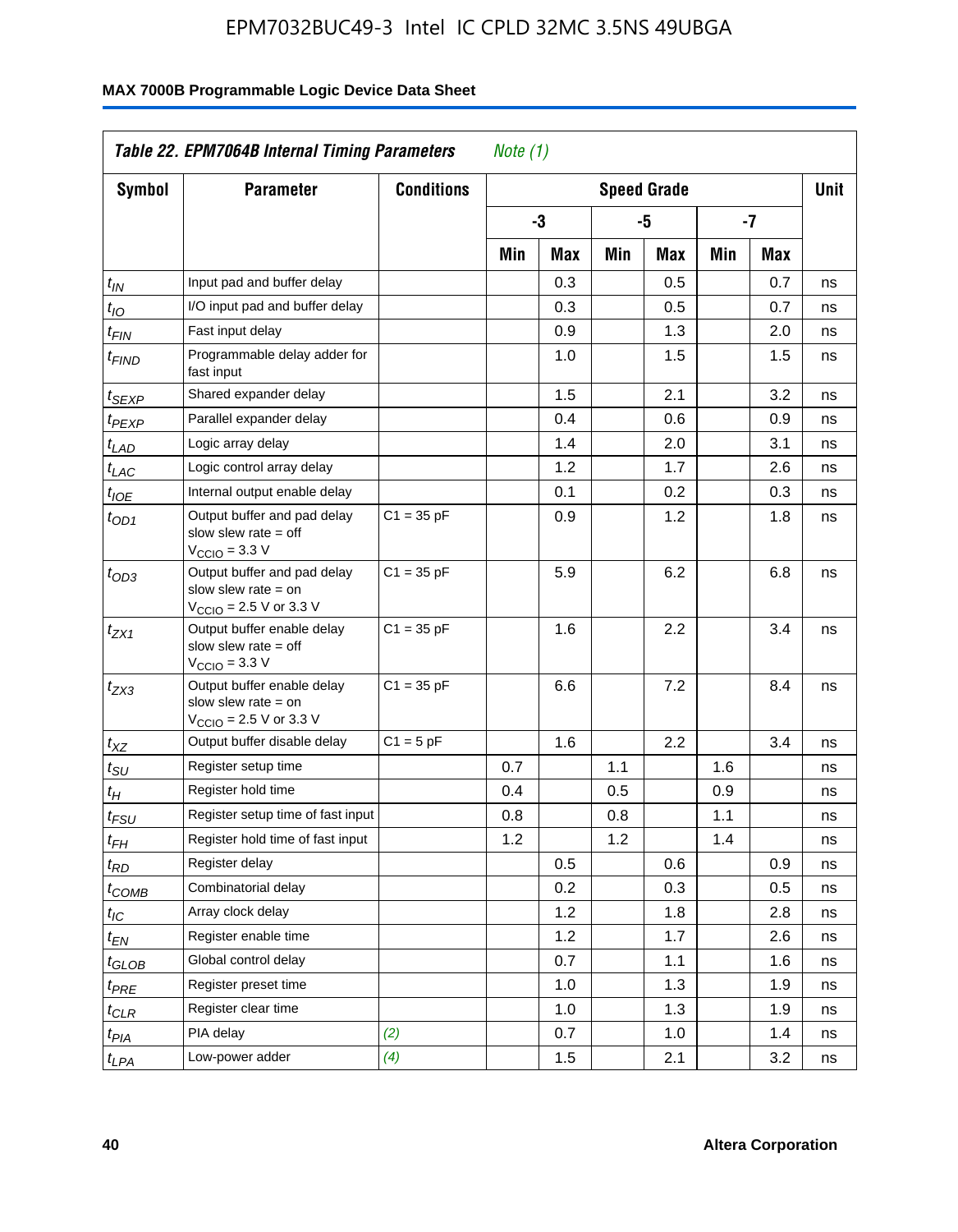| I/O Standard    | <b>Parameter</b>                |     |        |     | <b>Speed Grade</b> |     |        | Unit |
|-----------------|---------------------------------|-----|--------|-----|--------------------|-----|--------|------|
|                 |                                 |     | $-3$   |     | -5                 |     | -7     |      |
|                 |                                 | Min | Max    | Min | Max                | Min | Max    |      |
| 3.3 V TTL/CMOS  | Input to PIA                    |     | 0.0    |     | 0.0                |     | 0.0    | ns   |
|                 | Input to global clock and clear |     | 0.0    |     | 0.0                |     | 0.0    | ns   |
|                 | Input to fast input register    |     | 0.0    |     | 0.0                |     | 0.0    | ns   |
|                 | All outputs                     |     | 0.0    |     | 0.0                |     | 0.0    | ns   |
| 2.5 V TTL/CMOS  | Input to PIA                    |     | 0.3    |     | 0.4                |     | 0.6    | ns   |
|                 | Input to global clock and clear |     | 0.3    |     | 0.4                |     | 0.6    | ns   |
|                 | Input to fast input register    |     | 0.2    |     | 0.3                |     | 0.4    | ns   |
|                 | All outputs                     |     | 0.2    |     | 0.3                |     | 0.4    | ns   |
| 1.8 V TTL/CMOS  | Input to PIA                    |     | 0.5    |     | 0.7                |     | 1.1    | ns   |
|                 | Input to global clock and clear |     | 0.5    |     | 0.7                |     | 1.1    | ns   |
|                 | Input to fast input register    |     | 0.4    |     | 0.6                |     | 0.9    | ns   |
|                 | All outputs                     |     | 1.2    |     | 1.7                |     | 2.6    | ns   |
| SSTL-2 Class I  | Input to PIA                    |     | 1.3    |     | 1.9                |     | 2.8    | ns   |
|                 | Input to global clock and clear |     | 1.2    |     | 1.7                |     | 2.6    | ns   |
|                 | Input to fast input register    |     | 0.9    |     | 1.3                |     | 1.9    | ns   |
|                 | All outputs                     |     | 0.0    |     | 0.0                |     | 0.0    | ns   |
| SSTL-2 Class II | Input to PIA                    |     | 1.3    |     | 1.9                |     | 2.8    | ns   |
|                 | Input to global clock and clear |     | 1.2    |     | 1.7                |     | 2.6    | ns   |
|                 | Input to fast input register    |     | 0.9    |     | 1.3                |     | 1.9    | ns   |
|                 | All outputs                     |     | $-0.1$ |     | $-0.1$             |     | $-0.2$ | ns   |
| SSTL-3 Class I  | Input to PIA                    |     | 1.2    |     | 1.7                |     | 2.6    | ns   |
|                 | Input to global clock and clear |     | 0.9    |     | 1.3                |     | 1.9    | ns   |
|                 | Input to fast input register    |     | 0.8    |     | 1.1                |     | 1.7    | ns   |
|                 | All outputs                     |     | 0.0    |     | 0.0                |     | 0.0    | ns   |
| SSTL-3 Class II | Input to PIA                    |     | 1.2    |     | 1.7                |     | 2.6    | ns   |
|                 | Input to global clock and clear |     | 0.9    |     | 1.3                |     | 1.9    | ns   |
|                 | Input to fast input register    |     | 0.8    |     | 1.1                |     | 1.7    | ns   |
|                 | All outputs                     |     | 0.0    |     | 0.0                |     | 0.0    | ns   |
| GTL+            | Input to PIA                    |     | 1.6    |     | 2.3                |     | 3.4    | ns   |
|                 | Input to global clock and clear |     | 1.6    |     | 2.3                |     | 3.4    | ns   |
|                 | Input to fast input register    |     | 1.5    |     | 2.1                |     | 3.2    | ns   |
|                 | All outputs                     |     | 0.0    |     | 0.0                |     | 0.0    | ns   |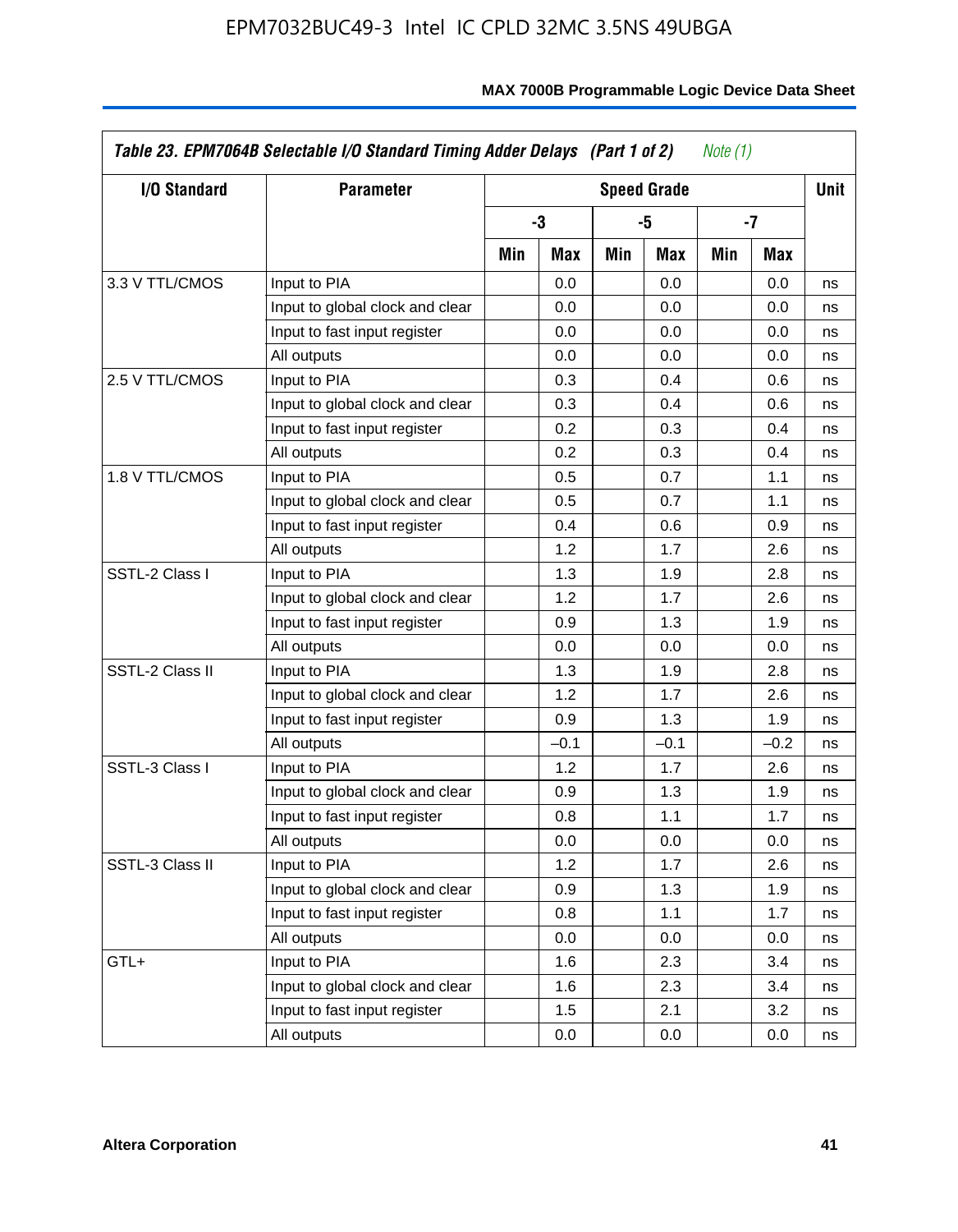### **MAX 7000B Programmable Logic Device Data Sheet**

| Note (1)<br>Table 23. EPM7064B Selectable I/O Standard Timing Adder Delays (Part 2 of 2) |                                 |                   |                    |  |     |     |     |    |  |  |
|------------------------------------------------------------------------------------------|---------------------------------|-------------------|--------------------|--|-----|-----|-----|----|--|--|
| <b>I/O Standard</b>                                                                      | <b>Parameter</b>                |                   | <b>Speed Grade</b> |  |     |     |     |    |  |  |
|                                                                                          |                                 | -5<br>-7<br>-3    |                    |  |     |     |     |    |  |  |
|                                                                                          |                                 | Min               | Max                |  | Max | Min | Max |    |  |  |
| PCI                                                                                      | Input to PIA                    |                   | 0.0                |  | 0.0 |     | 0.0 | ns |  |  |
|                                                                                          | Input to global clock and clear |                   | 0.0                |  | 0.0 |     | 0.0 | ns |  |  |
|                                                                                          | Input to fast input register    | 0.0<br>0.0<br>0.0 |                    |  |     |     | ns  |    |  |  |
|                                                                                          | All outputs                     |                   | 0.0                |  | 0.0 |     | 0.0 | ns |  |  |

*Notes to tables:*

(1) These values are specified under the Recommended Operating Conditions in Table 15 on page 29. See Figure 14 for more information on switching waveforms.

(2) These values are specified for a PIA fan-out of all LABs.

(3) Measured with a 16-bit loadable, enabled, up/down counter programmed into each LAB.

(4) The  $t_{LPA}$  parameter must be added to the  $t_{LAD}$ ,  $t_{LAC}$ ,  $t_{IC}$ ,  $t_{ACL}$ ,  $t_{CPPW}$ ,  $t_{EN}$ , and  $t_{SEXP}$  parameters for macrocells running in low-power mode.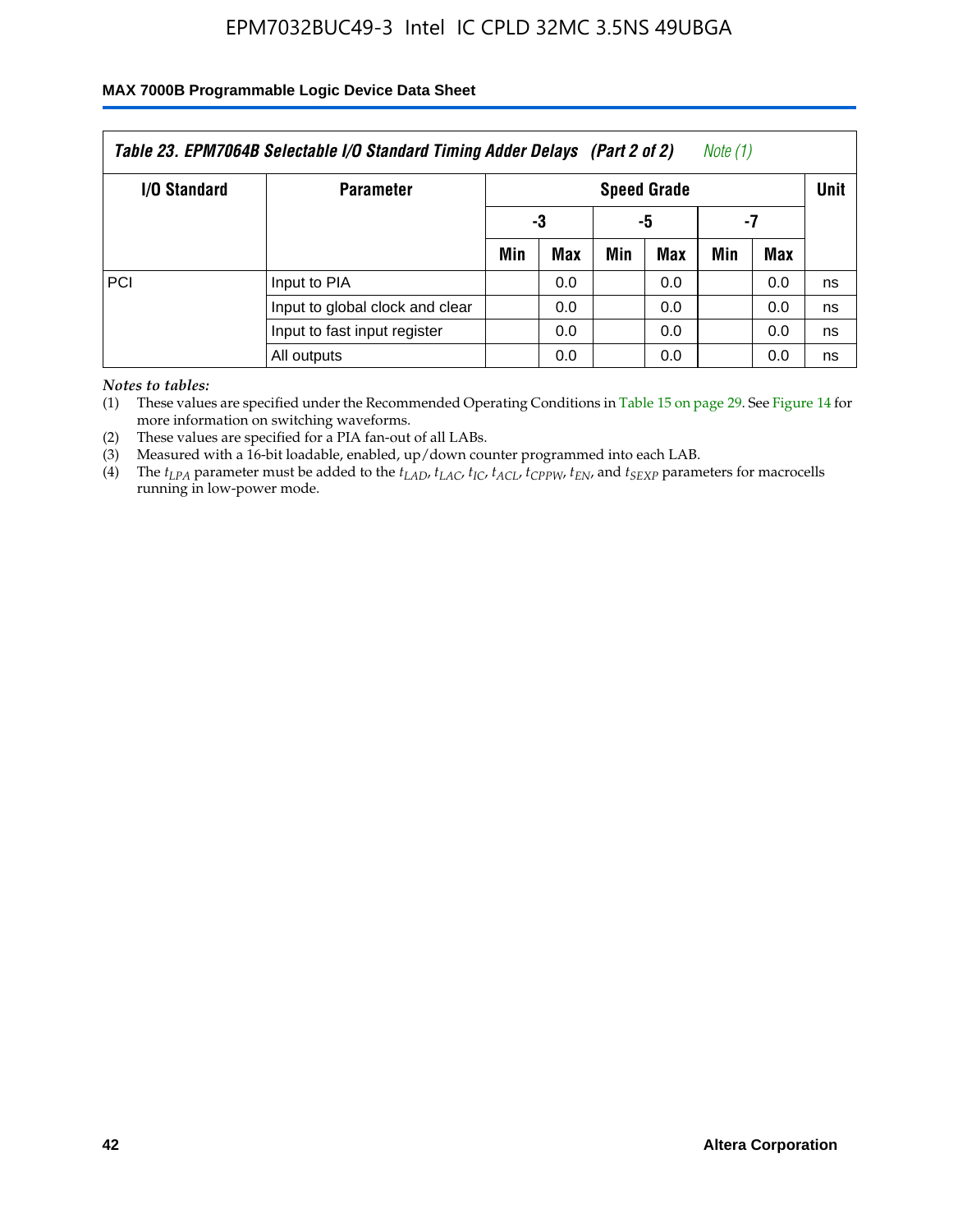|                         | Table 24. EPM7128B External Timing Parameters                   |                    | Note $(1)$ |            |       |                    |      |            |            |
|-------------------------|-----------------------------------------------------------------|--------------------|------------|------------|-------|--------------------|------|------------|------------|
| Symbol                  | <b>Parameter</b>                                                | <b>Conditions</b>  |            |            |       | <b>Speed Grade</b> |      |            | Unit       |
|                         |                                                                 |                    |            | $-4$       |       | -7                 |      | $-10$      |            |
|                         |                                                                 |                    | Min        | <b>Max</b> | Min   | <b>Max</b>         | Min  | <b>Max</b> |            |
| t <sub>PD1</sub>        | Input to non-registered<br>output                               | $C1 = 35$ pF $(2)$ |            | 4.0        |       | 7.5                |      | 10.0       | ns         |
| t <sub>PD2</sub>        | I/O input to non-registered<br>output                           | $C1 = 35$ pF $(2)$ |            | 4.0        |       | 7.5                |      | 10.0       | ns         |
| t <sub>su</sub>         | Global clock setup time                                         | (2)                | 2.5        |            | 4.5   |                    | 6.1  |            | ns         |
| $t_H$                   | Global clock hold time                                          | (2)                | 0.0        |            | 0.0   |                    | 0.0  |            | ns         |
| t <sub>FSU</sub>        | Global clock setup time of<br>fast input                        |                    | 1.0        |            | 1.5   |                    | 1.5  |            | ns         |
| $t_{FH}$                | Global clock hold time of<br>fast input                         |                    | 1.0        |            | 1.0   |                    | 1.0  |            | ns         |
| t <sub>FZHSU</sub>      | Global clock setup time of<br>fast input with zero hold<br>time |                    | 2.0        |            | 3.0   |                    | 3.0  |            | ns         |
| t <sub>FZHH</sub>       | Global clock hold time of<br>fast input with zero hold<br>time  |                    | 0.0        |            | 0.0   |                    | 0.0  |            | ns         |
| $t_{CO1}$               | Global clock to output<br>delay                                 | $C1 = 35 pF$       | 1.0        | 2.8        | 1.0   | 5.7                | 1.0  | 7.5        | ns         |
| t <sub>CH</sub>         | Global clock high time                                          |                    | 1.5        |            | 3.0   |                    | 4.0  |            | ns         |
| $t_{CL}$                | Global clock low time                                           |                    | 1.5        |            | 3.0   |                    | 4.0  |            | ns         |
| t <sub>ASU</sub>        | Array clock setup time                                          | (2)                | 1.2        |            | 2.0   |                    | 2.8  |            | ns         |
| t <sub>АН</sub>         | Array clock hold time                                           | (2)                | 0.2        |            | 0.7   |                    | 0.9  |            | ns         |
| t <sub>ACO1</sub>       | Array clock to output delay                                     | $C1 = 35$ pF $(2)$ | 1.0        | 4.1        | 1.0   | 8.2                | 1.0  | 10.8       | ns         |
| <sup>t</sup> ach        | Array clock high time                                           |                    | 1.5        |            | 3.0   |                    | 4.0  |            | ns         |
| <b>t<sub>ACL</sub></b>  | Array clock low time                                            |                    | 1.5        |            | 3.0   |                    | 4.0  |            | ns         |
| tcPPW                   | Minimum pulse width for<br>clear and preset                     |                    | 1.5        |            | 3.0   |                    | 4.0  |            | ns         |
| $t_{\text{CNT}}$        | Minimum global clock<br>period                                  | (2)                |            | 4.1        |       | 7.9                |      | 10.6       | ns         |
| $f_{\mathsf{CNT}}$      | Maximum internal global<br>clock frequency                      | (2), (3)           | 243.9      |            | 126.6 |                    | 94.3 |            | <b>MHz</b> |
| <b>t<sub>ACNT</sub></b> | Minimum array clock<br>period                                   | (2)                |            | 4.1        |       | 7.9                |      | 10.6       | ns         |
| $f_{ACNT}$              | Maximum internal array<br>clock frequency                       | (2), (3)           | 243.9      |            | 126.6 |                    | 94.3 |            | <b>MHz</b> |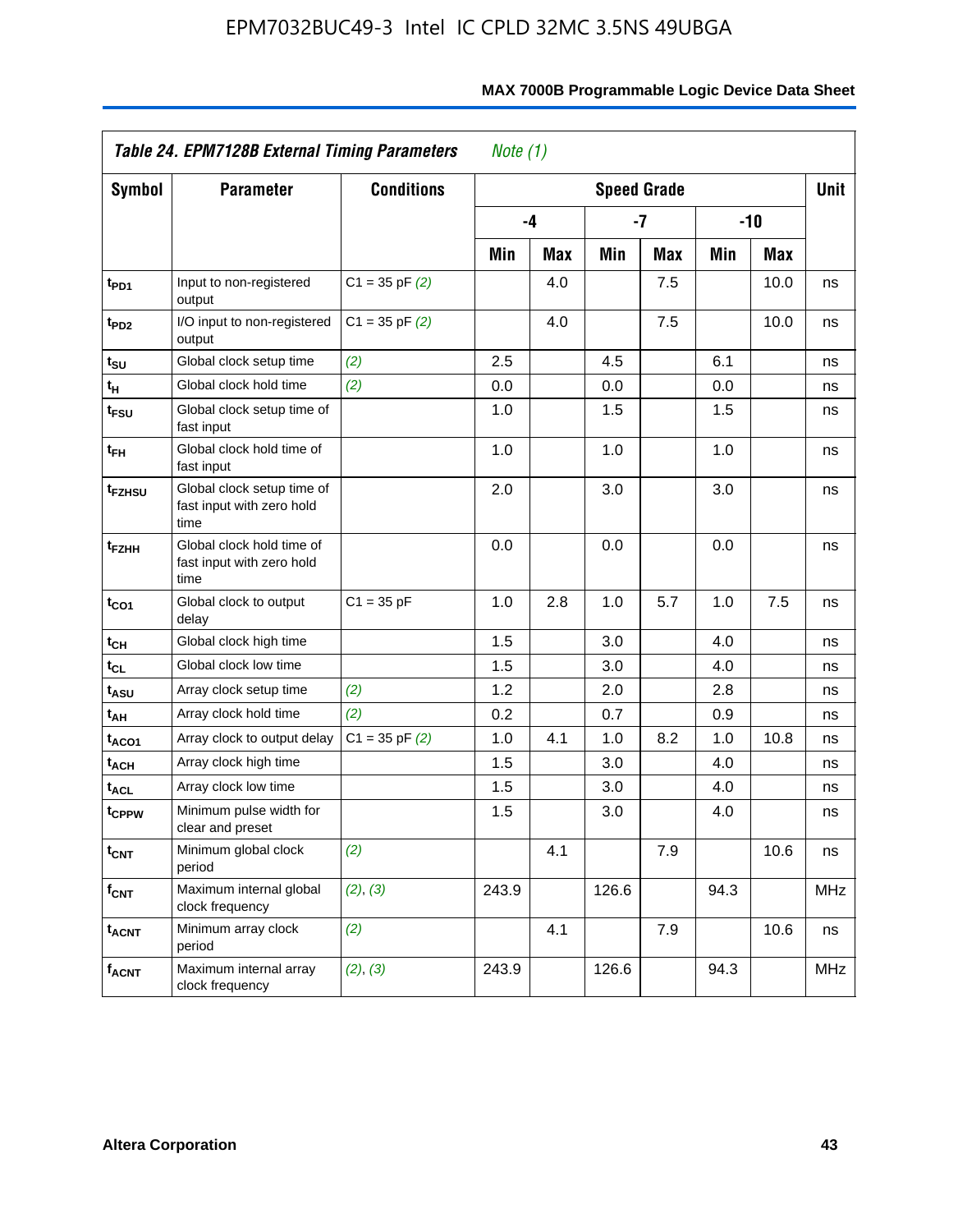| Symbol                        | <b>Parameter</b>                                                                                            | <b>Conditions</b> |     |     |     | <b>Speed Grade</b> |     |       | <b>Unit</b> |
|-------------------------------|-------------------------------------------------------------------------------------------------------------|-------------------|-----|-----|-----|--------------------|-----|-------|-------------|
|                               |                                                                                                             |                   |     | -4  |     | -7                 |     | $-10$ |             |
|                               |                                                                                                             |                   |     |     |     |                    |     |       |             |
|                               |                                                                                                             |                   | Min | Max | Min | Max                | Min | Max   |             |
| $t_{IN}$                      | Input pad and buffer delay                                                                                  |                   |     | 0.3 |     | 0.6                |     | 0.8   | ns          |
| $t_{IO}$                      | I/O input pad and buffer delay                                                                              |                   |     | 0.3 |     | 0.6                |     | 0.8   | ns          |
| $t_{\sf FIN}$                 | Fast input delay                                                                                            |                   |     | 1.3 |     | 2.9                |     | 3.7   | ns          |
| t <sub>FIND</sub>             | Programmable delay adder for<br>fast input                                                                  |                   |     | 1.0 |     | 1.5                |     | 1.5   | ns          |
| t <sub>SEXP</sub>             | Shared expander delay                                                                                       |                   |     | 1.5 |     | 2.8                |     | 3.8   | ns          |
| t <sub>PEXP</sub>             | Parallel expander delay                                                                                     |                   |     | 0.4 |     | 0.8                |     | 1.0   | ns          |
| t <sub>LAD</sub>              | Logic array delay                                                                                           |                   |     | 1.6 |     | 2.9                |     | 3.8   | ns          |
| $t_{LAC}$                     | Logic control array delay                                                                                   |                   |     | 1.4 |     | 2.6                |     | 3.4   | ns          |
| $t_{IOE}$                     | Internal output enable delay                                                                                |                   |     | 0.1 |     | 0.3                |     | 0.4   | ns          |
| $t_{OD1}$                     | Output buffer and pad delay<br>slow slew rate $=$ off<br>$V_{\text{CCIO}} = 3.3 V$                          | $C1 = 35 pF$      |     | 0.9 |     | 1.7                |     | 2.2   | ns          |
| $t_{OD3}$                     | Output buffer and pad delay<br>slow slew rate $=$ on<br>$V_{\text{CCIO}} = 2.5 \text{ V or } 3.3 \text{ V}$ | $C1 = 35 pF$      |     | 5.9 |     | 6.7                |     | 7.2   | ns          |
| tzx1                          | Output buffer enable delay<br>slow slew rate $=$ off<br>$V_{\text{CCIO}} = 3.3 \text{ V}$                   | $C1 = 35 pF$      |     | 1.8 |     | 3.3                |     | 4.4   | ns          |
| $t_{ZX3}$                     | Output buffer enable delay<br>slow slew rate $=$ on<br>$V_{\text{CCIO}} = 2.5 \text{ V or } 3.3 \text{ V}$  | $C1 = 35 pF$      |     | 6.8 |     | 8.3                |     | 9.4   | ns          |
| $t_{XZ}$                      | Output buffer disable delay                                                                                 | $C1 = 5pF$        |     | 1.8 |     | 3.3                |     | 4.4   | ns          |
| $t_{\scriptstyle\text{SU}}$   | Register setup time                                                                                         |                   | 1.0 |     | 1.9 |                    | 2.6 |       | ns          |
| $t_H$                         | Register hold time                                                                                          |                   | 0.4 |     | 0.8 |                    | 1.1 |       | ns          |
| $t_{FSU}$                     | Register setup time of fast input                                                                           |                   | 0.8 |     | 0.9 |                    | 0.9 |       | ns          |
| $t_{FH}$                      | Register hold time of fast input                                                                            |                   | 1.2 |     | 1.6 |                    | 1.6 |       | ns          |
| $t_{RD}$                      | Register delay                                                                                              |                   |     | 0.5 |     | 1.1                |     | 1.4   | ns          |
| $t_{\rm COMB}$                | Combinatorial delay                                                                                         |                   |     | 0.2 |     | 0.3                |     | 0.4   | ns          |
| $t_{\mathcal{IC}}$            | Array clock delay                                                                                           |                   |     | 1.4 |     | 2.8                |     | 3.6   | ns          |
| $t_{EN}$                      | Register enable time                                                                                        |                   |     | 1.4 |     | 2.6                |     | 3.4   | ns          |
| $t_{\scriptstyle\text{GLOB}}$ | Global control delay                                                                                        |                   |     | 1.1 |     | 2.3                |     | 3.1   | ns          |
| $t_{PRE}$                     | Register preset time                                                                                        |                   |     | 1.0 |     | 1.9                |     | 2.6   | ns          |
| ${}^t\rm{CLR}$                | Register clear time                                                                                         |                   |     | 1.0 |     | 1.9                |     | 2.6   | ns          |
| $t_{PIA}$                     | PIA delay                                                                                                   | (2)               |     | 1.0 |     | 2.0                |     | 2.8   | ns          |
| $t_{LPA}$                     | Low-power adder                                                                                             | (4)               |     | 1.5 |     | 2.8                |     | 3.8   | ns          |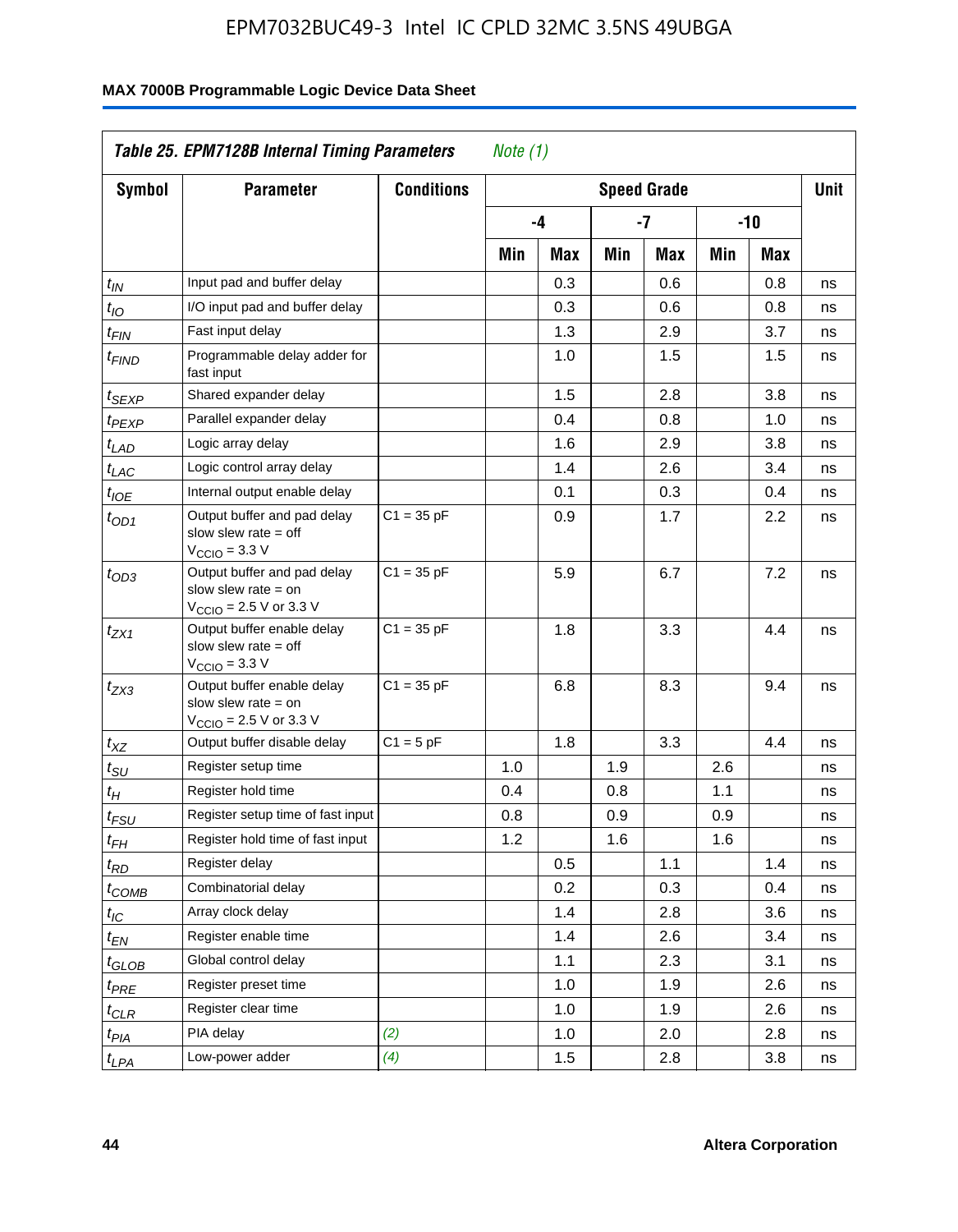| I/O Standard    | <b>Parameter</b>                |     |        |     | <b>Speed Grade</b> |     |        | <b>Unit</b> |
|-----------------|---------------------------------|-----|--------|-----|--------------------|-----|--------|-------------|
|                 |                                 |     | -4     |     | $-7$               |     | $-10$  |             |
|                 |                                 | Min | Max    | Min | Max                | Min | Max    |             |
| 3.3 V TTL/CMOS  | Input to PIA                    |     | 0.0    |     | 0.0                |     | 0.0    | ns          |
|                 | Input to global clock and clear |     | 0.0    |     | 0.0                |     | 0.0    | ns          |
|                 | Input to fast input register    |     | 0.0    |     | 0.0                |     | 0.0    | ns          |
|                 | All outputs                     |     | 0.0    |     | 0.0                |     | 0.0    | ns          |
| 2.5 V TTL/CMOS  | Input to PIA                    |     | 0.3    |     | 0.6                |     | 0.8    | ns          |
|                 | Input to global clock and clear |     | 0.3    |     | 0.6                |     | 0.8    | ns          |
|                 | Input to fast input register    |     | 0.2    |     | 0.4                |     | 0.5    | ns          |
|                 | All outputs                     |     | 0.2    |     | 0.4                |     | 0.5    | ns          |
| 1.8 V TTL/CMOS  | Input to PIA                    |     | 0.5    |     | 0.9                |     | 1.3    | ns          |
|                 | Input to global clock and clear |     | 0.5    |     | 0.9                |     | 1.3    | ns          |
|                 | Input to fast input register    |     | 0.4    |     | 0.8                |     | 1.0    | ns          |
|                 | All outputs                     |     | 1.2    |     | 2.3                |     | 3.0    | ns          |
| SSTL-2 Class I  | Input to PIA                    |     | 1.4    |     | 2.6                |     | 3.5    | ns          |
|                 | Input to global clock and clear |     | 1.2    |     | 2.3                |     | 3.0    | ns          |
|                 | Input to fast input register    |     | 1.0    |     | 1.9                |     | 2.5    | ns          |
|                 | All outputs                     |     | 0.0    |     | 0.0                |     | 0.0    | ns          |
| SSTL-2 Class II | Input to PIA                    |     | 1.4    |     | 2.6                |     | 3.5    | ns          |
|                 | Input to global clock and clear |     | 1.2    |     | 2.3                |     | 3.0    | ns          |
|                 | Input to fast input register    |     | 1.0    |     | 1.9                |     | 2.5    | ns          |
|                 | All outputs                     |     | $-0.1$ |     | $-0.2$             |     | $-0.3$ | ns          |
| SSTL-3 Class I  | Input to PIA                    |     | 1.3    |     | 2.4                |     | 3.3    | ns          |
|                 | Input to global clock and clear |     | 1.0    |     | 1.9                |     | 2.5    | ns          |
|                 | Input to fast input register    |     | 0.9    |     | 1.7                |     | 2.3    | ns          |
|                 | All outputs                     |     | 0.0    |     | 0.0                |     | 0.0    | ns          |
| SSTL-3 Class II | Input to PIA                    |     | 1.3    |     | 2.4                |     | 3.3    | ns          |
|                 | Input to global clock and clear |     | 1.0    |     | 1.9                |     | 2.5    | ns          |
|                 | Input to fast input register    |     | 0.9    |     | 1.7                |     | 2.3    | ns          |
|                 | All outputs                     |     | 0.0    |     | 0.0                |     | 0.0    | ns          |
| GTL+            | Input to PIA                    |     | 1.7    |     | 3.2                |     | 4.3    | ns          |
|                 | Input to global clock and clear |     | 1.7    |     | 3.2                |     | 4.3    | ns          |
|                 | Input to fast input register    |     | 1.6    |     | 3.0                |     | 4.0    | ns          |
|                 | All outputs                     |     | 0.0    |     | 0.0                |     | 0.0    | ns          |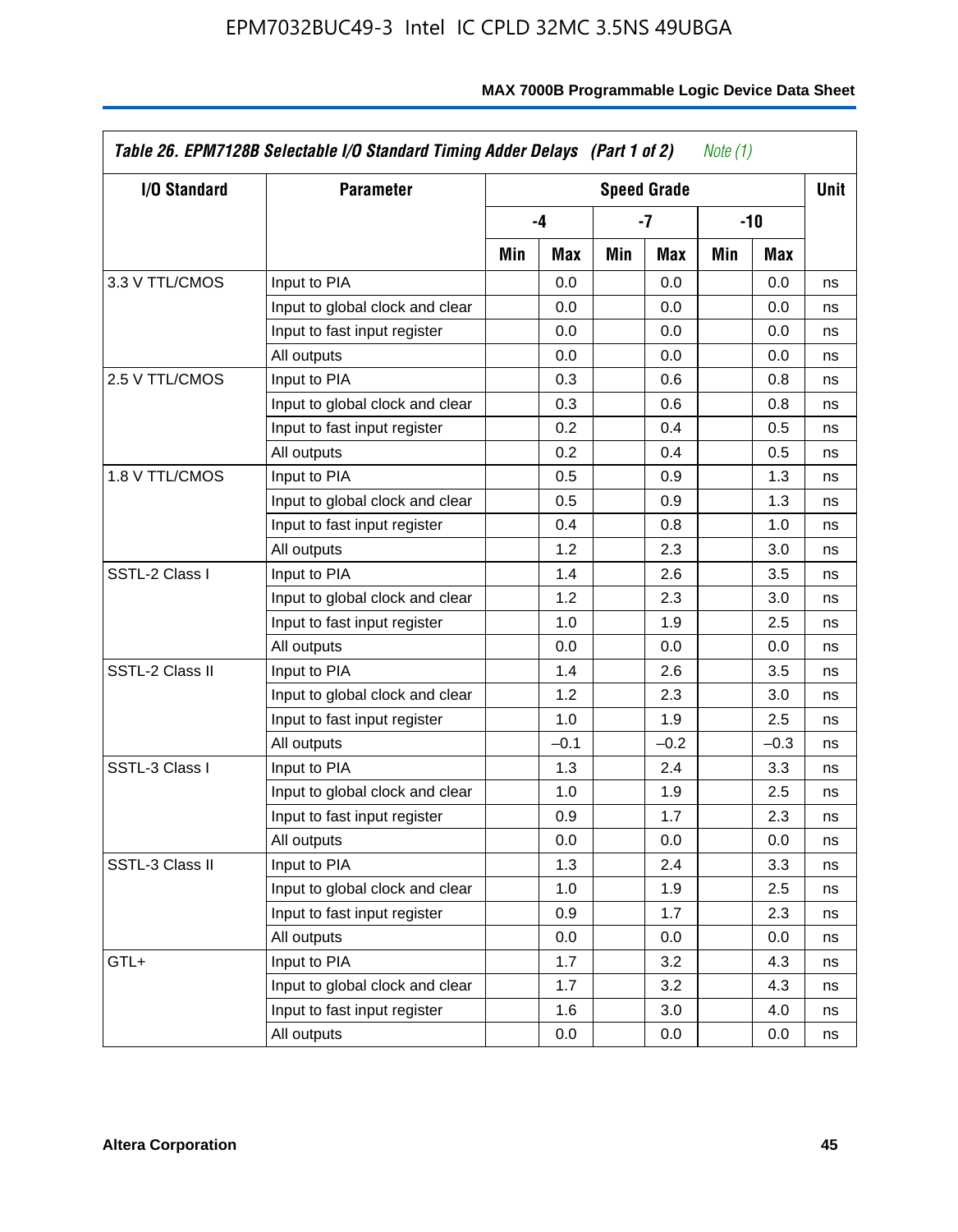### **MAX 7000B Programmable Logic Device Data Sheet**

| Table 26. EPM7128B Selectable I/O Standard Timing Adder Delays (Part 2 of 2)<br>Note (1) |                                 |                    |     |     |     |     |     |             |
|------------------------------------------------------------------------------------------|---------------------------------|--------------------|-----|-----|-----|-----|-----|-------------|
| I/O Standard                                                                             | <b>Parameter</b>                | <b>Speed Grade</b> |     |     |     |     |     | <b>Unit</b> |
|                                                                                          |                                 | -4                 |     | -7  |     | -10 |     |             |
|                                                                                          |                                 | Min                | Max | Min | Max | Min | Max |             |
| PCI                                                                                      | Input to PIA                    |                    | 0.0 |     | 0.0 |     | 0.0 | ns          |
|                                                                                          | Input to global clock and clear |                    | 0.0 |     | 0.0 |     | 0.0 | ns          |
|                                                                                          | Input to fast input register    |                    | 0.0 |     | 0.0 |     | 0.0 | ns          |
|                                                                                          | All outputs                     |                    | 0.0 |     | 0.0 |     | 0.0 | ns          |

*Notes to tables:*

(1) These values are specified under the Recommended Operating Conditions in Table 15 on page 29. See Figure 14 for more information on switching waveforms.

(2) These values are specified for a PIA fan-out of one LAB (16 macrocells). For each additional LAB fan-out in these devices, add an additional 0.1 ns to the PIA timing value.

(3) Measured with a 16-bit loadable, enabled, up/down counter programmed into each LAB.

(4) The  $t_{LPA}$  parameter must be added to the  $t_{LAP}$ ,  $t_{LAC}$ ,  $t_{IC}$ ,  $t_{ACL}$ ,  $t_{CPPW}$ ,  $t_{EN}$ , and  $t_{SEXP}$  parameters for macrocells running in low-power mode.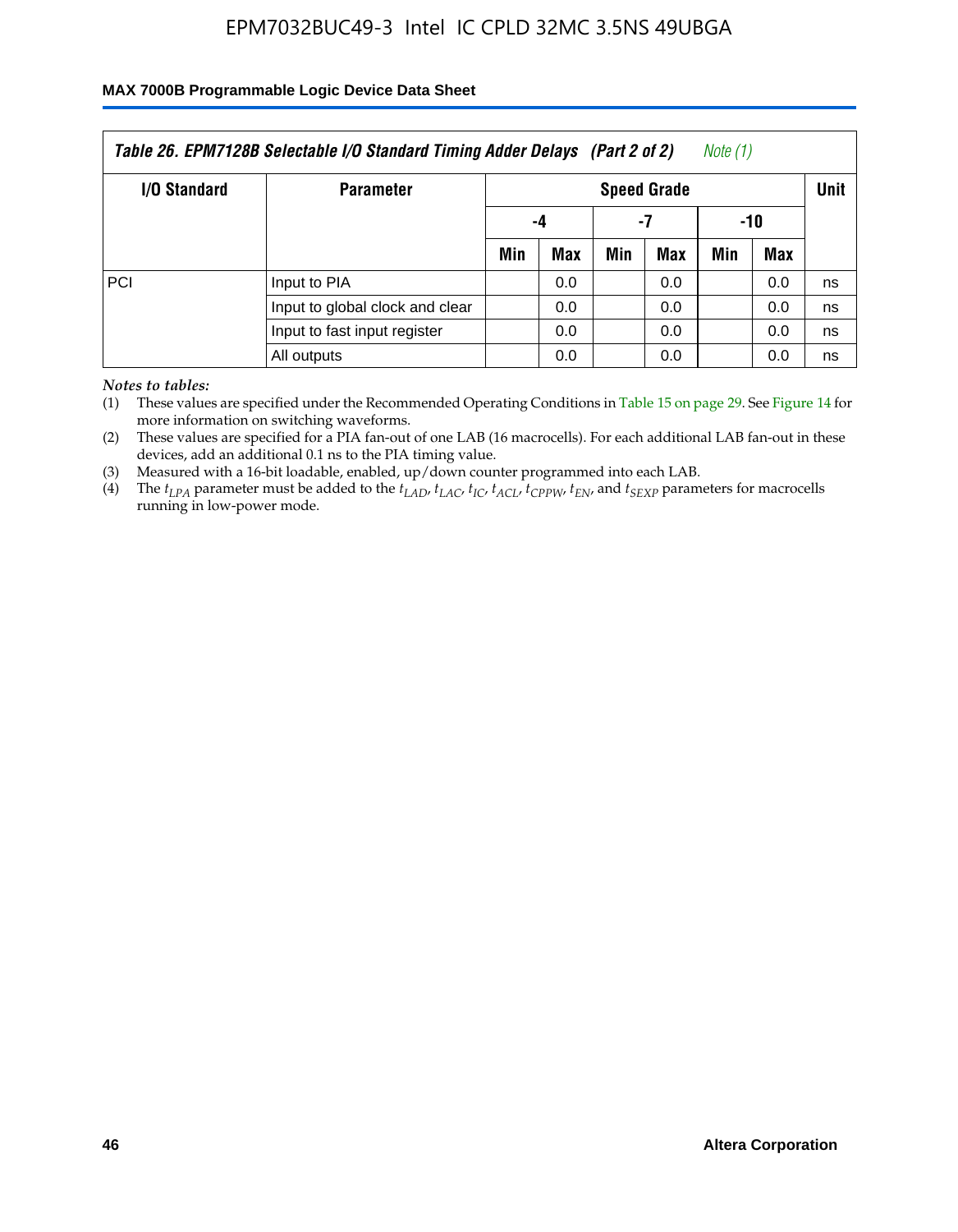|                              | Table 27. EPM7256B External Timing Parameters<br><i>Note</i> $(1)$ |                    |       |     |                    |      |       |            |            |
|------------------------------|--------------------------------------------------------------------|--------------------|-------|-----|--------------------|------|-------|------------|------------|
| <b>Symbol</b>                | <b>Parameter</b>                                                   | <b>Conditions</b>  |       |     | <b>Speed Grade</b> |      |       |            | Unit       |
|                              |                                                                    |                    |       | -5  |                    | $-7$ | $-10$ |            |            |
|                              |                                                                    |                    | Min   | Max | Min                | Max  | Min   | <b>Max</b> |            |
| t <sub>PD1</sub>             | Input to non-registered<br>output                                  | $C1 = 35$ pF $(2)$ |       | 5.0 |                    | 7.5  |       | 10.0       | ns         |
| t <sub>PD2</sub>             | I/O input to non-registered<br>output                              | $C1 = 35$ pF $(2)$ |       | 5.0 |                    | 7.5  |       | 10.0       | ns         |
| $t_{\rm SU}$                 | Global clock setup time                                            | (2)                | 3.3   |     | 4.8                |      | 6.6   |            | ns         |
| t <sub>Η</sub>               | Global clock hold time                                             | (2)                | 0.0   |     | 0.0                |      | 0.0   |            | ns         |
| t <sub>FSU</sub>             | Global clock setup time of<br>fast input                           |                    | 1.0   |     | 1.5                |      | 1.5   |            | ns         |
| $t_{FH}$                     | Global clock hold time for<br>fast input                           |                    | 1.0   |     | 1.0                |      | 1.0   |            | ns         |
| t <sub>FZHSU</sub>           | Global clock setup time of<br>fast input with zero hold<br>time    |                    | 2.5   |     | 3.0                |      | 3.0   |            | ns         |
| t <sub>FZHH</sub>            | Global clock hold time of<br>fast input with zero hold<br>time     |                    | 0.0   |     | 0.0                |      | 0.0   |            | ns         |
| $t_{CO1}$                    | Global clock to output<br>delay                                    | $C1 = 35 pF$       | 1.0   | 3.3 | 1.0                | 5.1  | 1.0   | 6.7        | ns         |
| $t_{CH}$                     | Global clock high time                                             |                    | 2.0   |     | 3.0                |      | 4.0   |            | ns         |
| $\mathfrak{t}_{\texttt{CL}}$ | Global clock low time                                              |                    | 2.0   |     | 3.0                |      | 4.0   |            | ns         |
| t <sub>ASU</sub>             | Array clock setup time                                             | (2)                | 1.4   |     | 2.0                |      | 2.8   |            | ns         |
| t <sub>АН</sub>              | Array clock hold time                                              | (2)                | 0.4   |     | 0.8                |      | 1.0   |            | ns         |
| t <sub>ACO1</sub>            | Array clock to output delay                                        | $C1 = 35$ pF $(2)$ | 1.0   | 5.2 | 1.0                | 7.9  | 1.0   | 10.5       | ns         |
| t <sub>ACH</sub>             | Array clock high time                                              |                    | 2.0   |     | 3.0                |      | 4.0   |            | ns         |
| <b>t<sub>ACL</sub></b>       | Array clock low time                                               |                    | 2.0   |     | 3.0                |      | 4.0   |            | ns         |
| t <sub>CPPW</sub>            | Minimum pulse width for<br>clear and preset                        |                    | 2.0   |     | 3.0                |      | 4.0   |            | ns         |
| t <sub>CNT</sub>             | Minimum global clock<br>period                                     | (2)                |       | 5.3 |                    | 7.9  |       | 10.6       | ns         |
| $f_{CNT}$                    | Maximum internal global<br>clock frequency                         | (2), (3)           | 188.7 |     | 126.6              |      | 94.3  |            | <b>MHz</b> |
| $t_{ACNT}$                   | Minimum array clock<br>period                                      | (2)                |       | 5.3 |                    | 7.9  |       | 10.6       | ns         |
| <b>f<sub>ACNT</sub></b>      | Maximum internal array<br>clock frequency                          | (2), (3)           | 188.7 |     | 126.6              |      | 94.3  |            | <b>MHz</b> |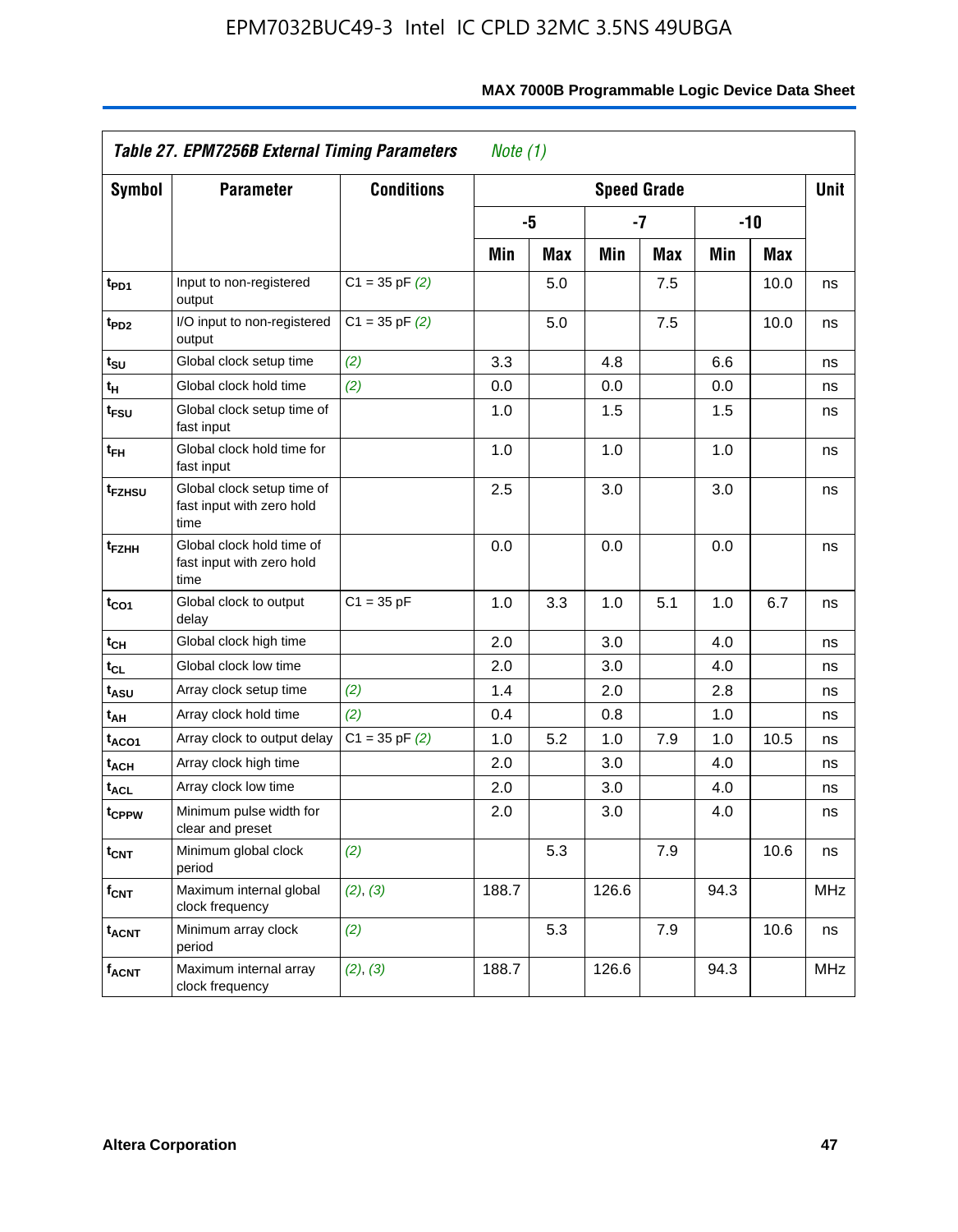| <b>Symbol</b>         | <b>Parameter</b>                                                                                            | <b>Conditions</b> |     |     |     | <b>Speed Grade</b> |     |     | <b>Unit</b> |
|-----------------------|-------------------------------------------------------------------------------------------------------------|-------------------|-----|-----|-----|--------------------|-----|-----|-------------|
|                       |                                                                                                             |                   |     | -5  |     | $-7$               |     | -10 |             |
|                       |                                                                                                             |                   | Min | Max | Min | Max                | Min | Max |             |
| $t_{\mathit{IN}}$     | Input pad and buffer delay                                                                                  |                   |     | 0.4 |     | 0.6                |     | 0.8 | ns          |
| $t_{IO}$              | I/O input pad and buffer delay                                                                              |                   |     | 0.4 |     | 0.6                |     | 0.8 | ns          |
| $t_{\sf FIN}$         | Fast input delay                                                                                            |                   |     | 1.5 |     | 2.5                |     | 3.1 | ns          |
| t <sub>FIND</sub>     | Programmable delay adder for<br>fast input                                                                  |                   |     | 1.5 |     | 1.5                |     | 1.5 | ns          |
| t <sub>SEXP</sub>     | Shared expander delay                                                                                       |                   |     | 1.5 |     | 2.3                |     | 3.0 | ns          |
| t <sub>PEXP</sub>     | Parallel expander delay                                                                                     |                   |     | 0.4 |     | 0.6                |     | 0.8 | ns          |
| t <sub>LAD</sub>      | Logic array delay                                                                                           |                   |     | 1.7 |     | 2.5                |     | 3.3 | ns          |
| t <sub>LAC</sub>      | Logic control array delay                                                                                   |                   |     | 1.5 |     | 2.2                |     | 2.9 | ns          |
| $t_{\mathit{IOE}}$    | Internal output enable delay                                                                                |                   |     | 0.1 |     | 0.2                |     | 0.3 | ns          |
| $t_{OD1}$             | Output buffer and pad delay<br>slow slew rate $=$ off<br>$V_{\text{CCIO}} = 3.3 \text{ V}$                  | $C1 = 35 pF$      |     | 0.9 |     | 1.4                |     | 1.9 | ns          |
| $t_{OD3}$             | Output buffer and pad delay<br>slow slew rate $=$ on<br>$V_{\text{CCIO}} = 2.5 \text{ V or } 3.3 \text{ V}$ | $C1 = 35 pF$      |     | 5.9 |     | 6.4                |     | 6.9 | ns          |
| t <sub>ZX1</sub>      | Output buffer enable delay<br>slow slew rate $=$ off<br>$V_{\text{CCIO}} = 3.3 \text{ V}$                   | $C1 = 35 pF$      |     | 2.2 |     | 3.3                |     | 4.5 | ns          |
| $t_{ZX3}$             | Output buffer enable delay<br>slow slew rate $=$ on<br>$V_{\text{CCIO}} = 2.5 \text{ V or } 3.3 \text{ V}$  | $C1 = 35 pF$      |     | 7.2 |     | 8.3                |     | 9.5 | ns          |
| $t_{XZ}$              | Output buffer disable delay                                                                                 | $C1 = 5pF$        |     | 2.2 |     | 3.3                |     | 4.5 | ns          |
| $t_{\text{SU}}$       | Register setup time                                                                                         |                   | 1.2 |     | 1.8 |                    | 2.5 |     | ns          |
| $t_H$                 | Register hold time                                                                                          |                   | 0.6 |     | 1.0 |                    | 1.3 |     | ns          |
| $t_{FSU}$             | Register setup time of fast input                                                                           |                   | 0.8 |     | 1.1 |                    | 1.1 |     | ns          |
| $t_{FH}$              | Register hold time of fast input                                                                            |                   | 1.2 |     | 1.4 |                    | 1.4 |     | ns          |
| $t_{RD}$              | Register delay                                                                                              |                   |     | 0.7 |     | 1.0                |     | 1.3 | ns          |
| $t_{COMB}$            | Combinatorial delay                                                                                         |                   |     | 0.3 |     | 0.4                |     | 0.5 | ns          |
| $t_{\mathcal{IC}}$    | Array clock delay                                                                                           |                   |     | 1.5 |     | 2.3                |     | 3.0 | ns          |
| $t_{EN}$              | Register enable time                                                                                        |                   |     | 1.5 |     | 2.2                |     | 2.9 | ns          |
| t <sub>GLOB</sub>     | Global control delay                                                                                        |                   |     | 1.3 |     | 2.1                |     | 2.7 | ns          |
| $t_{PRE}$             | Register preset time                                                                                        |                   |     | 1.0 |     | 1.6                |     | 2.1 | ns          |
| ${}^t\rm{CLR}$        | Register clear time                                                                                         |                   |     | 1.0 |     | 1.6                |     | 2.1 | ns          |
| $t_{PI\underline{A}}$ | PIA delay                                                                                                   | (2)               |     | 1.7 |     | 2.6                |     | 3.3 | ns          |
| $t_{LPA}$             | Low-power adder                                                                                             | (4)               |     | 2.0 |     | 3.0                |     | 4.0 | ns          |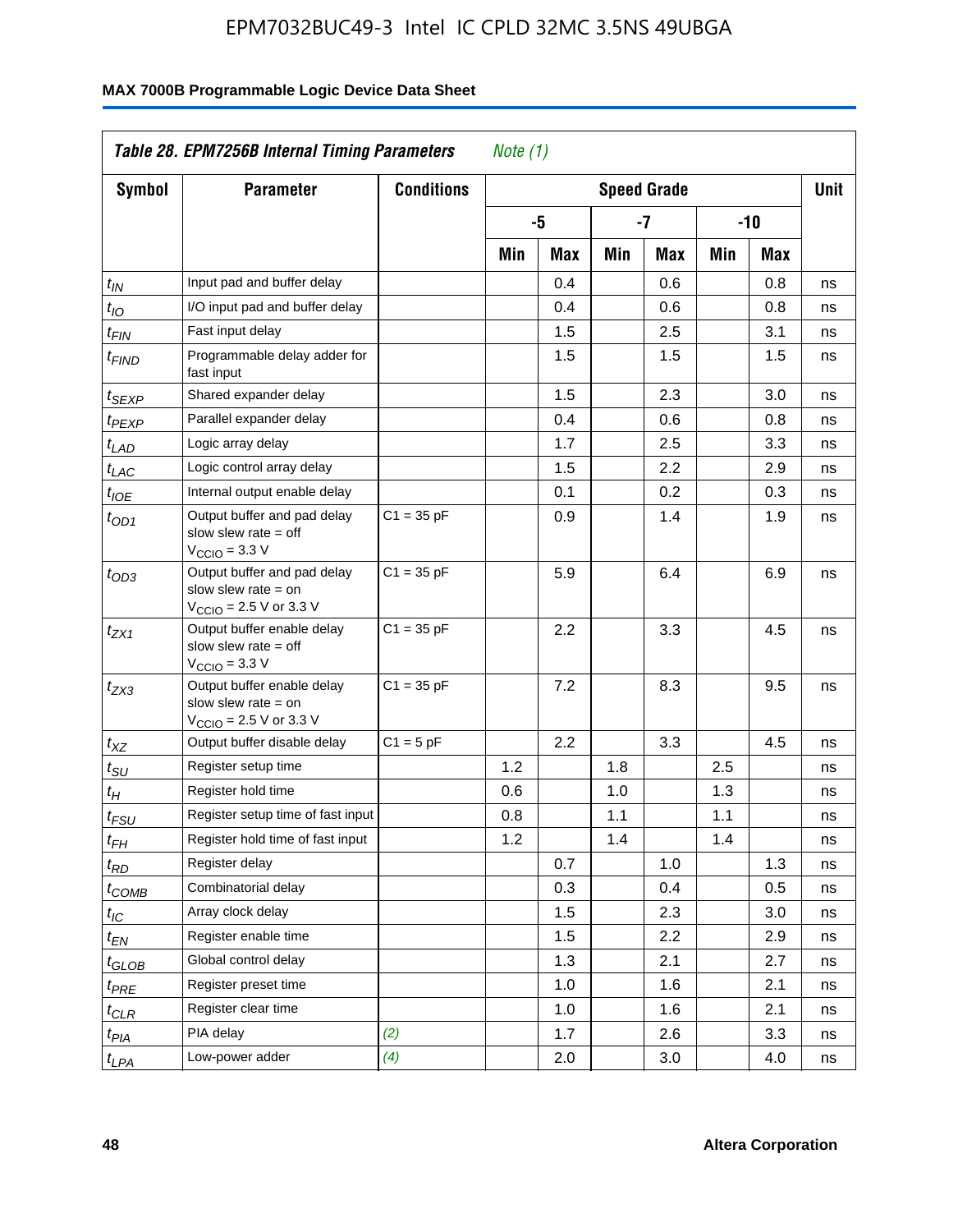| I/O Standard    | <b>Parameter</b>                |     |        |     | <b>Speed Grade</b> |     |        | <b>Unit</b> |
|-----------------|---------------------------------|-----|--------|-----|--------------------|-----|--------|-------------|
|                 |                                 |     | -5     |     | $-7$               |     | $-10$  |             |
|                 |                                 | Min | Max    | Min | Max                | Min | Max    |             |
| 3.3 V TTL/CMOS  | Input to PIA                    |     | 0.0    |     | 0.0                |     | 0.0    | ns          |
|                 | Input to global clock and clear |     | 0.0    |     | 0.0                |     | 0.0    | ns          |
|                 | Input to fast input register    |     | 0.0    |     | 0.0                |     | 0.0    | ns          |
|                 | All outputs                     |     | 0.0    |     | 0.0                |     | 0.0    | ns          |
| 2.5 V TTL/CMOS  | Input to PIA                    |     | 0.4    |     | 0.6                |     | 0.8    | ns          |
|                 | Input to global clock and clear |     | 0.3    |     | 0.5                |     | 0.6    | ns          |
|                 | Input to fast input register    |     | 0.2    |     | 0.3                |     | 0.4    | ns          |
|                 | All outputs                     |     | 0.2    |     | 0.3                |     | 0.4    | ns          |
| 1.8 V TTL/CMOS  | Input to PIA                    |     | 0.6    |     | 0.9                |     | 1.2    | ns          |
|                 | Input to global clock and clear |     | 0.6    |     | 0.9                |     | 1.2    | ns          |
|                 | Input to fast input register    |     | 0.5    |     | 0.8                |     | 1.0    | ns          |
|                 | All outputs                     |     | 1.3    |     | 2.0                |     | 2.6    | ns          |
| SSTL-2 Class I  | Input to PIA                    |     | 1.5    |     | 2.3                |     | 3.0    | ns          |
|                 | Input to global clock and clear |     | 1.3    |     | 2.0                |     | 2.6    | ns          |
|                 | Input to fast input register    |     | 1.1    |     | 1.7                |     | 2.2    | ns          |
|                 | All outputs                     |     | 0.0    |     | 0.0                |     | 0.0    | ns          |
| SSTL-2 Class II | Input to PIA                    |     | 1.5    |     | 2.3                |     | 3.0    | ns          |
|                 | Input to global clock and clear |     | 1.3    |     | 2.0                |     | 2.6    | ns          |
|                 | Input to fast input register    |     | 1.1    |     | 1.7                |     | 2.2    | ns          |
|                 | All outputs                     |     | $-0.1$ |     | $-0.2$             |     | $-0.2$ | ns          |
| SSTL-3 Class I  | Input to PIA                    |     | 1.4    |     | 2.1                |     | 2.8    | ns          |
|                 | Input to global clock and clear |     | 1.1    |     | 1.7                |     | 2.2    | ns          |
|                 | Input to fast input register    |     | 1.0    |     | 1.5                |     | 2.0    | ns          |
|                 | All outputs                     |     | 0.0    |     | 0.0                |     | 0.0    | ns          |
| SSTL-3 Class II | Input to PIA                    |     | 1.4    |     | 2.1                |     | 2.8    | ns          |
|                 | Input to global clock and clear |     | 1.1    |     | 1.7                |     | 2.2    | ns          |
|                 | Input to fast input register    |     | 1.0    |     | 1.5                |     | 2.0    | ns          |
|                 | All outputs                     |     | 0.0    |     | 0.0                |     | 0.0    | ns          |
| GTL+            | Input to PIA                    |     | 1.8    |     | 2.7                |     | 3.6    | ns          |
|                 | Input to global clock and clear |     | 1.8    |     | 2.7                |     | 3.6    | ns          |
|                 | Input to fast input register    |     | 1.7    |     | 2.6                |     | 3.4    | ns          |
|                 | All outputs                     |     | 0.0    |     | 0.0                |     | 0.0    | ns          |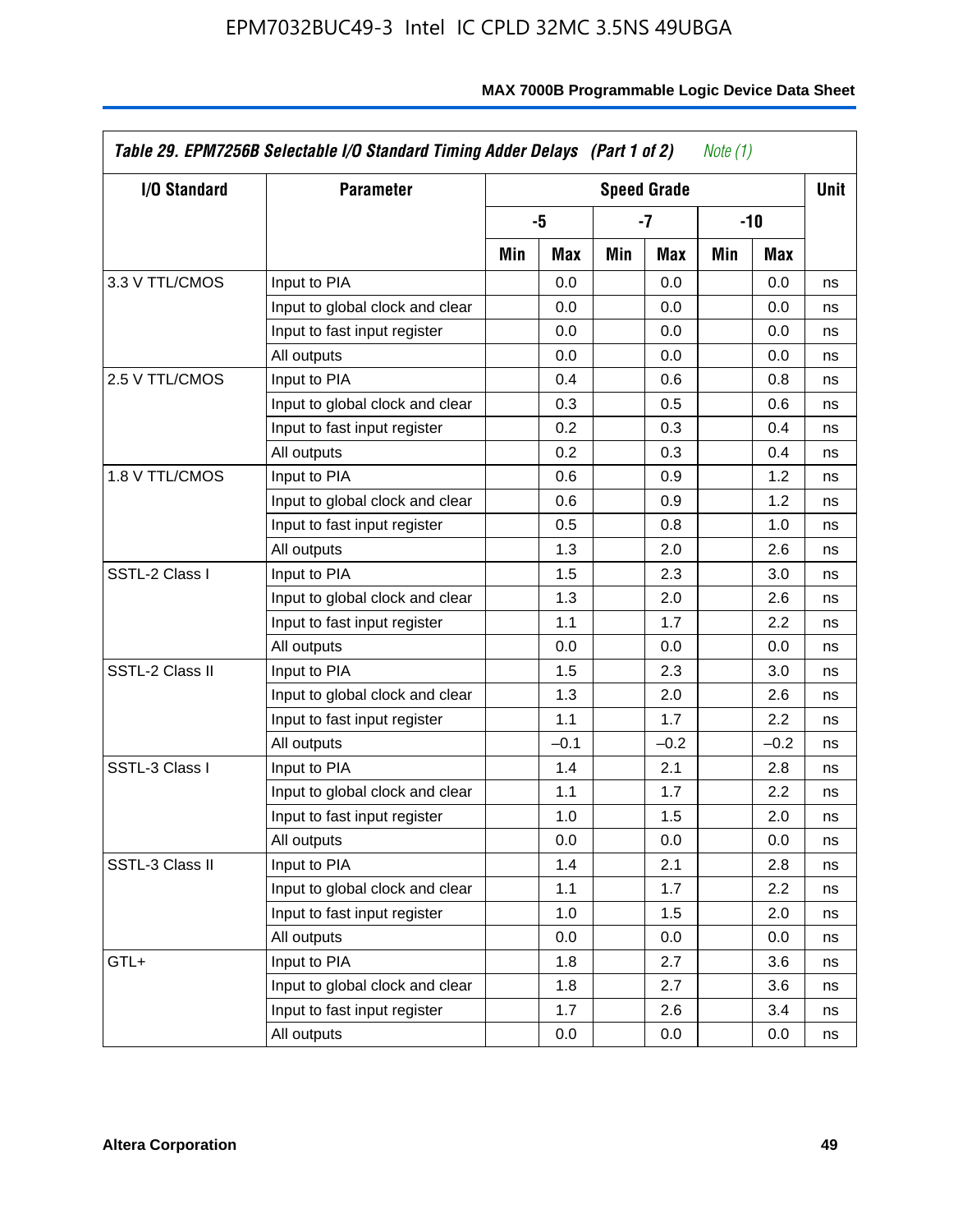### **MAX 7000B Programmable Logic Device Data Sheet**

| Table 29. EPM7256B Selectable I/O Standard Timing Adder Delays (Part 2 of 2)<br>Note (1) |                                 |                    |     |     |     |     |     |             |
|------------------------------------------------------------------------------------------|---------------------------------|--------------------|-----|-----|-----|-----|-----|-------------|
| <b>I/O Standard</b>                                                                      | <b>Parameter</b>                | <b>Speed Grade</b> |     |     |     |     |     | <b>Unit</b> |
|                                                                                          |                                 |                    | -5  |     | -7  | -10 |     |             |
|                                                                                          |                                 | Min                | Max | Min | Max | Min | Max |             |
| PCI                                                                                      | Input to PIA                    |                    | 0.0 |     | 0.0 |     | 0.0 | ns          |
|                                                                                          | Input to global clock and clear |                    | 0.0 |     | 0.0 |     | 0.0 | ns          |
|                                                                                          | Input to fast input register    |                    | 0.0 |     | 0.0 |     | 0.0 | ns          |
|                                                                                          | All outputs                     |                    | 0.0 |     | 0.0 |     | 0.0 | ns          |

*Notes to tables:*

(1) These values are specified under the Recommended Operating Conditions in Table 15 on page 29. See Figure 14 for more information on switching waveforms.

(2) These values are specified for a PIA fan-out of one LAB (16 macrocells). For each additional LAB fan-out in these devices, add an additional 0.1 ns to the PIA timing value.

(3) Measured with a 16-bit loadable, enabled, up/down counter programmed into each LAB.

(4) The  $t_{LPA}$  parameter must be added to the  $t_{LAP}$ ,  $t_{LAP}$ ,  $t_{LCP}$ ,  $t_{ACL}$ ,  $t_{CPPW}$ ,  $t_{EN}$ , and  $t_{SEXP}$  parameters for macrocells running in low-power mode.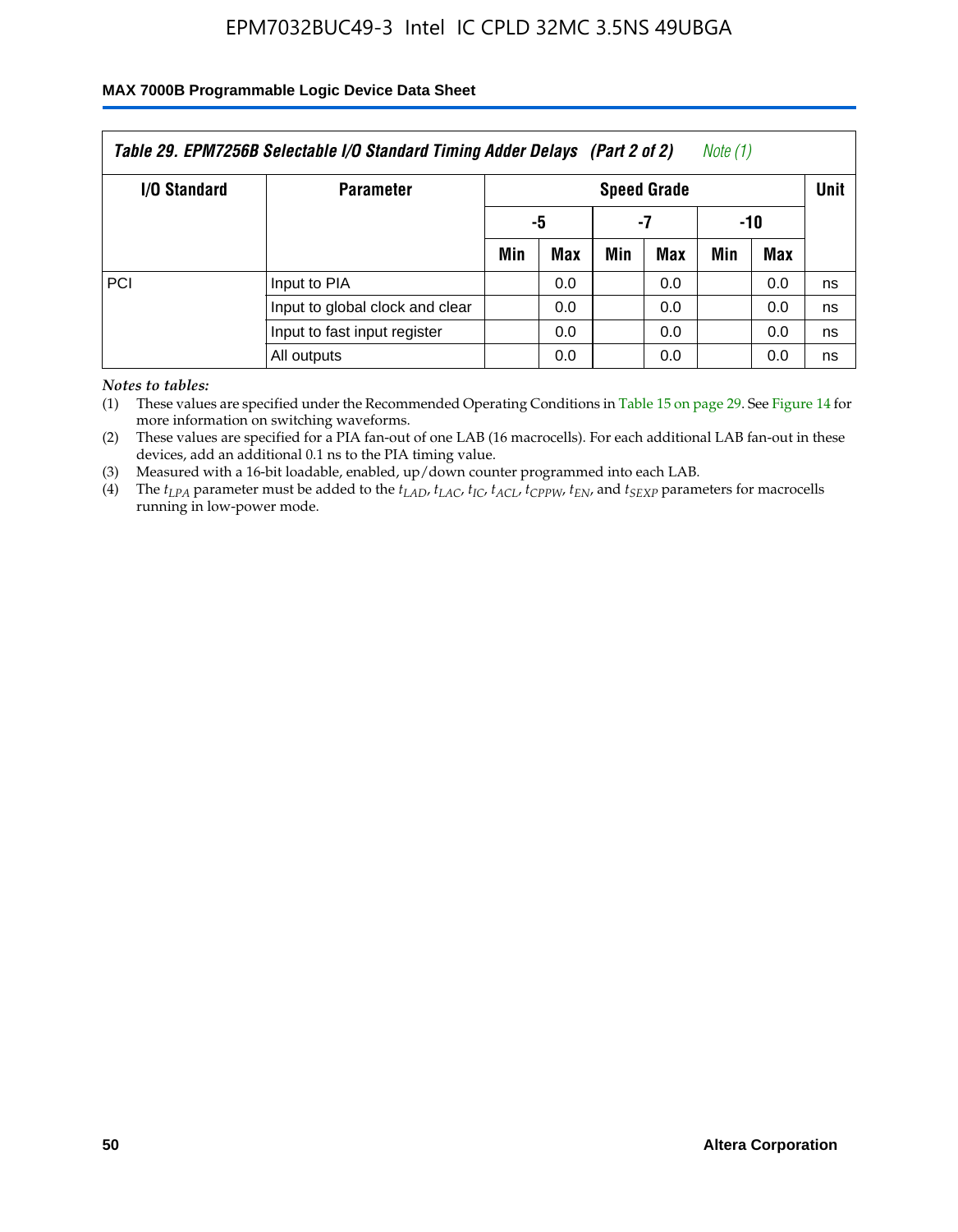| Table 30. EPM7512B External Timing Parameters | Note $(1)$                                                      |                    |       |            |       |                    |      |       |            |
|-----------------------------------------------|-----------------------------------------------------------------|--------------------|-------|------------|-------|--------------------|------|-------|------------|
| <b>Symbol</b>                                 | <b>Parameter</b>                                                | <b>Conditions</b>  |       |            |       | <b>Speed Grade</b> |      |       | Unit       |
|                                               |                                                                 |                    |       | -5         |       | -7                 |      | $-10$ |            |
|                                               |                                                                 |                    | Min   | <b>Max</b> | Min   | Max                | Min  | Max   |            |
| t <sub>PD1</sub>                              | Input to non-registered<br>output                               | $C1 = 35$ pF $(2)$ |       | 5.5        |       | 7.5                |      | 10.0  | ns         |
| t <sub>PD2</sub>                              | I/O input to non-registered<br>output                           | $C1 = 35$ pF $(2)$ |       | 5.5        |       | 7.5                |      | 10.0  | ns         |
| t <sub>su</sub>                               | Global clock setup time                                         | (2)                | 3.6   |            | 4.9   |                    | 6.5  |       | ns         |
| $\mathfrak{t}_{\mathsf{H}}$                   | Global clock hold time                                          | (2)                | 0.0   |            | 0.0   |                    | 0.0  |       | ns         |
| t <sub>FSU</sub>                              | Global clock setup time of<br>fast input                        |                    | 1.0   |            | 1.5   |                    | 1.5  |       | ns         |
| $t_{FH}$                                      | Global clock hold time of<br>fast input                         |                    | 1.0   |            | 1.0   |                    | 1.0  |       | ns         |
| t <sub>FZHSU</sub>                            | Global clock setup time of<br>fast input with zero hold<br>time |                    | 2.5   |            | 3.0   |                    | 3.0  |       | ns         |
| t <sub>FZHH</sub>                             | Global clock hold time of<br>fast input with zero hold<br>time  |                    | 0.0   |            | 0.0   |                    | 0.0  |       | ns         |
| $t_{CO1}$                                     | Global clock to output<br>delay                                 | $C1 = 35 pF$       | 1.0   | 3.7        | 1.0   | 5.0                | 1.0  | 6.7   | ns         |
| $t_{\text{CH}}$                               | Global clock high time                                          |                    | 3.0   |            | 3.0   |                    | 4.0  |       | ns         |
| $t_{CL}$                                      | Global clock low time                                           |                    | 3.0   |            | 3.0   |                    | 4.0  |       | ns         |
| t <sub>ASU</sub>                              | Array clock setup time                                          | (2)                | 1.4   |            | 1.9   |                    | 2.5  |       | ns         |
| t <sub>AH</sub>                               | Array clock hold time                                           | (2)                | 0.5   |            | 0.6   |                    | 0.8  |       | ns         |
| t <sub>ACO1</sub>                             | Array clock to output delay                                     | $C1 = 35$ pF $(2)$ | 1.0   | 5.9        | 1.0   | 8.0                | 1.0  | 10.7  | ns         |
| t <sub>ACH</sub>                              | Array clock high time                                           |                    | 3.0   |            | 3.0   |                    | 4.0  |       | ns         |
| <b>t<sub>ACL</sub></b>                        | Array clock low time                                            |                    | 3.0   |            | 3.0   |                    | 4.0  |       | ns         |
| tcppw                                         | Minimum pulse width for<br>clear and preset                     |                    | 3.0   |            | 3.0   |                    | 4.0  |       | ns         |
| $t_{\text{CNT}}$                              | Minimum global clock<br>period                                  | (2)                |       | 6.1        |       | 8.4                |      | 11.1  | ns         |
| $f_{\text{CNT}}$                              | Maximum internal global<br>clock frequency                      | (2), (3)           | 163.9 |            | 119.0 |                    | 90.1 |       | <b>MHz</b> |
| <b>t<sub>ACNT</sub></b>                       | Minimum array clock<br>period                                   | (2)                |       | 6.1        |       | 8.4                |      | 11.1  | ns         |
| <b>f<sub>ACNT</sub></b>                       | Maximum internal array<br>clock frequency                       | (2), (3)           | 163.9 |            | 119.0 |                    | 90.1 |       | <b>MHz</b> |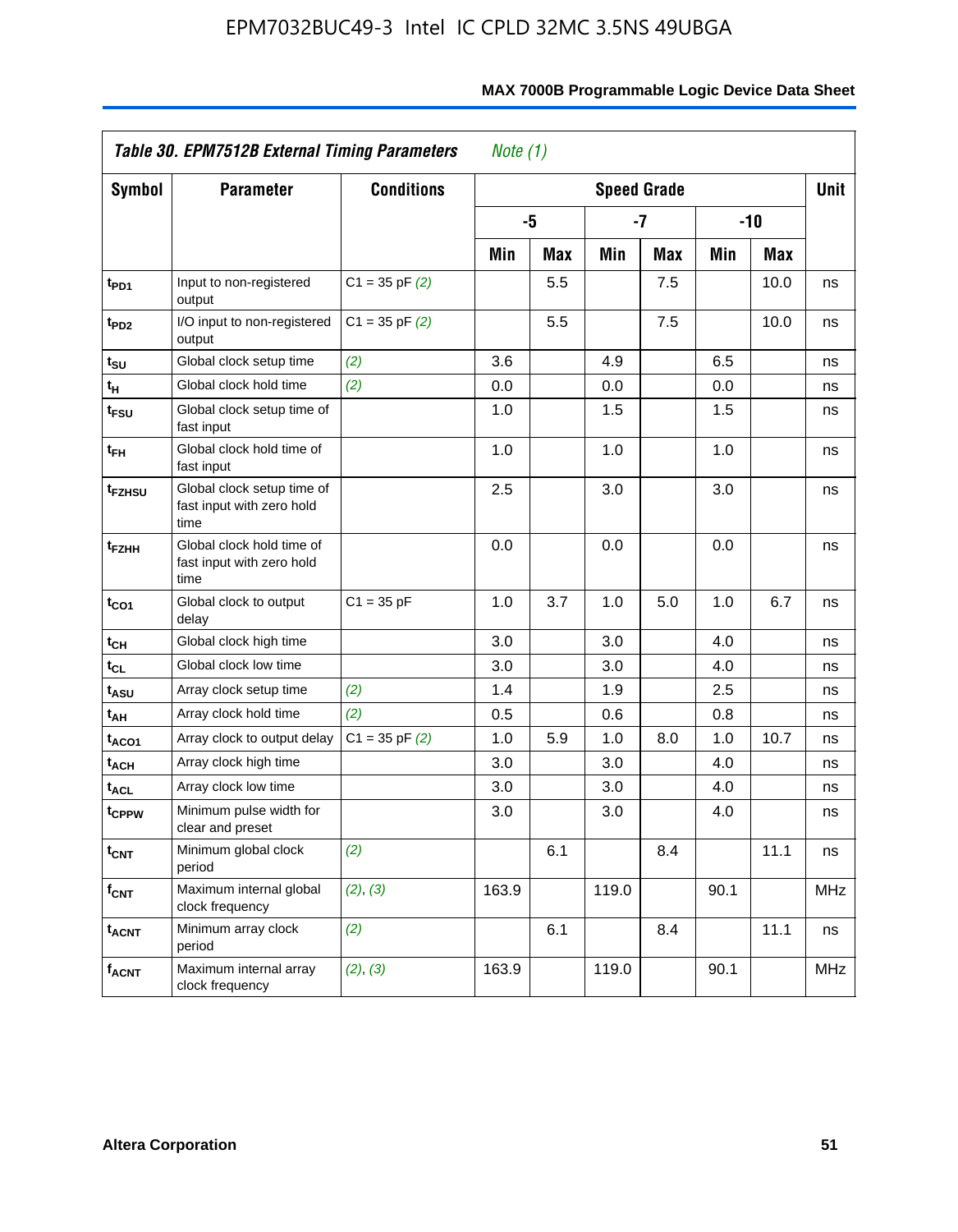|                               | Table 31. EPM7512B Internal Timing Parameters                                                               |                   | Note $(1)$ |     |     |                    |     |       |             |
|-------------------------------|-------------------------------------------------------------------------------------------------------------|-------------------|------------|-----|-----|--------------------|-----|-------|-------------|
| Symbol                        | <b>Parameter</b>                                                                                            | <b>Conditions</b> |            |     |     | <b>Speed Grade</b> |     |       | <b>Unit</b> |
|                               |                                                                                                             |                   |            | -5  |     | -7                 |     | $-10$ |             |
|                               |                                                                                                             |                   | Min        | Max | Min | Max                | Min | Max   |             |
| $t_{IN}$                      | Input pad and buffer delay                                                                                  |                   |            | 0.3 |     | 0.3                |     | 0.5   | ns          |
| $t_{IO}$                      | I/O input pad and buffer delay                                                                              |                   |            | 0.3 |     | 0.3                |     | 0.5   | ns          |
| $t_{\sf FIN}$                 | Fast input delay                                                                                            |                   |            | 2.2 |     | 3.2                |     | 4.0   | ns          |
| t <sub>FIND</sub>             | Programmable delay adder for<br>fast input                                                                  |                   |            | 1.5 |     | 1.5                |     | 1.5   | ns          |
| t <sub>SEXP</sub>             | Shared expander delay                                                                                       |                   |            | 1.5 |     | 2.1                |     | 2.7   | ns          |
| t <sub>PEXP</sub>             | Parallel expander delay                                                                                     |                   |            | 0.4 |     | 0.5                |     | 0.7   | ns          |
| t <sub>LAD</sub>              | Logic array delay                                                                                           |                   |            | 1.7 |     | 2.3                |     | 3.0   | ns          |
| $t_{LAC}$                     | Logic control array delay                                                                                   |                   |            | 1.5 |     | 2.0                |     | 2.6   | ns          |
| $t_{IOE}$                     | Internal output enable delay                                                                                |                   |            | 0.1 |     | 0.2                |     | 0.2   | ns          |
| $t_{OD1}$                     | Output buffer and pad delay<br>slow slew rate $=$ off<br>$V_{\text{CCIO}} = 3.3 V$                          | $C1 = 35 pF$      |            | 0.9 |     | 1.2                |     | 1.6   | ns          |
| $t_{OD3}$                     | Output buffer and pad delay<br>slow slew rate $=$ on<br>$V_{\text{CCIO}} = 2.5 \text{ V or } 3.3 \text{ V}$ | $C1 = 35 pF$      |            | 5.9 |     | 6.2                |     | 6.6   | ns          |
| tzx1                          | Output buffer enable delay<br>slow slew rate $=$ off<br>$V_{\text{CCIO}} = 3.3 \text{ V}$                   | $C1 = 35 pF$      |            | 2.8 |     | 3.8                |     | 5.0   | ns          |
| t <sub>ZX3</sub>              | Output buffer enable delay<br>slow slew rate $=$ on<br>$V_{\text{CCIO}} = 2.5 \text{ V or } 3.3 \text{ V}$  | $C1 = 35 pF$      |            | 7.8 |     | 8.8                |     | 10.0  | ns          |
| $t_{\mathsf{XZ}}$             | Output buffer disable delay                                                                                 | $C1 = 5pF$        |            | 2.8 |     | 3.8                |     | 5.0   | ns          |
| $t_{\scriptstyle\text{SU}}$   | Register setup time                                                                                         |                   | 1.5        |     | 2.0 |                    | 2.6 |       | ns          |
| $t_H$                         | Register hold time                                                                                          |                   | 0.4        |     | 0.5 |                    | 0.7 |       | ns          |
| $t_{\mathit{FSU}}$            | Register setup time of fast input                                                                           |                   | 0.8        |     | 1.1 |                    | 1.1 |       | ns          |
| $t_{FH}$                      | Register hold time of fast input                                                                            |                   | 1.2        |     | 1.4 |                    | 1.4 |       | ns          |
| $t_{RD}$                      | Register delay                                                                                              |                   |            | 0.5 |     | 0.7                |     | 1.0   | ns          |
| $t_{\rm COMB}$                | Combinatorial delay                                                                                         |                   |            | 0.2 |     | 0.3                |     | 0.4   | ns          |
| $t_{\mathcal{IC}}$            | Array clock delay                                                                                           |                   |            | 1.8 |     | 2.4                |     | 3.1   | ns          |
| $t_{EN}$                      | Register enable time                                                                                        |                   |            | 1.5 |     | 2.0                |     | 2.6   | ns          |
| $t_{\scriptstyle\text{GLOB}}$ | Global control delay                                                                                        |                   |            | 2.0 |     | 2.8                |     | 3.6   | ns          |
| $t_{PRE}$                     | Register preset time                                                                                        |                   |            | 1.0 |     | 1.4                |     | 1.9   | ns          |
| ${}^t\rm{CLR}$                | Register clear time                                                                                         |                   |            | 1.0 |     | 1.4                |     | 1.9   | ns          |
| $t_{PIA}$                     | PIA delay                                                                                                   | (2)               |            | 2.4 |     | 3.4                |     | 4.5   | ns          |
| $t_{LPA}$                     | Low-power adder                                                                                             | (4)               |            | 2.0 |     | 2.7                |     | 3.6   | ns          |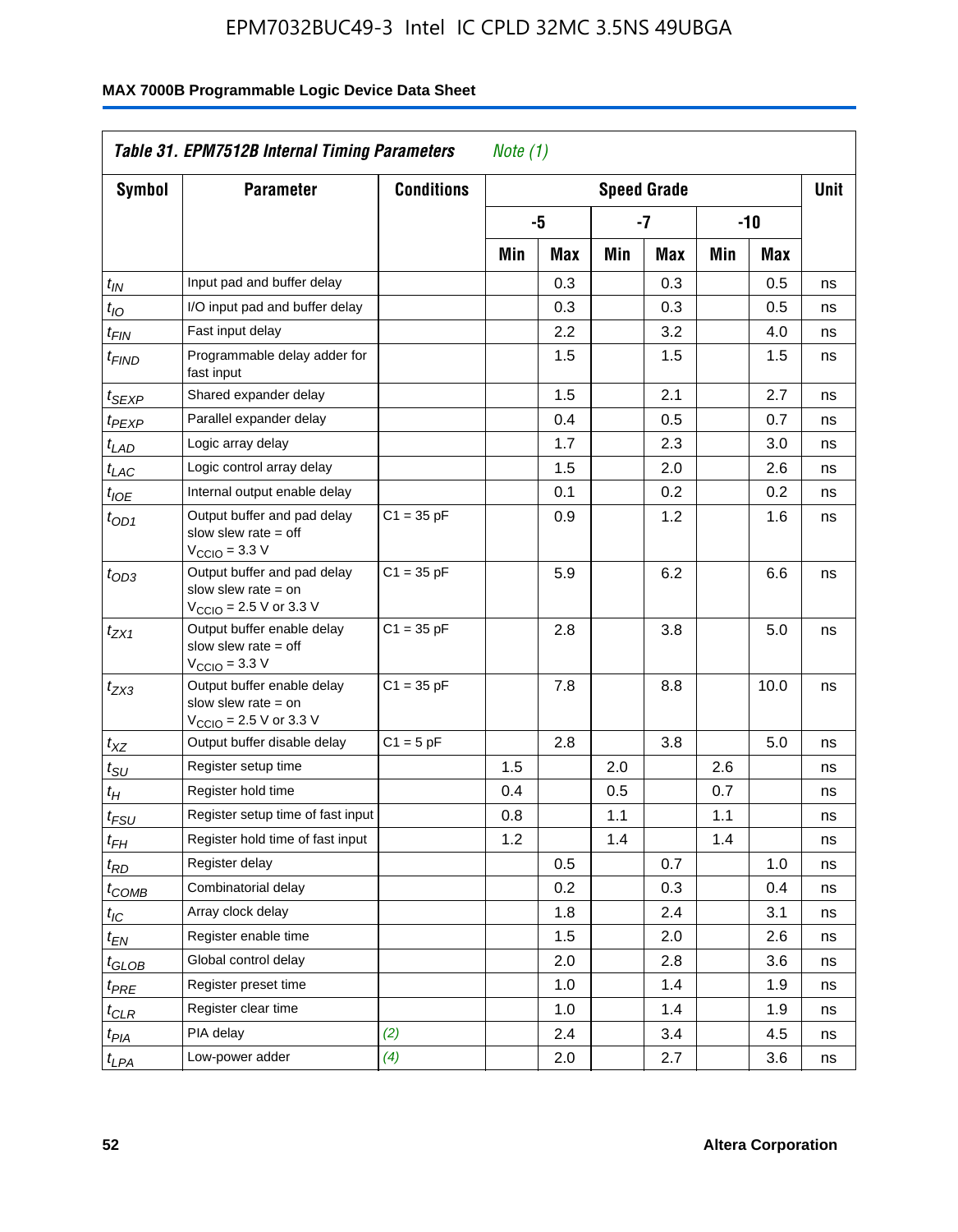| I/O Standard    | <b>Parameter</b>                |     |        |     | <b>Speed Grade</b> |     |        | <b>Unit</b> |
|-----------------|---------------------------------|-----|--------|-----|--------------------|-----|--------|-------------|
|                 |                                 |     | -5     |     | -7                 |     | $-10$  |             |
|                 |                                 | Min | Max    | Min | Max                | Min | Max    |             |
| 3.3 V TTL/CMOS  | Input to PIA                    |     | 0.0    |     | 0.0                |     | 0.0    | ns          |
|                 | Input to global clock and clear |     | 0.0    |     | 0.0                |     | 0.0    | ns          |
|                 | Input to fast input register    |     | 0.0    |     | 0.0                |     | 0.0    | ns          |
|                 | All outputs                     |     | 0.0    |     | 0.0                |     | 0.0    | ns          |
| 2.5 V TTL/CMOS  | Input to PIA                    |     | 0.4    |     | 0.5                |     | 0.7    | ns          |
|                 | Input to global clock and clear |     | 0.3    |     | 0.4                |     | 0.5    | ns          |
|                 | Input to fast input register    |     | 0.2    |     | 0.3                |     | 0.3    | ns          |
|                 | All outputs                     |     | 0.2    |     | 0.3                |     | 0.3    | ns          |
| 1.8 V TTL/CMOS  | Input to PIA                    |     | 0.7    |     | 1.0                |     | 1.3    | ns          |
|                 | Input to global clock and clear |     | 0.6    |     | 0.8                |     | 1.0    | ns          |
|                 | Input to fast input register    |     | 0.5    |     | 0.6                |     | 0.8    | ns          |
|                 | All outputs                     |     | 1.3    |     | 1.8                |     | 2.3    | ns          |
| SSTL-2 Class I  | Input to PIA                    |     | 1.5    |     | 2.0                |     | 2.7    | ns          |
|                 | Input to global clock and clear |     | 1.4    |     | 1.9                |     | 2.5    | ns          |
|                 | Input to fast input register    |     | 1.1    |     | 1.5                |     | 2.0    | ns          |
|                 | All outputs                     |     | 0.0    |     | 0.0                |     | 0.0    | ns          |
| SSTL-2 Class II | Input to PIA                    |     | 1.5    |     | 2.0                |     | 2.7    | ns          |
|                 | Input to global clock and clear |     | 1.4    |     | 1.9                |     | 2.5    | ns          |
|                 | Input to fast input register    |     | 1.1    |     | 1.5                |     | 2.0    | ns          |
|                 | All outputs                     |     | $-0.1$ |     | $-0.1$             |     | $-0.2$ | ns          |
| SSTL-3 Class I  | Input to PIA                    |     | 1.4    |     | 1.9                |     | 2.5    | ns          |
|                 | Input to global clock and clear |     | 1.2    |     | 1.6                |     | 2.2    | ns          |
|                 | Input to fast input register    |     | 1.0    |     | 1.4                |     | 1.8    | ns          |
|                 | All outputs                     |     | 0.0    |     | 0.0                |     | 0.0    | ns          |
| SSTL-3 Class II | Input to PIA                    |     | 1.4    |     | 1.9                |     | 2.5    | ns          |
|                 | Input to global clock and clear |     | 1.2    |     | 1.6                |     | 2.2    | ns          |
|                 | Input to fast input register    |     | 1.0    |     | 1.4                |     | 1.8    | ns          |
|                 | All outputs                     |     | 0.0    |     | 0.0                |     | 0.0    | ns          |
| GTL+            | Input to PIA                    |     | 1.8    |     | 2.5                |     | 3.3    | ns          |
|                 | Input to global clock and clear |     | 1.9    |     | 2.6                |     | 3.5    | ns          |
|                 | Input to fast input register    |     | 1.8    |     | 2.5                |     | 3.3    | ns          |
|                 | All outputs                     |     | 0.0    |     | 0.0                |     | 0.0    | ns          |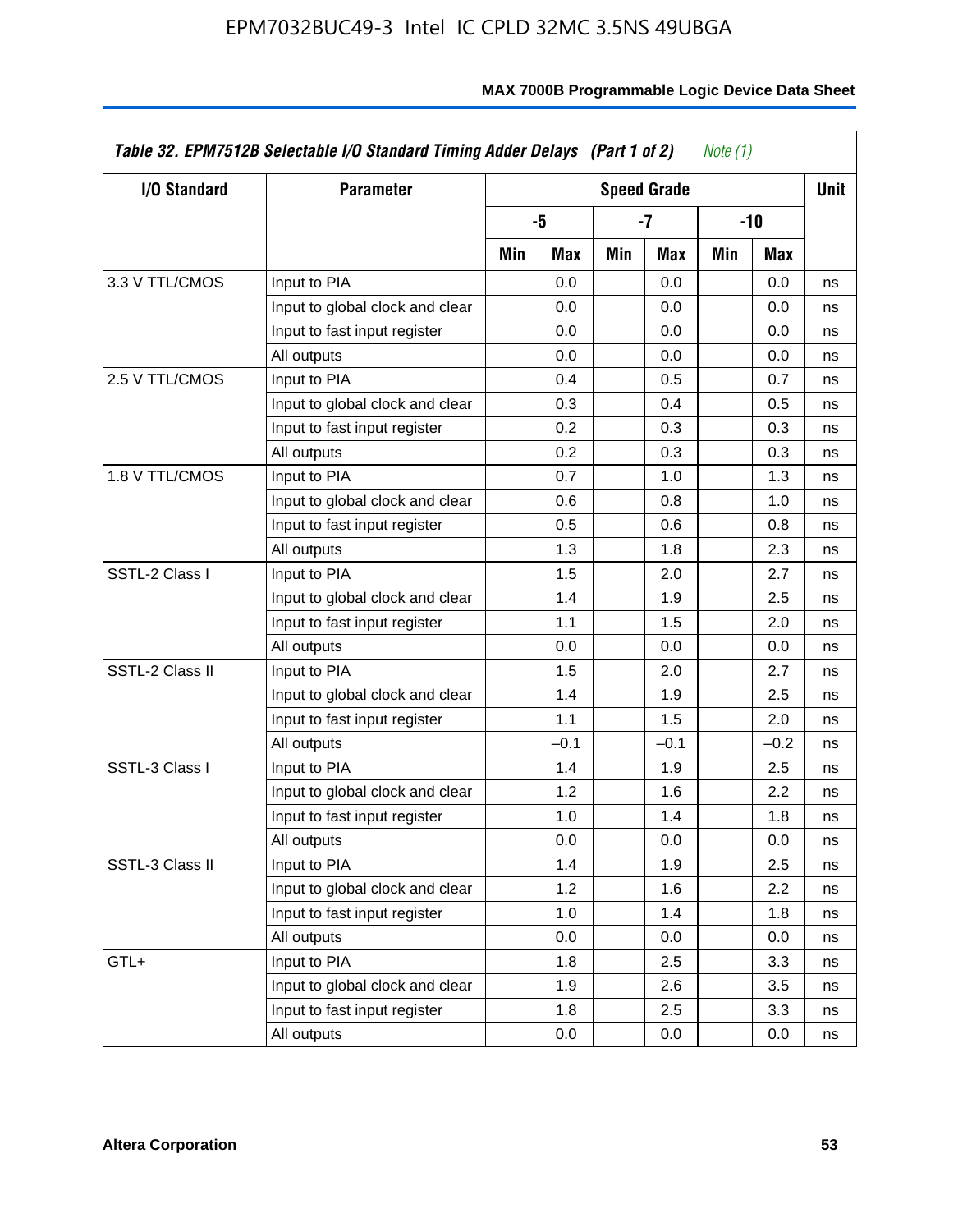#### **MAX 7000B Programmable Logic Device Data Sheet**

| Table 32. EPM7512B Selectable I/O Standard Timing Adder Delays (Part 2 of 2)<br>Note (1) |                                 |                    |     |     |     |     |     |      |
|------------------------------------------------------------------------------------------|---------------------------------|--------------------|-----|-----|-----|-----|-----|------|
| <b>I/O Standard</b>                                                                      | <b>Parameter</b>                | <b>Speed Grade</b> |     |     |     |     |     | Unit |
|                                                                                          |                                 | -5                 |     | -7  |     | -10 |     |      |
|                                                                                          |                                 | Min                | Max | Min | Max | Min | Max |      |
| <b>PCI</b>                                                                               | Input to PIA                    |                    | 0.0 |     | 0.0 |     | 0.0 | ns   |
|                                                                                          | Input to global clock and clear |                    | 0.0 |     | 0.0 |     | 0.0 | ns   |
|                                                                                          | Input to fast input register    |                    | 0.0 |     | 0.0 |     | 0.0 | ns   |
|                                                                                          | All outputs                     |                    | 0.0 |     | 0.0 |     | 0.0 | ns   |

*Notes to tables:*

(1) These values are specified under the Recommended Operating Conditions in Table 15 on page 29. See Figure 14 for more information on switching waveforms.

(2) These values are specified for a PIA fan-out of one LAB (16 macrocells). For each additional LAB fan-out in these devices, add an additional 0.12 ns to the PIA timing value.

(3) Measured with a 16-bit loadable, enabled, up/down counter programmed into each LAB.

(4) The  $t_{LPA}$  parameter must be added to the  $t_{LAD}$ ,  $t_{LAC}$ ,  $t_{IC}$ ,  $t_{ACL}$ ,  $t_{CPPW}$ ,  $t_{EN}$ , and  $t_{SEXP}$  parameters for macrocells running in low-power mode.

# **Power Consumption**

Supply power (P) versus frequency ( $f_{MAX}$ , in MHz) for MAX 7000B devices is calculated with the following equation:

 $P = P_{INT} + P_{IO} = I_{CCINT} \times V_{CC} + P_{IO}$ 

The  $P_{IO}$  value, which depends on the device output load characteristics and switching frequency, can be calculated using the guidelines given in *Application Note 74 (Evaluating Power for Altera Devices)*.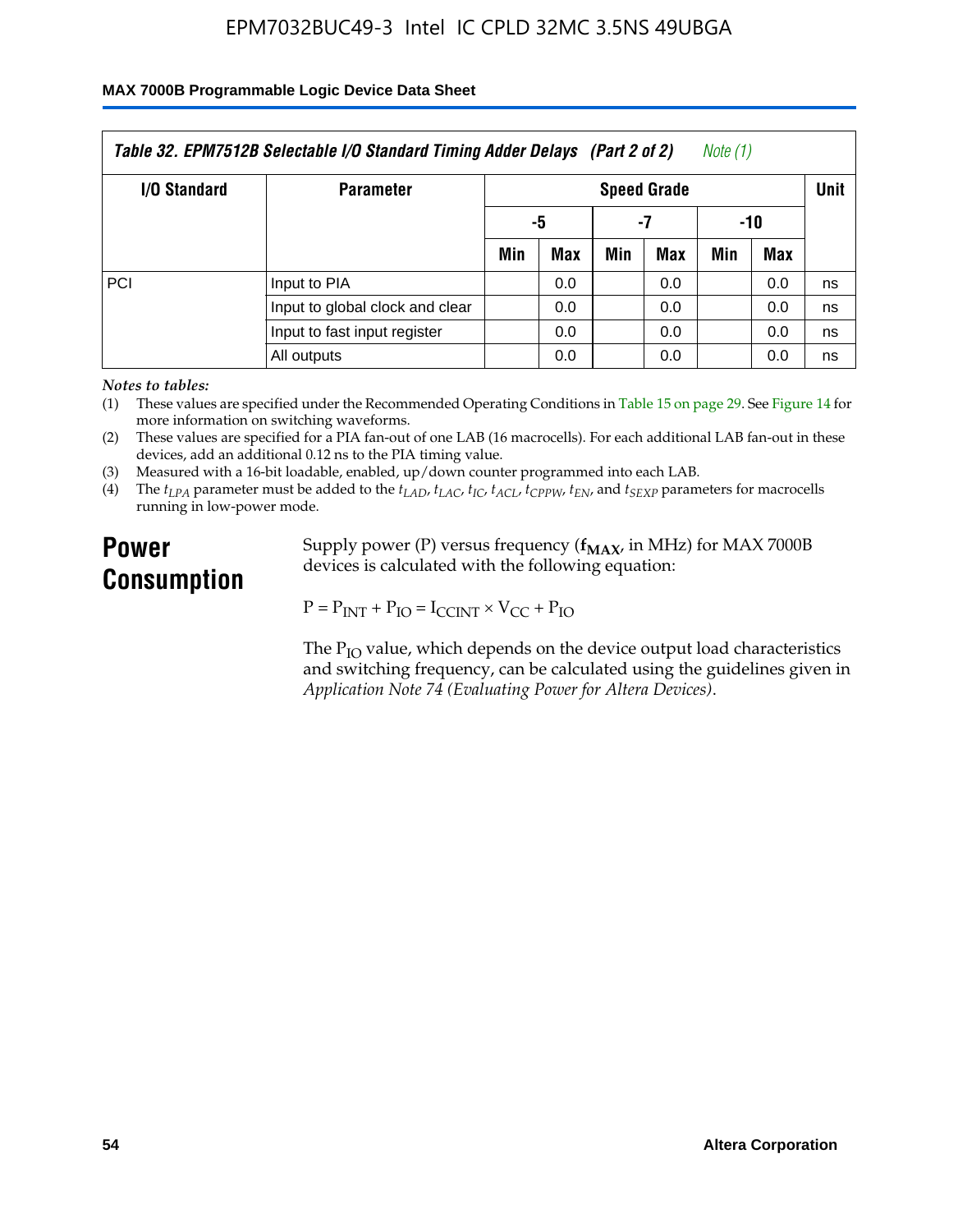The I<sub>CCINT</sub> value depends on the switching frequency and the application logic. The  $I_{\text{CCINT}}$  value is calculated with the following equation:

 $I_{\text{CCINT}} =$ 

 $(A \times MC_{TON}) + [B \times (MC_{DEV} - MC_{TON})] + (C \times MC_{USED} \times f_{MAX} \times tog_{LC})$ 

The parameters in this equation are:

| MC <sub>TON</sub> | $=$ Number of macrocells with the Turbo Bit <sup>TM</sup> option turned |
|-------------------|-------------------------------------------------------------------------|
|                   | on, as reported in the MAX+PLUS II Report File (.rpt)                   |
| MC <sub>DFV</sub> | = Number of macrocells in the device                                    |
| $MC_{\rm{USED}}$  | $=$ Total number of macrocells in the design, as reported in            |
|                   | the Report File                                                         |
| $f_{MAX}$         | = Highest clock frequency to the device                                 |
| $tog_{LC}$        | = Average percentage of logic cells toggling at each clock              |
|                   | (typically 12.5%)                                                       |
| A, B, C           | $=$ Constants, shown in Table 33                                        |
|                   |                                                                         |

| Table 33. MAX 7000B I <sub>CC</sub> Equation Constants |      |      |       |
|--------------------------------------------------------|------|------|-------|
| <b>Device</b>                                          | A    | B    | C     |
| <b>EPM7032B</b>                                        | 0.91 | 0.54 | 0.010 |
| <b>EPM7064B</b>                                        | 0.91 | 0.54 | 0.012 |
| <b>EPM7128B</b>                                        | 0.91 | 0.54 | 0.016 |
| <b>EPM7256B</b>                                        | 0.91 | 0.54 | 0.017 |
| <b>EPM7512B</b>                                        | 0.91 | 0.54 | 0.019 |

This calculation provides an  $I_{CC}$  estimate based on typical conditions using a pattern of a 16-bit, loadable, enabled, up/down counter in each LAB with no output load. Actual  $I_{CC}$  should be verified during operation because this measurement is sensitive to the actual pattern in the device and the environmental operating conditions.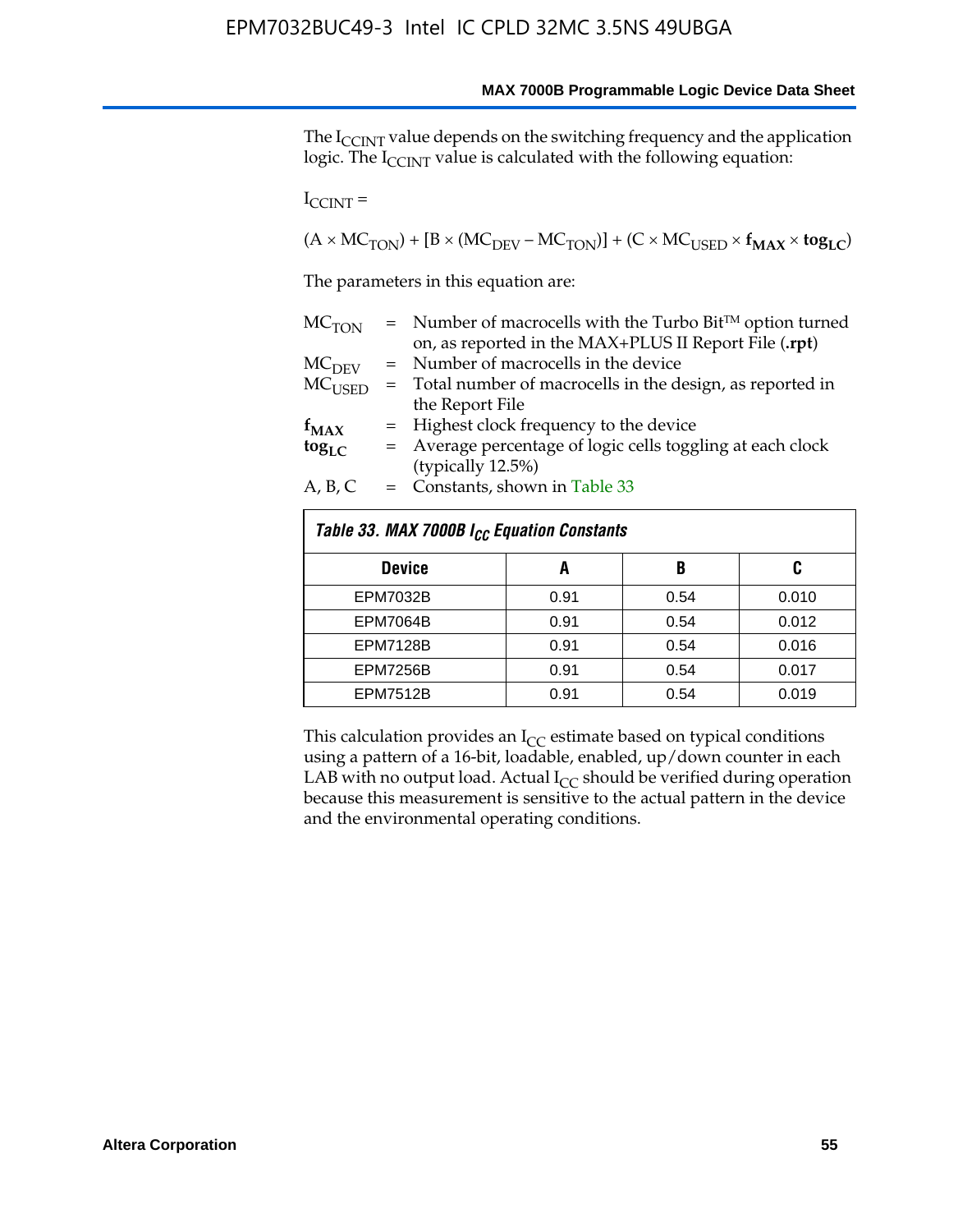

*Figure 15. ICC vs. Frequency for EPM7032B Devices*



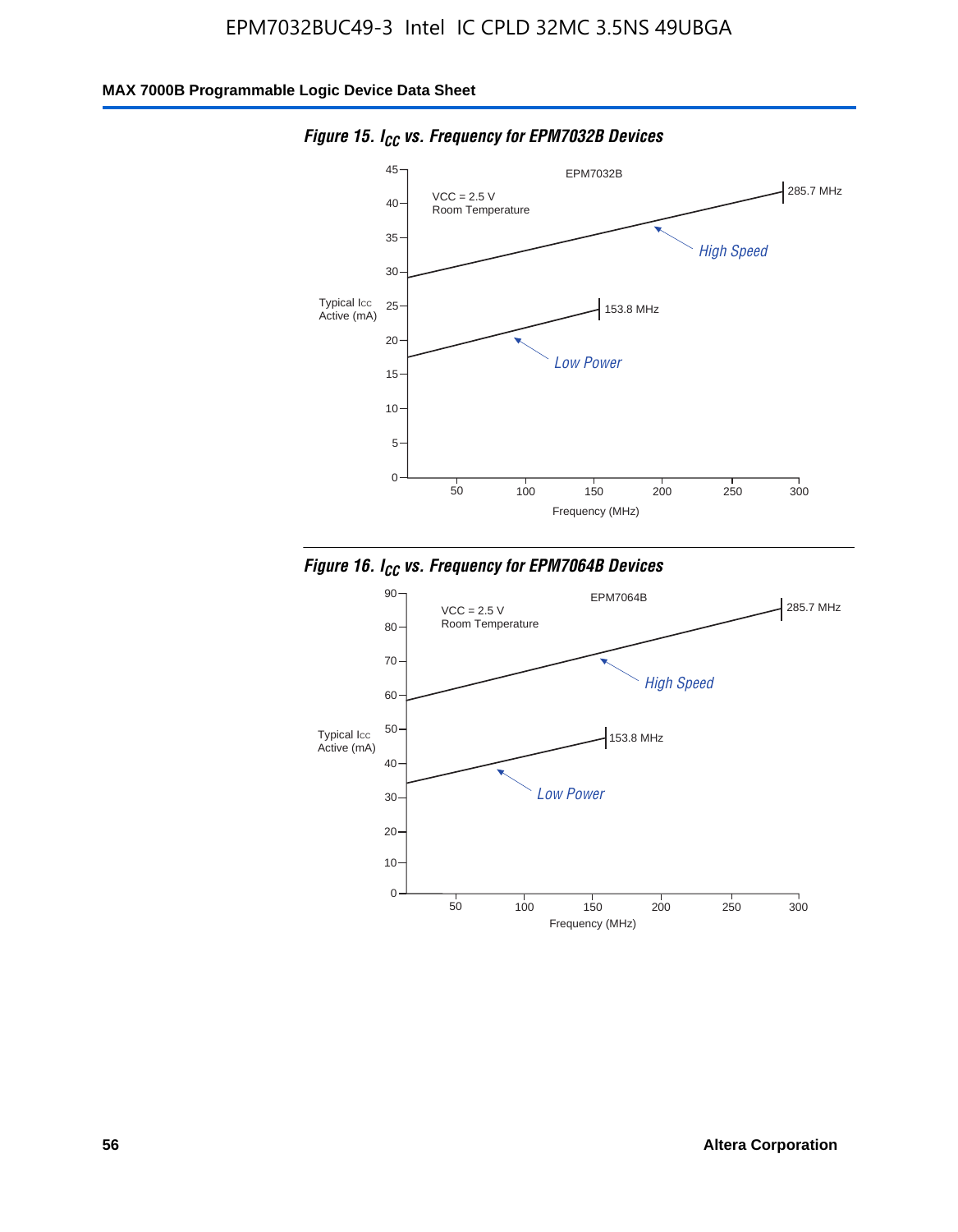

*Figure 17. ICC vs. Frequency for EPM7128B Devices*



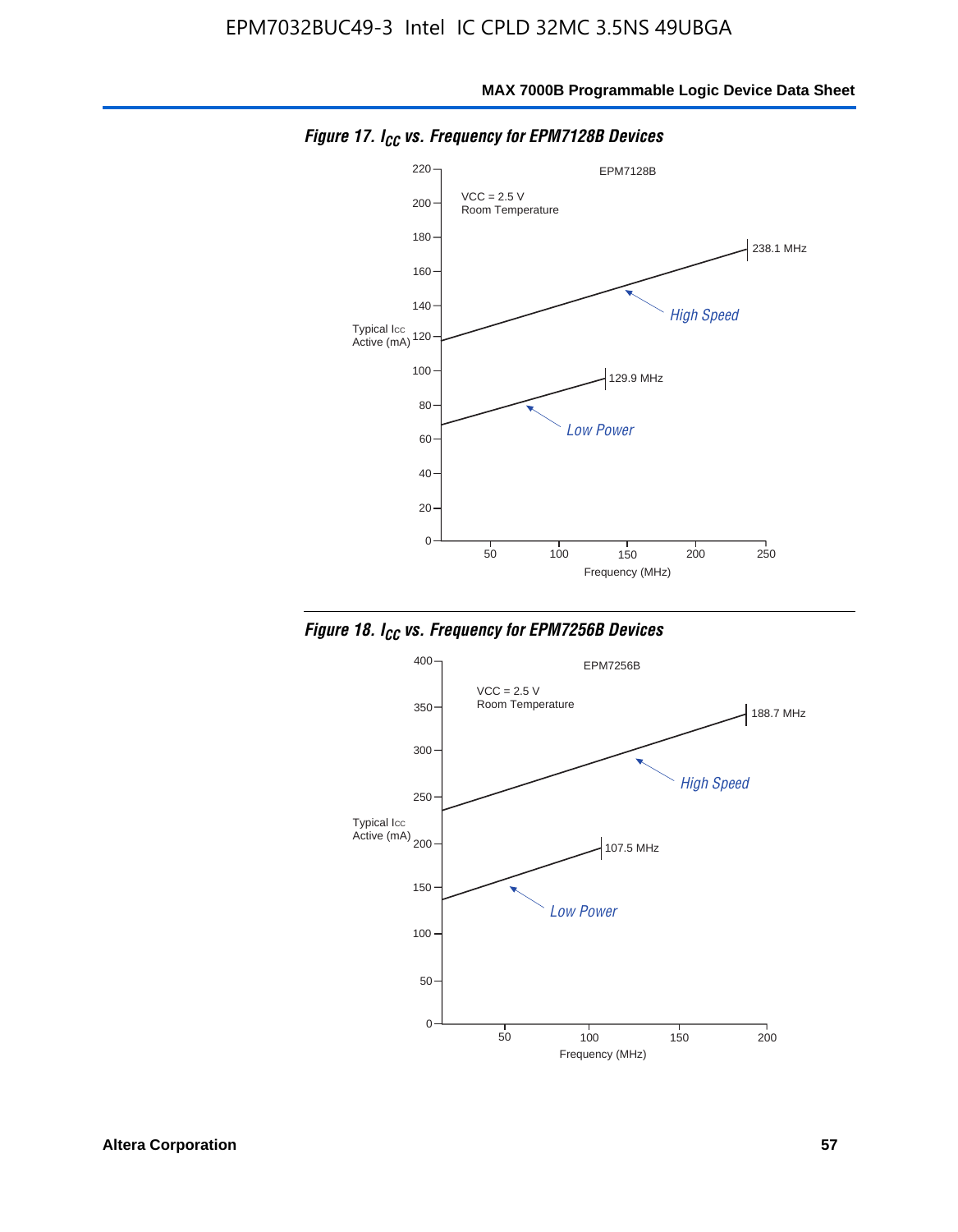

*Figure 19. I<sub>CC</sub> vs. Frequency for EPM7512B Devices*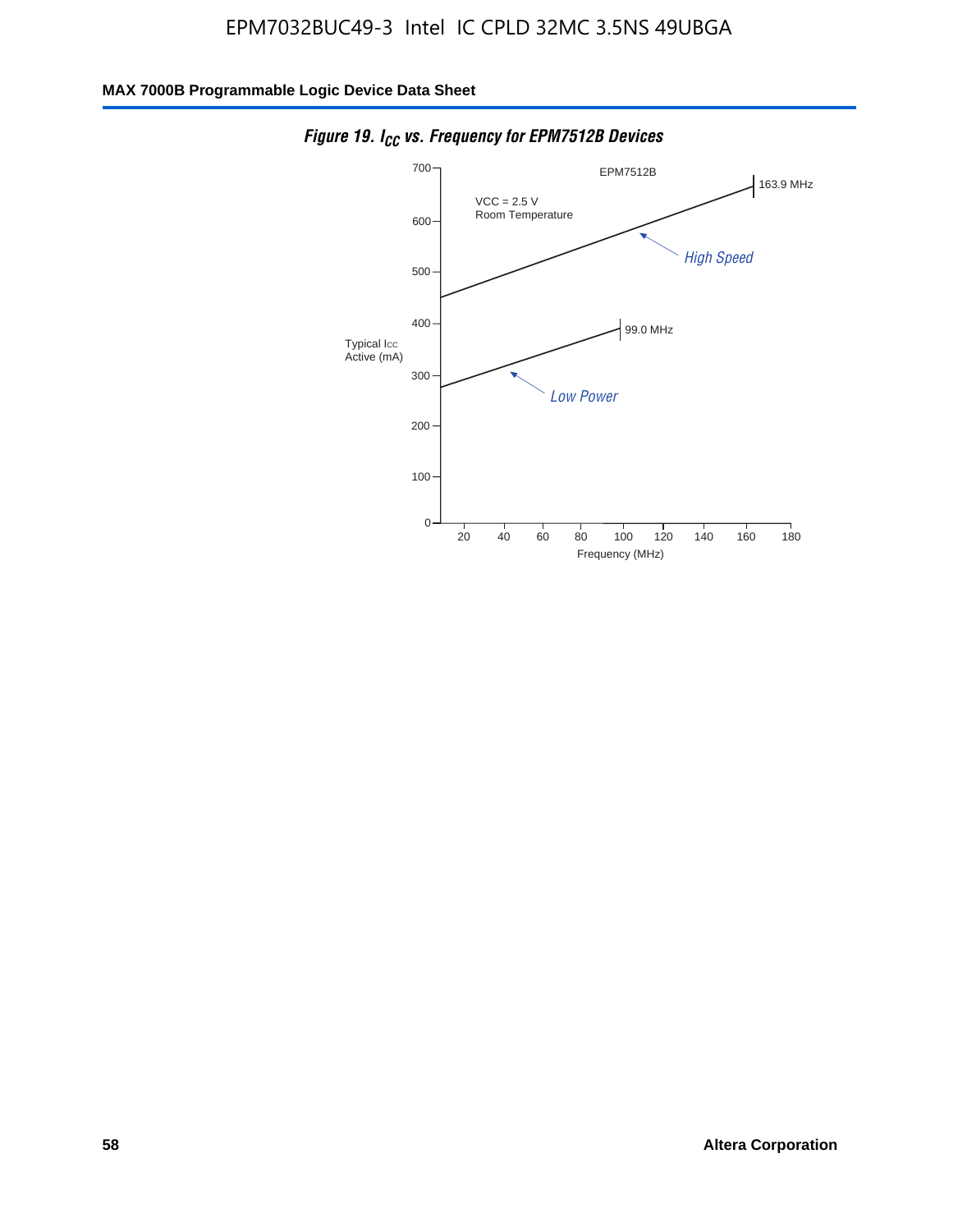#### **MAX 7000B Programmable Logic Device Data Sheet**

# **Device Pin-Outs**

See the Altera web site (**http://www.altera.com**) or the *Altera Digital Library* for pin-out information.

Figures 20 through 29 show the package pin-out diagrams for MAX 7000B devices.

#### *Figure 20. 44-Pin PLCC/TQFP Package Pin-Out Diagram*



*Package outlines not drawn to scale.*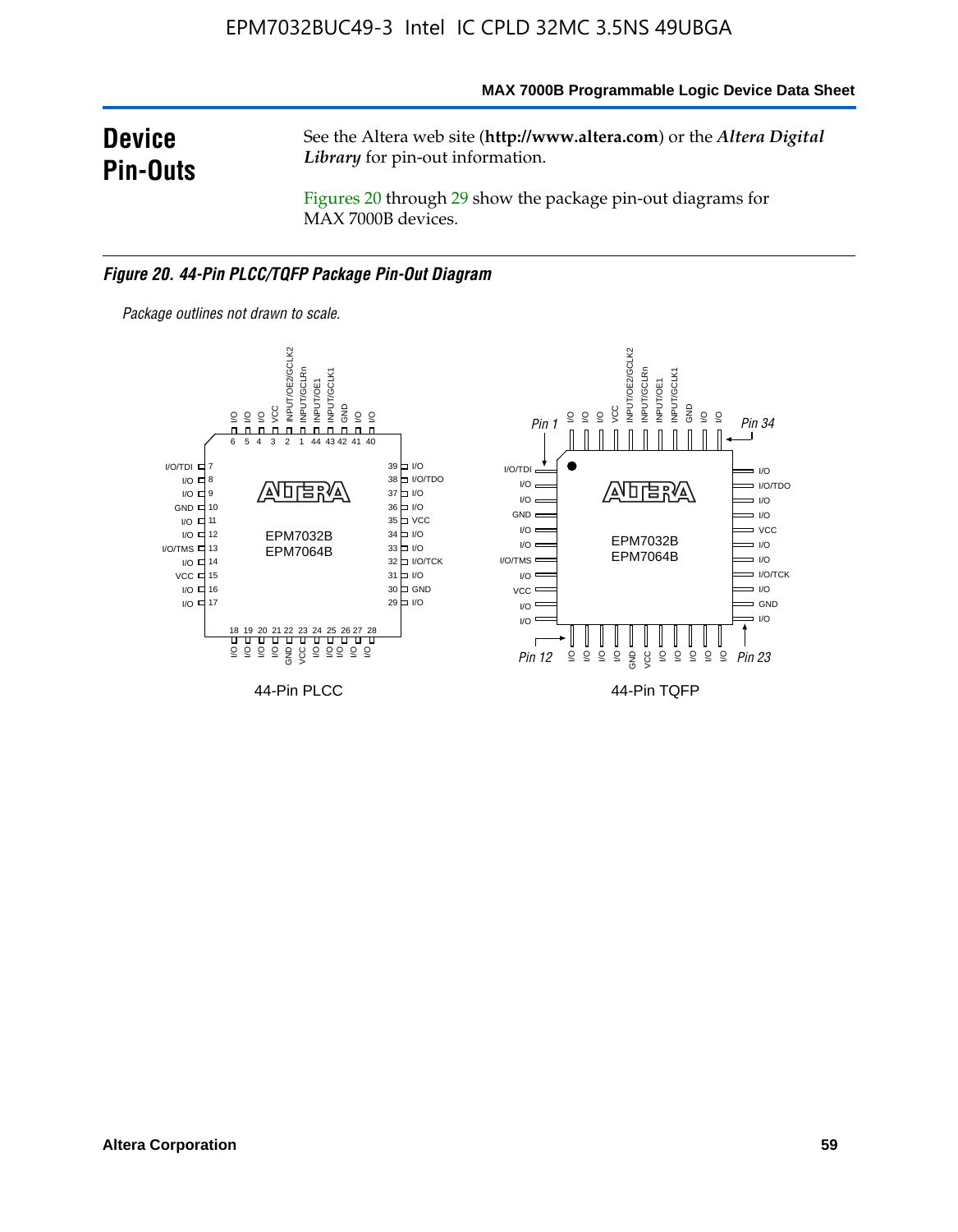

*Package outlines not drawn to scale.*



*Figure 22. 49-Pin Ultra FineLine BGA Package Pin-Out Diagram*

*Package outline not drawn to scale.*

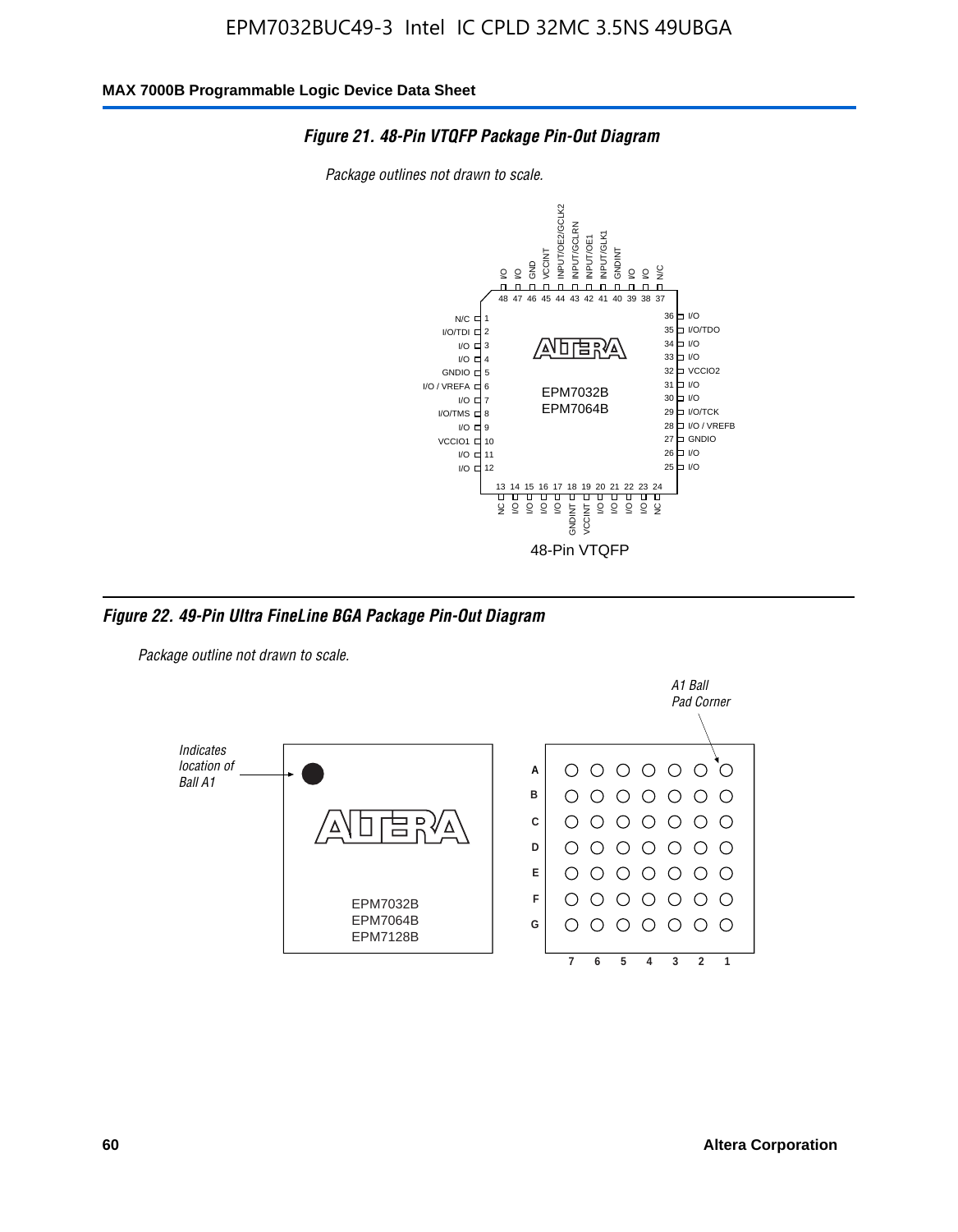

*Package outline not drawn to scale.*



*Figure 24. 100-Pin FineLine BGA Package Pin-Out Diagram*

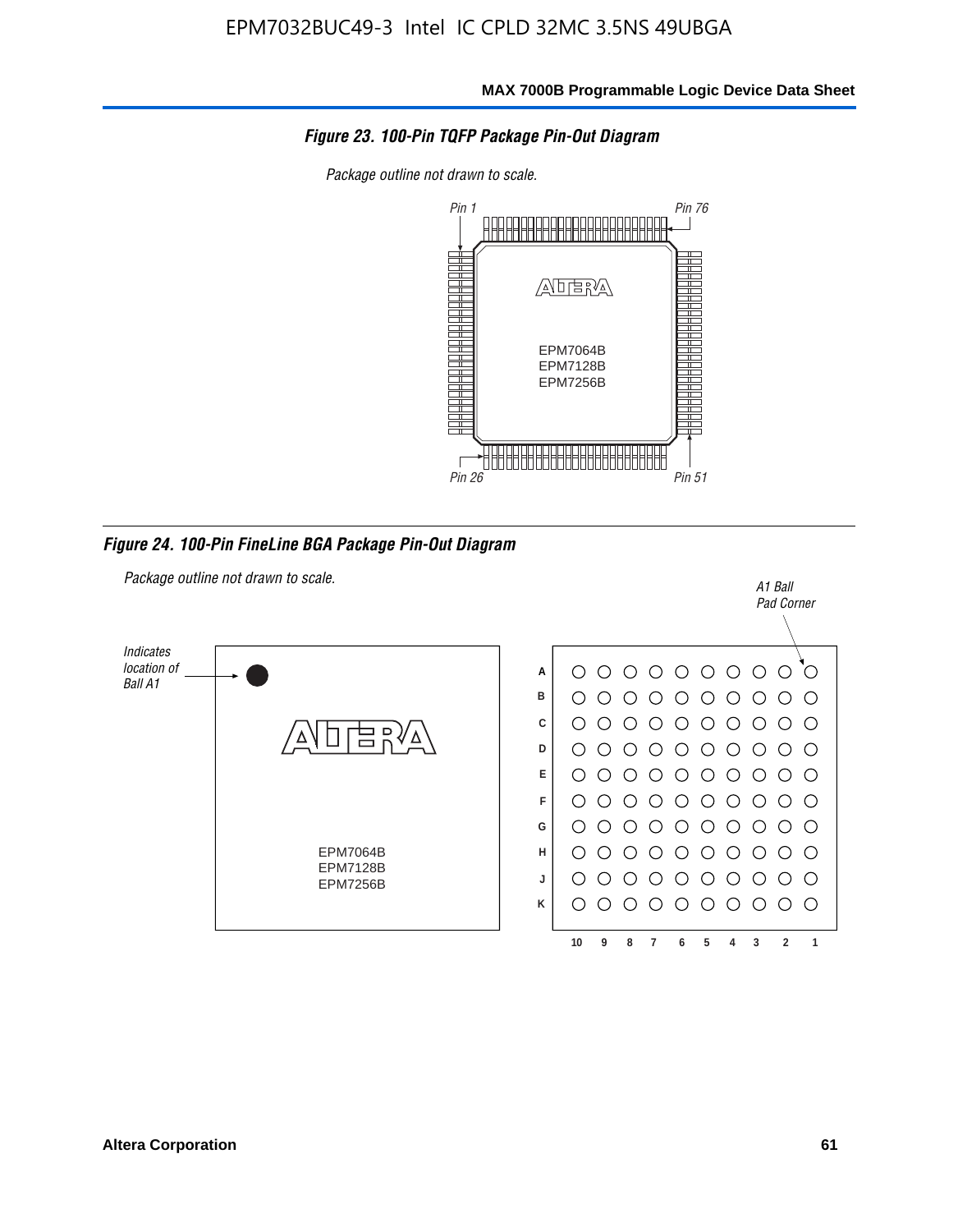

#### *Figure 25. 144-Pin TQFP Package Pin-Out Diagram*

*Package outline not drawn to scale*.

*Figure 26. 169-Pin Ultra FineLine BGA Pin-Out Diagram*

*Package outline not drawn to scale.*



A1 Ball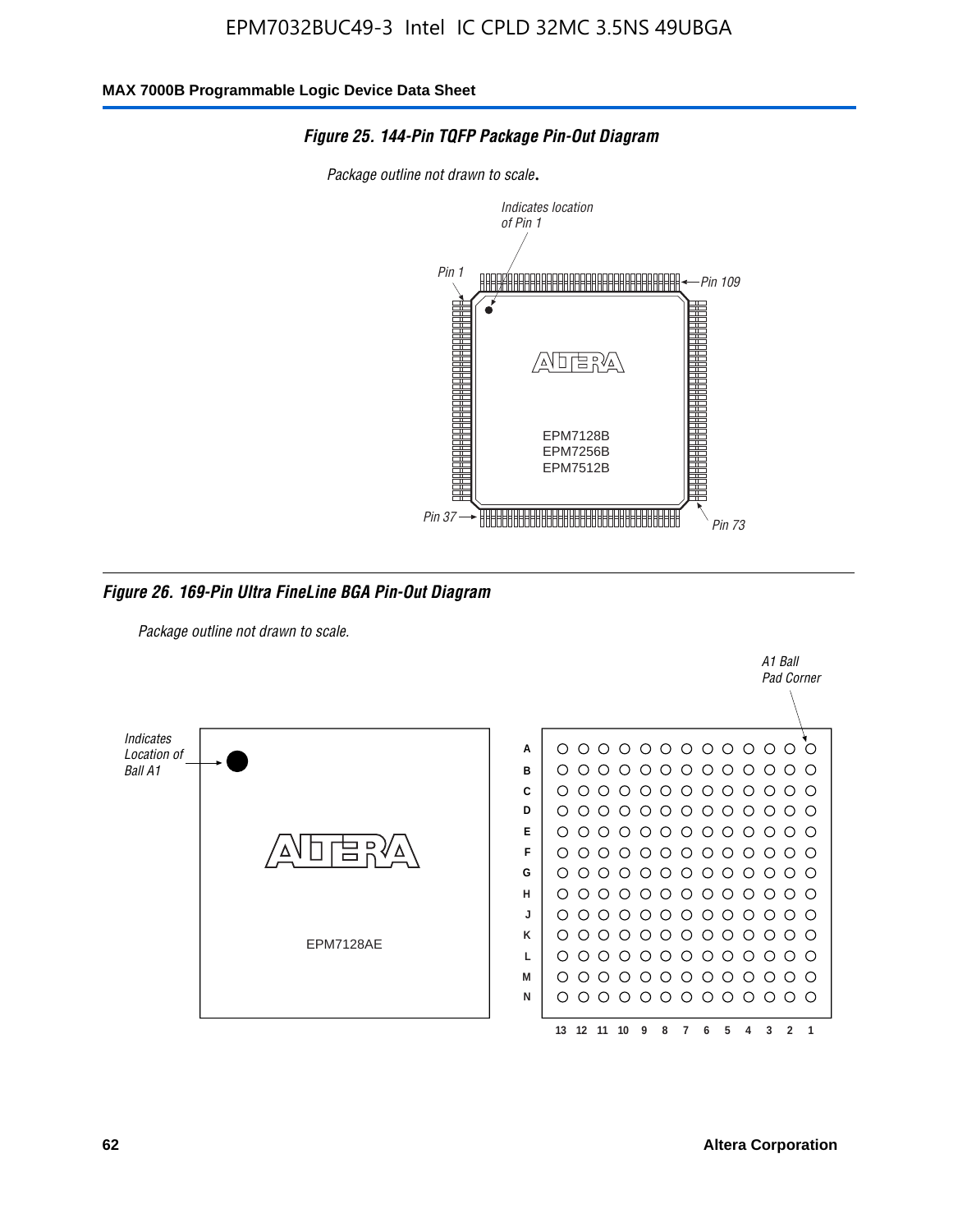#### *Figure 27. 208-Pin PQFP Package Pin-Out Diagram*

*Package outline not drawn to scale*.

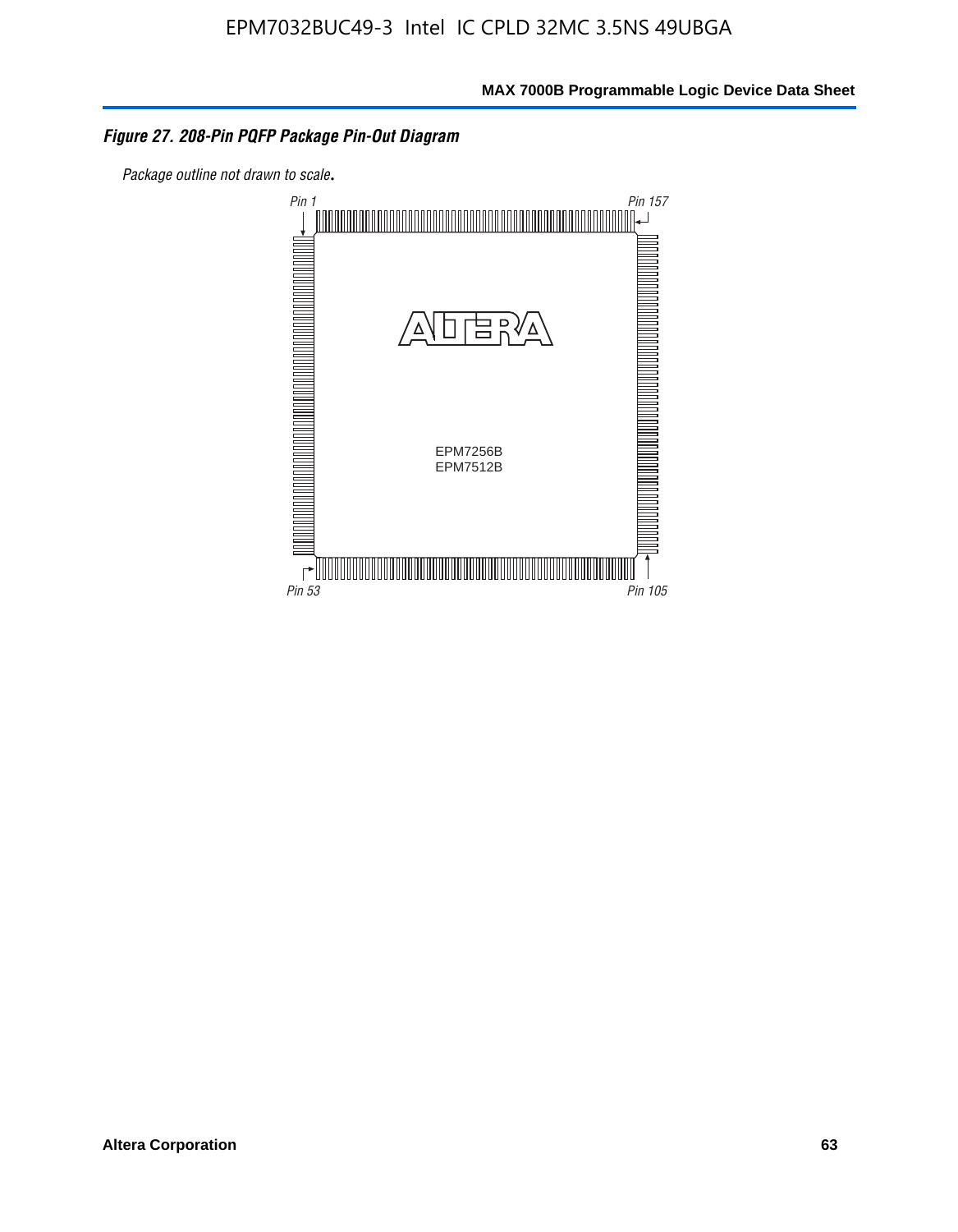#### *Figure 28. 256-Pin BGA Package Pin-Out Diagram*

*Package outline not drawn to scale.*

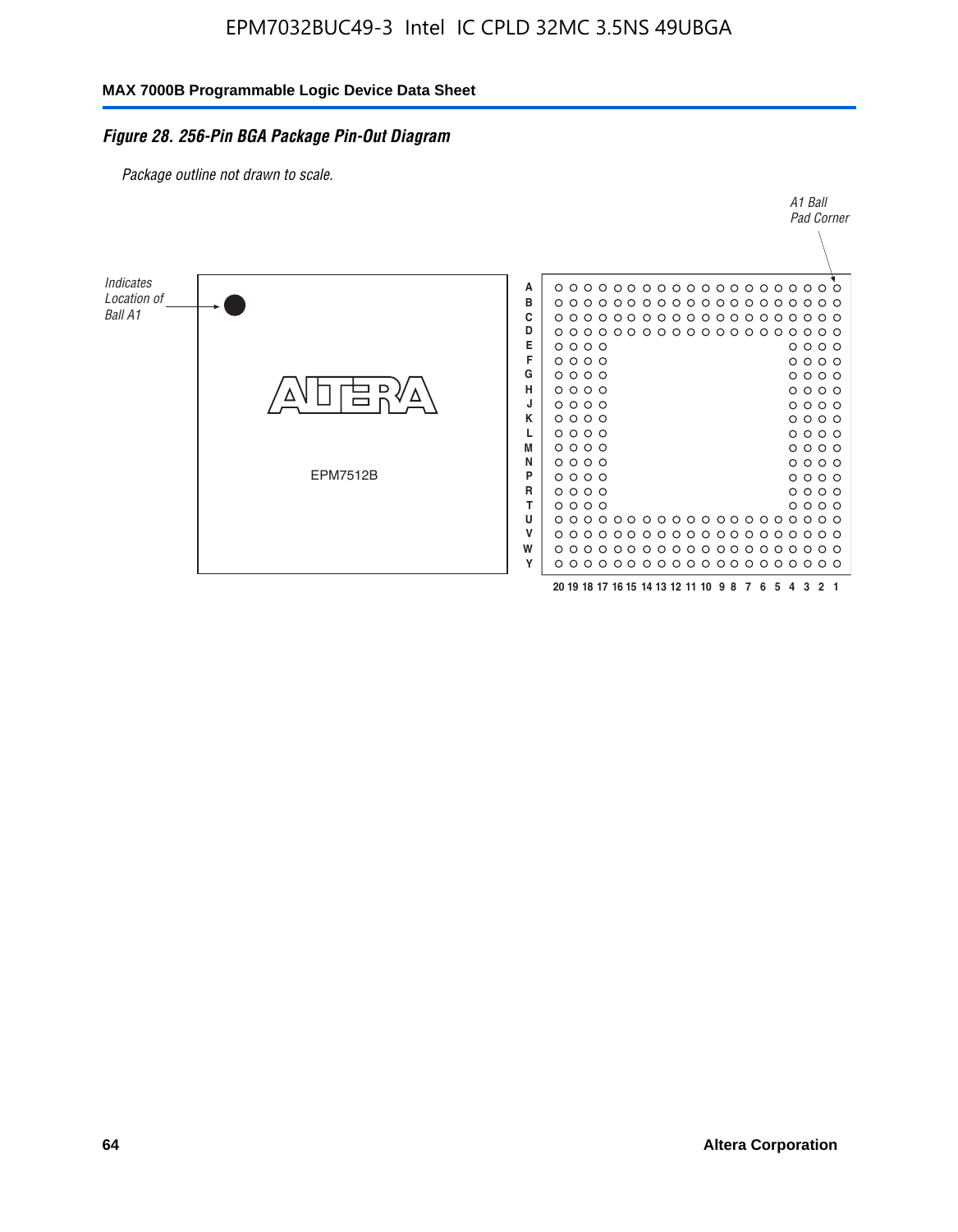**MAX 7000B Programmable Logic Device Data Sheet**

#### *Figure 29. 256-Pin FineLine BGA Package Pin-Out Diagram*

*Package outline not drawn to scale*.



# **Revision History**

The information contained in the *MAX 7000B Programmable Logic Device Family Data Sheet* version 3.5 supersedes information published in previous versions.

### **Version 3.5**

The following changes were made to the *MAX 7000B Programmable Logic Device Family Data Sheet* version 3.5:

Updated Figure 28.

### **Version 3.4**

The following changes were made to the *MAX 7000B Programmable Logic Device Family Data Sheet* version 3.4:

Updated text in the "Power Sequencing & Hot-Socketing" section.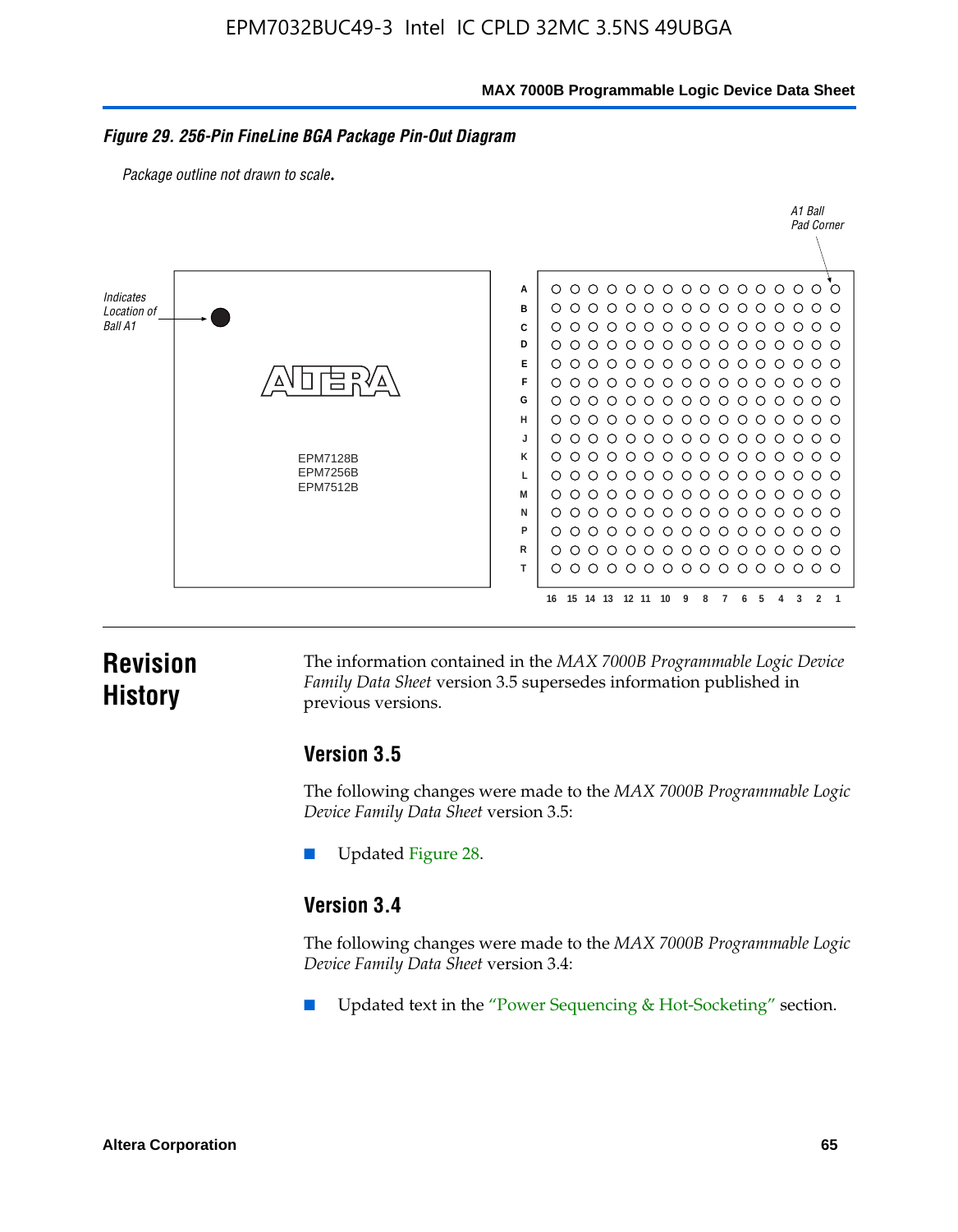#### **MAX 7000B Programmable Logic Device Data Sheet**

#### **Version 3.3**

The following changes were made to the *MAX 7000B Programmable Logic Device Family Data Sheet* version 3.3:

- Updated Table 3.
- Added Tables 4 through 6.

### **Version 3.2**

The following changes were made to the *MAX 7000B Programmable Logic Device Family Data Sheet* version 3.2:

Updated *Note* (10) and added ambient temperature  $(T_A)$  information to Table 15.

### **Version 3.1**

The following changes were made to the *MAX 7000B Programmable Logic Device Family Data Sheet* version 3.1:

- Updated  $V_{\text{IH}}$  and  $V_{\text{II}}$  specifications in Table 16.
- Updated leakage current conditions in Table 16.

### **Version 3.0**

The following changes were made to the *MAX 7000B Programmable Logic Device Family Data Sheet* version 3.0:

- Updated timing numbers in Table 1.
- Updated Table 16.
- Updated timing in Tables 18, 19, 21, 22, 24, 25, 27, 28, 30, and 31.



101 Innovation Drive San Jose, CA 95134 (408) 544-7000 http://www.altera.com Applications Hotline: (800) 800-EPLD Customer Marketing: (408) 544-7104 Literature Services: lit\_req@altera.com

Copyright © 2003 Altera Corporation. All rights reserved. Altera, The Programmable Solutions Company, the stylized Altera logo, specific device designations, and all other words and logos that are identified as trademarks and/or service marks are, unless noted otherwise, the trademarks and service marks of Altera Corporation in the U.S. and other countries. All other product or service names are the property of their respective holders. Altera products are protected under numerous U.S. and foreign patents and pending applications, maskwork rights, and copyrights. Altera warrants performance of its semiconductor products to current specifications in accordance with Altera's standard warranty, but reserves the right **TSAI** to make changes to any products and services at any time without notice. Altera assumes no responsibility or liability arising out of the application or use of any information, product, or service described herein except as expressly agreed to in writing by Altera Corporation.

Altera customers are advised to obtain the latest version of device specifications before relying on any published information and before placing orders for products or services.



**66 Altera Corporation**